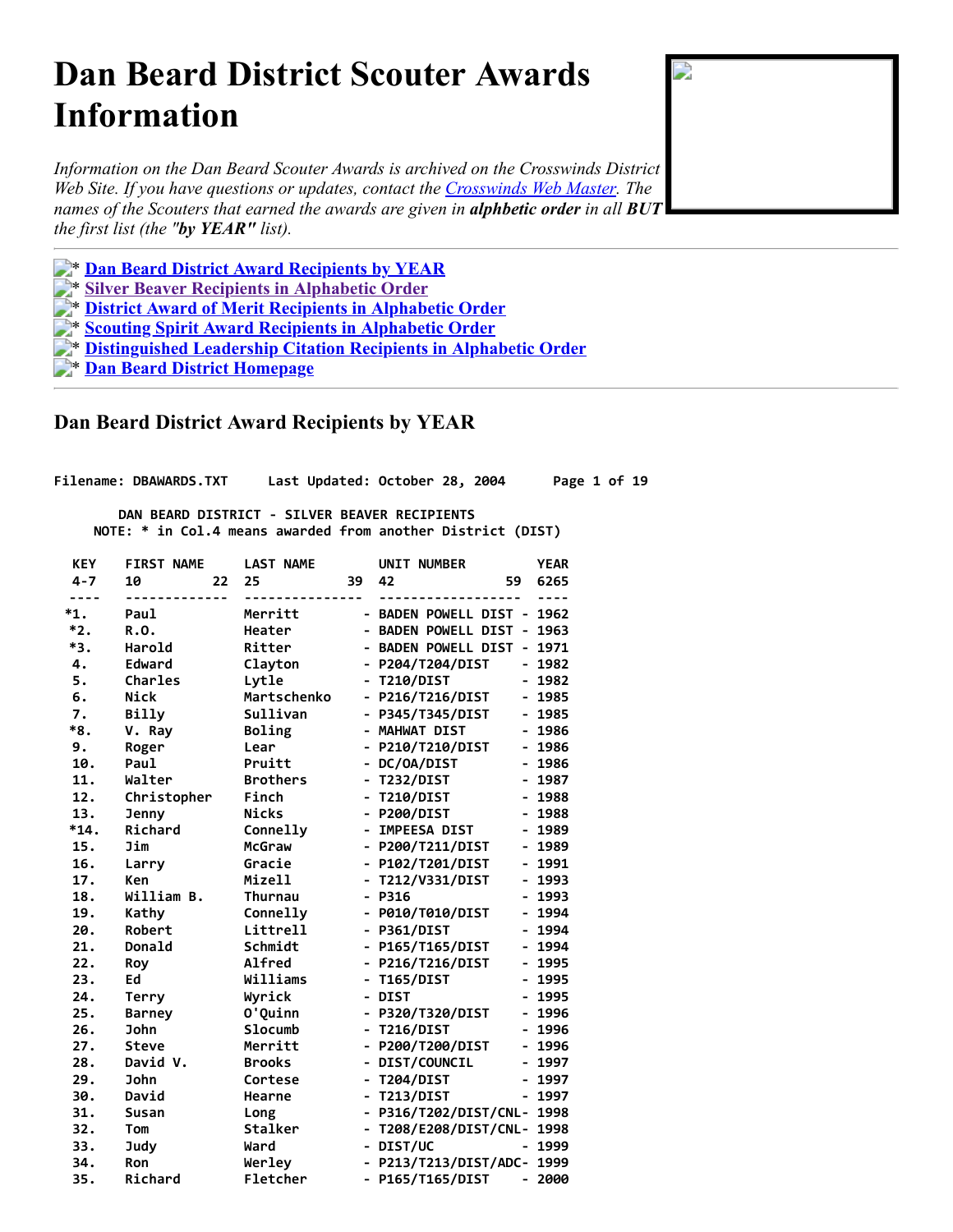| 36. | W.E.  | Medlin   | - P075/T075/DIST   | - 2000  |
|-----|-------|----------|--------------------|---------|
| 37. | Dusty | Fletcher | - P165/T165/DIST   | - 2001  |
| 38. | Ed    | Walsh    | - T316/DIST        | $-2002$ |
| 39. | Chris | Siegl    | - C397             | $-2003$ |
| 40. | Steve | Stewart  | - P391/T&C397/DIST | - 2003  |

 **BADEN POWELL DISTRICT - AWARD OF MERIT RECIPIENTS - 1960 to 1980 NOTE: \* in Col.4 means awarded from Baden-Powell District (DIST) NOTE: & in Col.7 means recipient has received the Silver Beaver**

| <b>KEY</b> | <b>FIRST NAME</b> | <b>LAST NAME</b> |    | UNIT NUMBER       |     | <b>YEAR</b> |
|------------|-------------------|------------------|----|-------------------|-----|-------------|
| $4 - 7$    | 10<br>22          | 25               | 39 | 42                | 59. | 6265        |
|            |                   |                  |    |                   |     |             |
| *1.        | Clara             | <b>Bailey</b>    |    |                   |     |             |
| $*2.$      | Harold            | <b>Burdette</b>  |    | - T210/DIST       |     | - 1979      |
| $*3.8$     | V. Edward         | Clayton          |    | - T204/DIST       |     |             |
| $*4.$      | Grace             | Cotton           |    |                   |     |             |
| *5.        | Fran              | Cranwell         |    |                   |     | - 1980      |
| $*_{6}$ .  | Van               | Davis            |    | - T216/DIST       |     | - 1980      |
| $*7.$      | Walter            | Garrett          |    |                   |     |             |
| $*8.$      | Emerson           | Gower            |    | - DIST            |     | $-1980$     |
| *9.        | Larry             | Lane             |    |                   |     |             |
| *10&       | Charles           | Lytle            |    | - T210            |     | - 1975      |
| $*118$     | Nick              | Martschenko      |    | - P216/T216       |     |             |
| *12&       | Paul              | Merritt          |    | - DIST            |     |             |
| *13.       | Doug              | <b>Nowell</b>    |    | - T361            |     |             |
| $*14.$     | Larry             | <b>Overby</b>    |    | - EXPLORING       |     |             |
| $*15.$     | Don               | Parry            |    | - P210/T210       |     | - 1980      |
| *16&       | Harold            | Ritter           |    | - DIST            |     |             |
| $*17.$     | Tom               | Smink            |    |                   |     |             |
| *18&       | Billy             | Sullivan         |    | - P/345/T345/DIST |     |             |

**Page 3**

 **DAN BEARD DISTRICT - AWARD OF MERIT RECIPIENTS - 1981 to 1998 NOTE: & in Col.7 means recipient has the Silver Beaver also**

| <b>KEY</b> | <b>FIRST NAME</b> | <b>LAST NAME</b> |                              | UNIT NUMBER      |                              | <b>YEAR</b> |
|------------|-------------------|------------------|------------------------------|------------------|------------------------------|-------------|
| $4 - 7$    | 10<br>22          | 25               | 39                           | 42               | 59                           | 6265        |
| 1.         | Edward            | Harrelson        |                              | $- T345$         | $\overline{\phantom{0}}$     | 1981        |
| 2.8        | Roger             | Lear             | $\overline{a}$               | P210/T210/DIST   |                              | 1981        |
| 3.         | David             | Duch             |                              | <b>T216/DIST</b> |                              | 1982        |
| 4.         | <b>Betty</b>      | Heater           | $\overline{a}$               | P320/DIST        | $\blacksquare$               | 1982        |
| 5.         | Sally             | Millius          | $\qquad \qquad \blacksquare$ | P200/DIST        |                              | 1983        |
| 6.         | William           | Smail            | -                            | P201/T204/DIST   | -                            | 1983        |
| 7.&        | Christopher       | Finch            | $\overline{\phantom{0}}$     | <b>T210/DIST</b> |                              | 1984        |
| 8.         | Ruth              | Smail            | $\blacksquare$               | P201/DIST        | $\qquad \qquad \blacksquare$ | 1984        |
| 9.         | Ben               | Hill             | -                            | <b>T210/DIST</b> | $\overline{\phantom{0}}$     | 1985        |
| 10&        | Jenny             | Nicks            | -                            | P200/DIST        | -                            | 1985        |
| 11&        | Walt              | <b>Brothers</b>  | $\overline{a}$               | <b>T232/DIST</b> | $\overline{\phantom{0}}$     | 1986        |
| 12.        | Connie            | Dilday           | -                            | P216/T216        | $\qquad \qquad \blacksquare$ | 1986        |
| 13&        | Paul              | Pruitt           | -                            | DIST/UC          | -                            | 1986        |
| 14.        | Gail              | Grant            | -                            | <b>DIST</b>      |                              | 1987        |
| 15&        | Jim               | McGraw           | $\blacksquare$               | P200/T165        | -                            | 1987        |
| 16&        | Larry             | Gracie           | -                            | P102/T201/DIST   |                              | 1988        |
| 17.        | K. O.             | Summerville      | $\qquad \qquad \blacksquare$ | <b>T345/DIST</b> |                              | 1988        |
| 18.        | Karl              | Hedrick          | $\overline{a}$               | T232             |                              | 1989        |
| 19&        | Donald            | Schmidt          | $\blacksquare$               | PT165/DIST       | $\qquad \qquad \blacksquare$ | 1989        |
| 20.        | Robert            | Taylor           | $\overline{a}$               | <b>T031/DIST</b> | $\overline{a}$               | 1989        |
| 21.        | Dawnna            | Dillon           | -                            | P391/DIST        |                              | 1990        |
| 22.        | Jinx              | <b>McGraw</b>    | $\qquad \qquad \blacksquare$ | <b>T165/DIST</b> | $\qquad \qquad \blacksquare$ | 1990        |
| 23&        | Ed                | Williams         | -                            | <b>T165/DIST</b> |                              | 1990        |
| 24.        | <b>John</b>       | Cheney           | -                            | P200/DIST        | $\qquad \qquad \blacksquare$ | 1991        |
| 25&        | Ken               | Mizell           | -                            | <b>T212/DIST</b> |                              | 1991        |
| 26.        | Julia             | Satrazemis       | $\qquad \qquad \blacksquare$ | P312/DIST        | -                            | 1991        |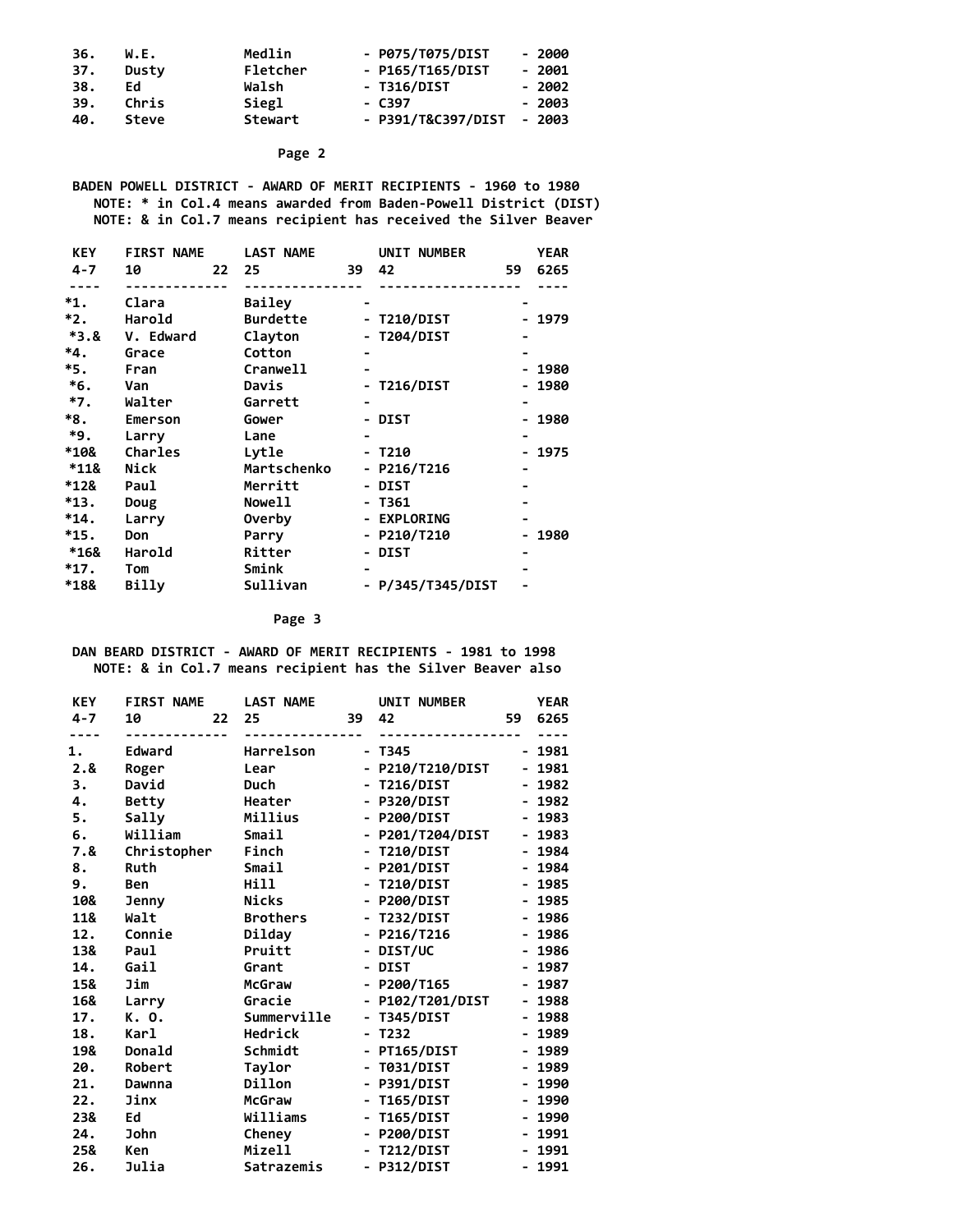| 27& | <b>Barney</b> | O'Quinn        | - P320/T320/DIST  | $\overline{\phantom{0}}$ | 1992   |
|-----|---------------|----------------|-------------------|--------------------------|--------|
| 28. | Jeanne        | <b>Johnson</b> | P331/T331/DIST    |                          | 1992   |
| 29. | Tom           | Perdue         | <b>T232/DIST</b>  | -                        | 1992   |
| 30& | John          | Slocumb        | <b>T216/DIST</b>  |                          | - 1992 |
| 31& | Roy           | <b>Alfred</b>  | <b>T204/DIST</b>  |                          | - 1993 |
| 32& | Robert        | Littrell       | <b>T213/DIST</b>  |                          | - 1993 |
| 33& | Susan         | Long           | P316/DIST         |                          | - 1993 |
| 34& | Kathy         | Connelly       | <b>P010/DIST</b>  |                          | - 1994 |
| 35& | John          | Cortese        | <b>T204/DIST</b>  |                          | - 1994 |
| 36. | Jan           | Leonard        | P201/DIST         |                          | - 1994 |
| 37& | Terry         | Wyrick         | <b>DIST/NESA</b>  |                          | - 1994 |
| 38. | Bill          | <b>Bayless</b> | T391/DIST/0A      |                          | 1995   |
| 39& | Steve         | Merritt        | P200/T200/DIST    | $\blacksquare$           | 1995   |
| 40. | Larry         | Nessly         | T397/DIST/0A      |                          | 1995   |
| 41& | David         | Hearne         | DIST COMM         | $\blacksquare$           | 1996   |
| 42. | Fred          | Tutwiler       | DIST/T216         |                          | 1996   |
| 43. | Harry         | Zechman        | DIST/P361/T361    |                          | 1996   |
| 44& | Richard       | Fletcher       | P165/T165/DIST    |                          | 1997   |
| 45& | Tom           | Stalker        | T208/E208/COUNCIL |                          | 1997   |
| 46& | Judy          | Ward           | UC/DIST           |                          | 1997   |
| 47& | <b>Ron</b>    | Werley         | - P213/T213/DIST  |                          | 1997   |
| 48& | Dusty         | Fletcher       | P165/T165/DIST    |                          | 1998   |
| 49. | Geri          | Mangum         | T397/CRT COMM     |                          | 1998   |
| 50. | Stephen       | Stewart        | T397/ADC/DIST     |                          | - 1998 |
| 51& | W.E.          | Medlin         | - T75/DIST        |                          | 1998   |

**DAN BEARD DISTRICT - AWARD OF MERIT RECIPIENTS - 1999 to present NOTE: & in Col.7 means recipient has the Silver Beaver also**

| <b>KEY</b> | <b>FIRST NAME</b> |    | <b>LAST NAME</b> |                          | UNIT NUMBER       |    | YEAR    |
|------------|-------------------|----|------------------|--------------------------|-------------------|----|---------|
| $4 - 7$    | 10                | 22 | 25               | 39                       | 42                | 59 | 6265    |
| ----       |                   |    |                  |                          |                   |    |         |
| 52.        | George            |    | Hardy            |                          | - P397/T397/VC397 |    | 1999    |
| 53.        | <b>James</b>      |    | McSherry         |                          | - T201/DIST       |    | 1999    |
| 54.        | Robert            |    | Ratledge         |                          | - T31/DIST        |    | 1999    |
| 55.        | Lisa              |    | White            |                          | - P218/T213/DIST  |    | 1999    |
| 56.        | Rudy              |    | Hines            |                          | - T202/DIST       |    | 2000    |
| 57.        | Bill              |    | Slocumb          | $\overline{\phantom{a}}$ | <b>DISTRICT</b>   |    | 2000    |
| 58&        | Ed                |    | Walsh            | $\blacksquare$           | <b>T316/DIST</b>  |    | 2000    |
| 59.        | Jewel             |    | Ward             |                          | - P312/T312/DIST  |    | 2000    |
| 60.        | Tom               |    | Doligalski       |                          | - P120/T210/DIST  |    | 2001    |
| 61.        | Tommy             |    | Grubbs           |                          | $-$ P200/T200     |    | 2001    |
| 62.        | Ralph             |    | Keaton           |                          | - V331/DIST       |    | $-2001$ |
| 63.        | Keith             |    | Leister          |                          | - P202/T202       |    | 2001    |
| 64.        | Tony              |    | Cowan            |                          | $- T222/C111$     |    | 2002    |
| 65.        | Ben               |    | Freeman          |                          | T210              |    | 2002    |
| 66.        | Chris             |    | Siegl            | $\blacksquare$           | T316/C397         |    | 2002    |
| 67.        | Marv              |    | Tharp            |                          | - T202/DIST       |    | 2002    |
| 68.        | Herb              |    | Council          |                          | - Dist/LDS        |    | 2003    |
| 69.        | Rayford           |    | Horton           | $\blacksquare$           | T316              |    | 2003    |
| 70.        | Suzie             |    | <b>Slopek</b>    |                          | $- P312$          |    | 2003    |
| 71.        | Gary              |    | Thorn            |                          | - Dist/P201/T204  |    | 2003    |
|            |                   |    |                  |                          |                   |    |         |

#### **Page 5**

**DAN BEARD DISTRICT - SCOUTING SPIRIT AWARD - 1995 to present**

| <b>KEY</b> | <b>FIRST NAME</b> |       | <b>LAST NAME</b> |     | UNIT NUMBER                |    | <b>YEAR</b> |
|------------|-------------------|-------|------------------|-----|----------------------------|----|-------------|
| $4 - 7$    | 10                | 22 25 |                  | 39. | 42                         | 59 | 6265        |
|            |                   |       |                  |     |                            |    |             |
| 1.         | Judy              |       | Ward             |     | - District/UC              |    | $-1995$     |
| 2.         | Nancy             |       | Bamberger        |     | - Cub RT Commissionr- 1996 |    |             |
| 3.         | Geri              |       | Mangum           |     | - P397/Cub RT Commis- 1997 |    |             |
| 4.         | Jim               |       | McSherry         |     | - Eagle Review Board- 1998 |    |             |
| 5.         | Steve             |       | Talley           |     | - Pack 238                 |    | $-1999$     |
| 6.         | George            |       | Hardy            |     | - Crew 397                 |    | $-2000$     |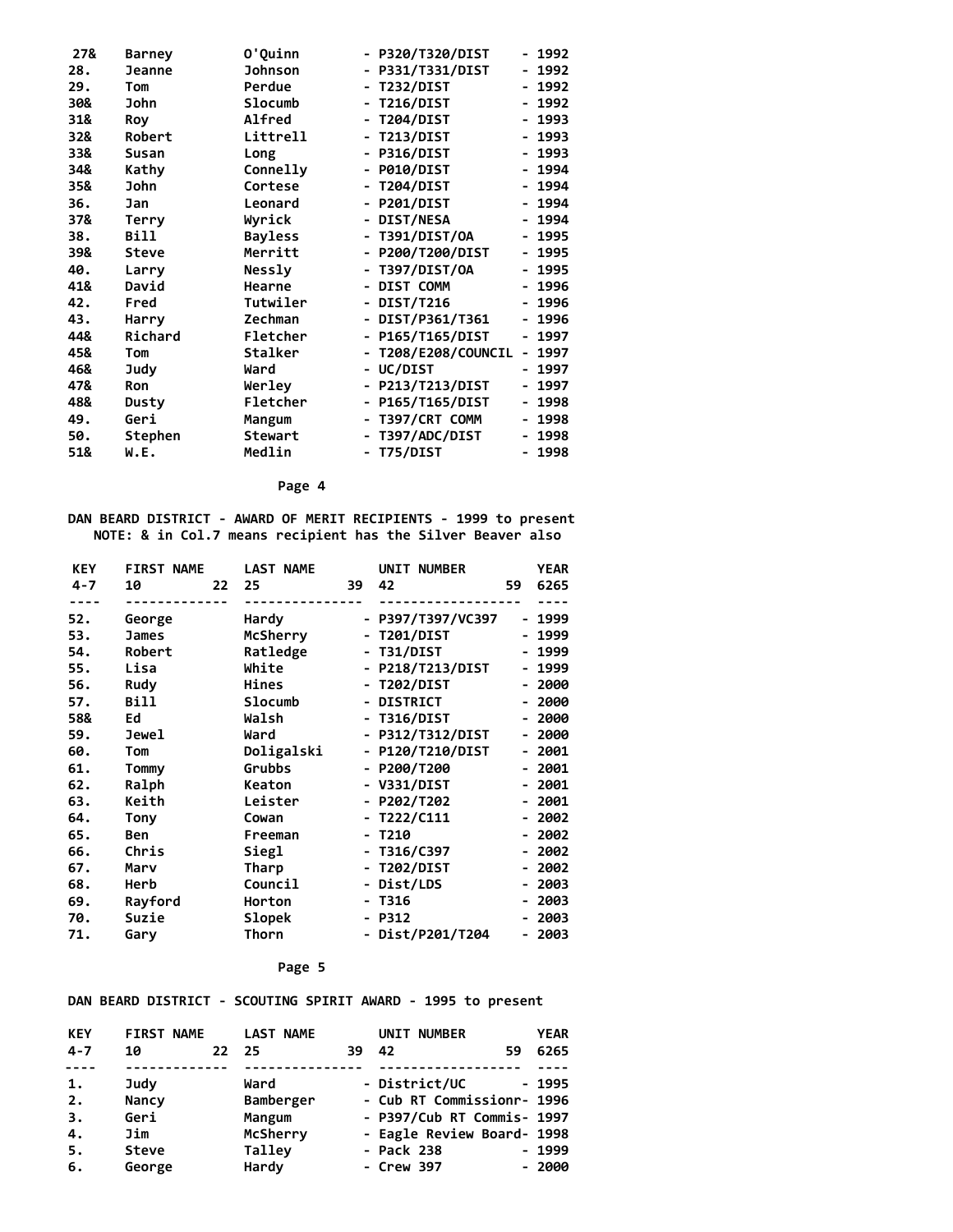| 7.  | Garv  | Thorn    | - P201/T204/District- 2001 |
|-----|-------|----------|----------------------------|
| 8.  | Jenny | Ewell    | - P397/Cub RT Commis- 2002 |
| 9.  | Dusty | Fletcher | - P165/T165/District- 2003 |
| 10. | Roger | Lear     | - District<br>- 2003       |

#### **BADEN POWELL DISTRICT - DISTINGUISHED LEADERSHIP CITATIONS - 12 NOTE: \* in Col.4 means awarded from Baden-Powell District**

| <b>KEY</b> | <b>FIRST NAME</b> | <b>LAST NAME</b> |          | UNIT NUMBER |    | <b>YEAR</b> |
|------------|-------------------|------------------|----------|-------------|----|-------------|
| $4 - 7$    | 10<br>22          | 25               | 42<br>39 |             | 59 | 6265        |
|            |                   |                  |          |             |    |             |
| $^*1.$     | Charles           | Lytle            | - T210   |             |    | - 1974      |
| $*2.$      | Harold            | <b>Burdette</b>  | $- T210$ |             |    | - 1976      |
| *3.        | Thomas            | Byrd             | - T210   |             |    | - 1976      |
| *4.        | Donald            | Parry            | - T210   |             |    | - 1976      |
| *5.        | Reginald          | Jonas            | - T210   |             |    | - 1977      |
| *6.        | Roger             | Lear             | - T210   |             |    | - 1977      |
| $*7.$      | <b>James</b>      | Miller           | - T210   |             |    | - 1977      |
| *8.        | Robert            | <b>Jungers</b>   | - T209   |             |    | - 1979      |
| *9.        | Thomas            | Chavis           | - T159   |             |    | - 1980      |
| $*10.$     | David             | Colvin           | - T214   |             |    | - 1980      |
| $*11.$     | <b>Rose</b>       | Creech           | - P231   |             |    | - 1980      |
| $*12.$     | David             | Duch             | - T216   |             |    | $-1980$     |

#### **DAN BEARD DISTRICT - 1981 DISTINGUISHED LEADERSHIP CITATIONS - 12**

| 1.  | Margaret       | Chavis         | $- P159$   | - 1981  |
|-----|----------------|----------------|------------|---------|
| 2.  | Grace          | Cotten         | $- P146$   | $-1981$ |
| 3.  | David          | Duch           | - T216     | - 1981  |
| 4.  | <b>Barbara</b> | Gross          | - E500     | - 1981  |
| 5.  | Robert         | <b>Jungers</b> | - T209     | - 1981  |
| 6.  | Steve          | Macon          | - T320     | - 1981  |
| 7.  | Sally          | Millius        | - P200/ADC | - 1981  |
| 8.  | Jimmy          | Pollard        | - P323     | - 1981  |
| 9.  | Shirley        | Sawyer         | - DIST/UC  | - 1981  |
| 10. | Sally          | Squier         | - T165     | - 1981  |
| 11. | Kent           | Whitfield      | - T210     | - 1981  |
| 12. | Sandra         | Williams       | - P384     | - 1981  |

#### **DAN BEARD DISTRICT - 1982 DISTINGUISHED LEADERSHIP CITATIONS - 18**

| 1.  | Ruth     | Clayton      | - Т204      | - 1982 |
|-----|----------|--------------|-------------|--------|
| 2.  | Edward   | DeVente      | - T209      | - 1982 |
| З.  | Gilbert  | Faber        | - T209      | - 1982 |
| 4.  | Robert   | Ferris       | $-1216$     | - 1982 |
| 5.  | Chris    | Finch        | - DIST/ADC  | - 1982 |
| 6.  | Pat      | Gay          | - P216      | - 1982 |
| 7.  | Larry    | Gracie       | - P200      | - 1982 |
| 8.  | Karl     | Hedrick      | - T232      | - 1982 |
| 9.  | Kent     | <b>Hobbs</b> | - E500      | - 1982 |
| 10. | Lawrence | Ledford      | - T210      | - 1982 |
| 11. | Robert   | Lewis        | - T208      | - 1982 |
| 12. | Francine | Macon        | - P320      | - 1982 |
| 13. | Robert   | Ruscetta     | $- T210/UC$ | - 1982 |
| 14. | Foster   | Salotti      | $- P216$    | - 1982 |
| 15. | Ruth     | Smail        | - P312      | - 1982 |
| 16. | William  | Smail        | - P312      | - 1982 |
| 17. | Ken      | Summerville  | - T345      | - 1982 |
| 18. | Carlos   | Vargas       | - P321      | - 1982 |

 **Page 7**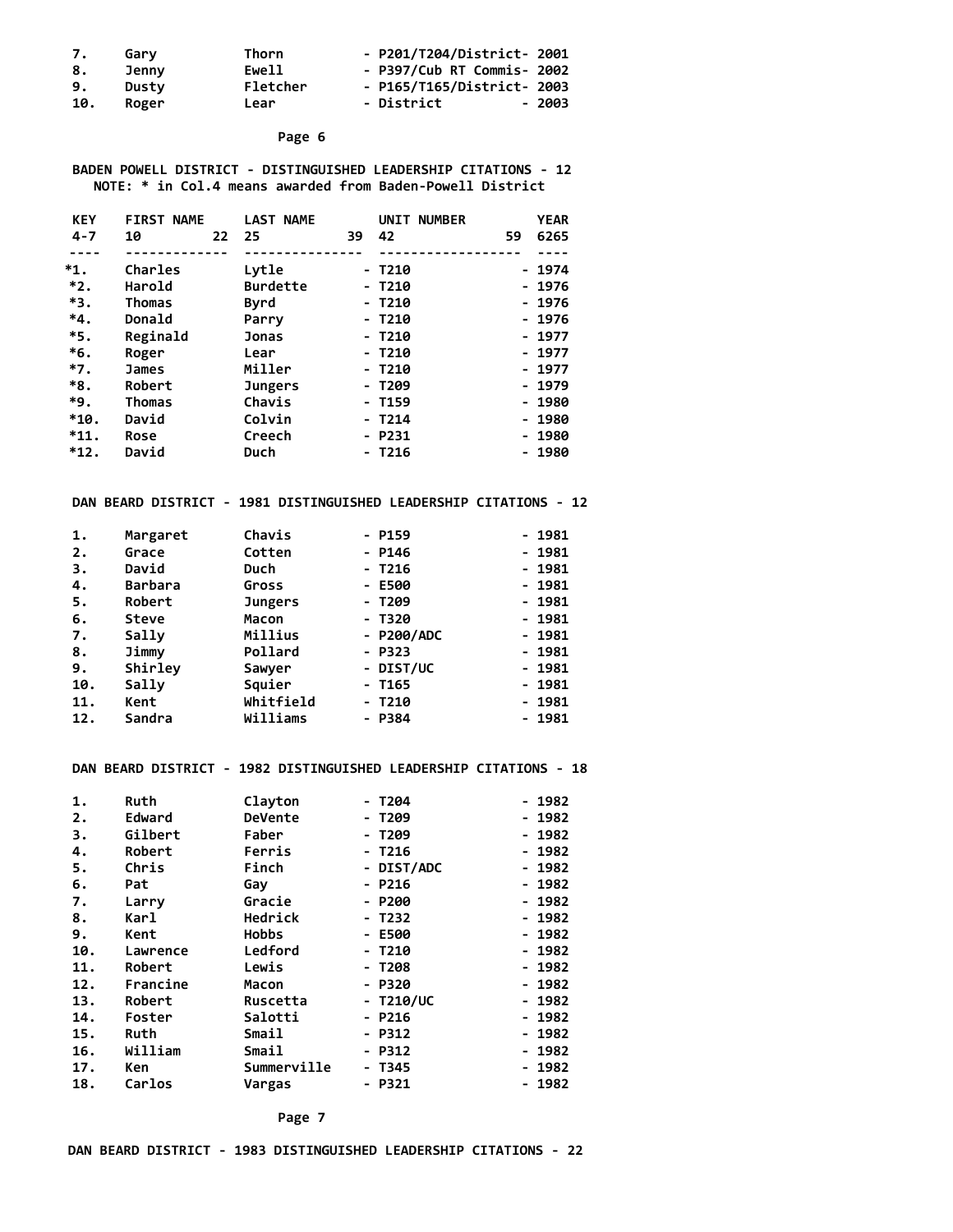| 1.  | Walter       | <b>Brothers</b> | - T232     | - 1983 |
|-----|--------------|-----------------|------------|--------|
| 2.  | John         | Diebolt         | - T232     | - 1983 |
| 3.  | Connie       | Dilday          | - P216     | - 1983 |
| 4.  | John         | Dilday          | - P216     | - 1983 |
| 5.  | Alan         | Dry             | - E500     | - 1983 |
| 6.  | Lew          | Faulkner        | - T210     | - 1983 |
| 7.  | Stan         | Grady           | - P397     | - 1983 |
| 8.  | Willis       | Harper          | - T208     | - 1983 |
| 9.  | Thomas       | Helms           | - P210     | - 1983 |
| 10. | Benjamin     | Hill            | - DIST/ADC | - 1983 |
| 11. | Kathy        | Huegerich       | - P320     | - 1983 |
| 12. | Matthew      | Kinane          | - T361     | - 1983 |
| 13. | Pat          | Martschenko     | - P200     | - 1983 |
| 14. | Marcia       | Page            | - P323     | - 1983 |
| 15. | John         | Rutledge        | - T210     | - 1983 |
| 16. | <b>Barry</b> | Senecal         | $-7216$    | - 1983 |
| 17. | Myrna        | Senecal         | - T216     | - 1983 |
| 18. | Paul         | Stenbuck        | - Т200     | - 1983 |
| 19. | J. Mark      | Tracy           | - T165     | - 1983 |
| 20. | Fred         | Wheeler         | - T345     | - 1983 |
| 21. | Sid          | Wilbur          | - P397     | - 1983 |
| 22. | Barbara      | Youngman        | - P216     | - 1983 |
|     |              |                 |            |        |
|     |              |                 |            |        |
|     |              |                 |            |        |

#### **DAN BEARD DISTRICT - 1984 DISTINGUISHED LEADERSHIP CITATIONS - 15**

| 1.  | N. Fred      | <b>Boothe</b> | - T212     | - 1984  |
|-----|--------------|---------------|------------|---------|
| 2.  | David        | Carlson       | - T208     | - 1984  |
| 3.  | Roger        | Dixon         | - T212     | - 1984  |
| 4.  | Lynda        | Ferris        | $-$ P312   | - 1984  |
| 5.  | <b>Bruce</b> | Gav           | - P216     | - 1984  |
| 6.  | Larry        | Gray          | $-1210$    | - 1984  |
| 7.  | <b>Jerry</b> | Hicks         | - T345     | $-1984$ |
| 8.  | Janet        | McGraw        | $- P200$   | - 1984  |
| 9.  | James        | McGraw        | - P200     | - 1984  |
| 10. | Eugenia      | Nicks         | - DIST/ADC | - 1984  |
| 11. | Paul         | Pruitt        | - DIST/DC  | - 1984  |
| 12. | David        | Rohlader      | - T391     | - 1984  |
| 13. | Beth         | Taylor        | - 1031     | - 1984  |
| 14. | Robert       | Taylor        | - 1031     | - 1984  |
| 15. | Donald       | Whitaker      | - T361     | - 1984  |

#### **DAN BEARD DISTRICT - 1985 DISTINGUISHED LEADERSHIP CITATIONS - 9**

| 1. | Nathan        | Dewitt         | $- T210$ | $-1985$ |
|----|---------------|----------------|----------|---------|
| 2. | Frank         | Goodrum        | $- T232$ | $-1985$ |
| з. | <b>Betty</b>  | Heater         | $- P320$ | $-1985$ |
| 4. | Tom           | <b>Jeffrey</b> | - T201   | $-1985$ |
| 5. | Carole        | Knapp          | $- P200$ | $-1985$ |
| 6. | Dave          | Logan          | - T204   | $-1985$ |
| 7. | <b>Barney</b> | O'Quinn        | $- P320$ | $-1985$ |
| 8. | William       | Paige          | $- P202$ | $-1985$ |
| 9. | Tom           | Perdue         | $- T232$ | $-1985$ |
|    |               |                |          |         |

#### **Page 8**

#### **DAN BEARD DISTRICT - 1986 DISTINGUISHED LEADERSHIP CITATIONS - 18**

| 1. | Rosemary | Gaddy     | $- P200$   | $-1986$ |
|----|----------|-----------|------------|---------|
| 2. | Gail     | Grant     | - DIST/RTS | $-1986$ |
| 3. | David    | Grant     | - DIST/RTS | $-1986$ |
| 4. | M. Wayne | Miller    | - T201     | $-1986$ |
| 5. | Bill     | Miller    | - T320     | $-1986$ |
| 6. | Rae      | Nicholson | $- P200$   | $-1986$ |
| 7. | Donald   | Pearce    | $-1212$    | $-1986$ |
| 8. | Harold   | Pulley    | - T345     | $-1986$ |
| 9. | Sally    | Pulley    | - T345     | $-1986$ |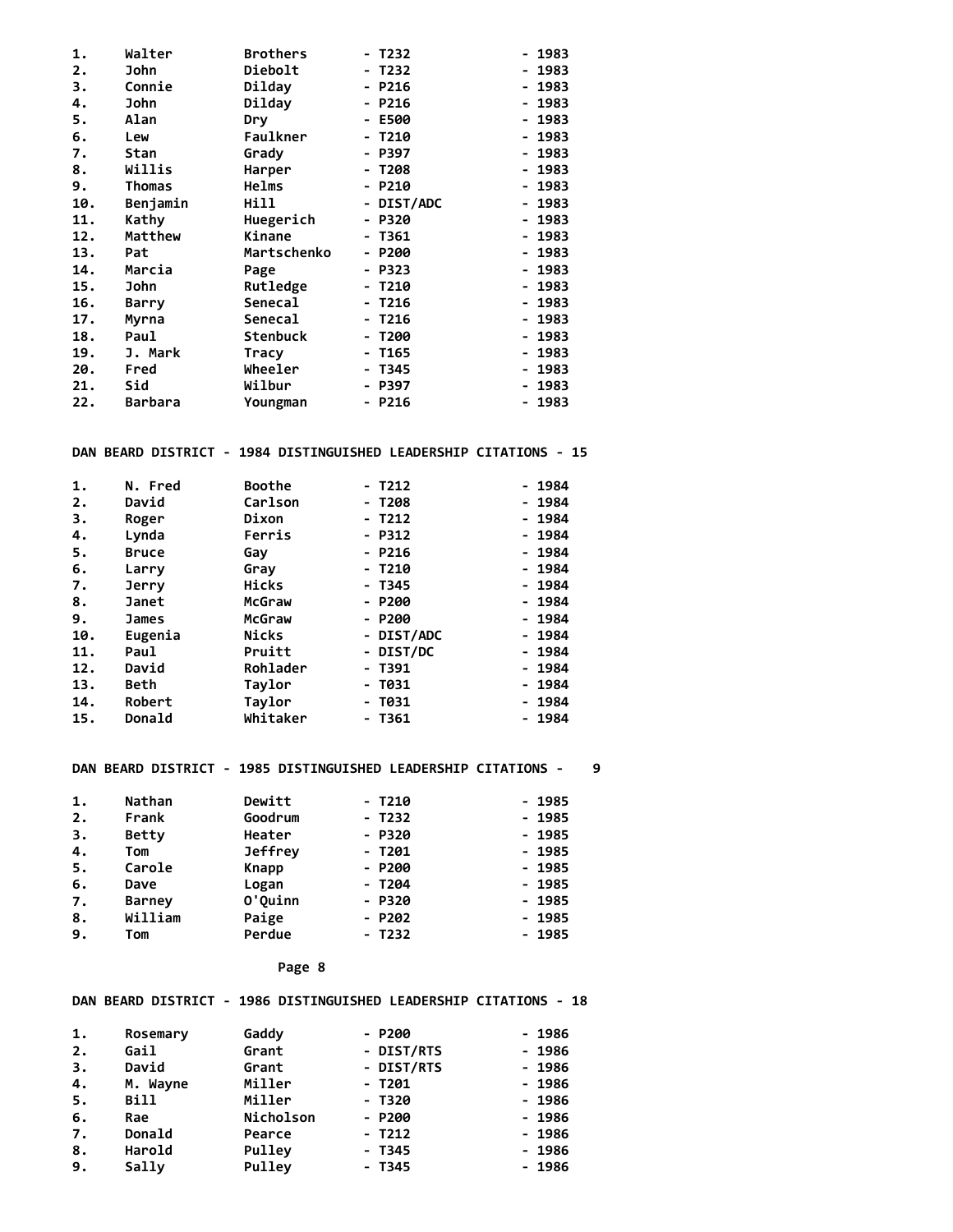| 10. | Floyd       | Ragsdale   | - T320   | $-1986$ |
|-----|-------------|------------|----------|---------|
| 11. | Donald      | Schmidt    | $-$ P165 | $-1986$ |
| 12. | <b>John</b> | Slocumb    | $-7216$  | $-1986$ |
| 13. | Robert      | Stallings  | $- T210$ | $-1986$ |
| 14. | Tom         | Stephenson | $- T210$ | $-1986$ |
| 15. | Donna       | Strickland | $- P320$ | $-1986$ |
| 16. | John        | Sutherland | $- P200$ | $-1986$ |
| 17. | Stephanie   | Toney      | $- P201$ | $-1986$ |
| 18. | Edward      | Williams   | $-1165$  | $-1986$ |

#### **DAN BEARD DISTRICT - 1987 DISTINGUISHED LEADERSHIP CITATIONS - 22**

| 1.  | Leon     | Abbas          | - Т200      | - 1987                               |
|-----|----------|----------------|-------------|--------------------------------------|
| 2.  | Pete     | <b>Brady</b>   | - P211/T211 | - 1987                               |
| З.  | Don      | <b>Buckley</b> | - P216      | $-1987$                              |
| 4.  | Margaret | Clary          | - T201      | - 1987                               |
| 5.  | Harry    | Davis          | - Т200      | - 1987                               |
| 6.  | Dawnna   | Dillon         | - P391      | 1987<br>$\qquad \qquad \blacksquare$ |
| 7.  | Dick     | Fletcher       | - T211      | - 1987                               |
| 8.  | Jennings | Gaddy          | - T210      | - 1987                               |
| 9.  | Beverly  | Hall           | - P320      | 1987<br>$\qquad \qquad \blacksquare$ |
| 10. | Tullie   | <b>Johnson</b> | - P201/T204 | - 1987                               |
| 11. | Dan      | McLaurin       | $- P210$    | - 1987                               |
| 12. | Ken      | Mizell         | - T212      | - 1987                               |
| 13. | Zeb      | Pearce         | - T209      | - 1987                               |
| 14. | Gene     | Rapson         | - T075      | - 1987                               |
| 15. | Julia    | Satrazemis     | $- P312$    | - 1987                               |
| 16. | Linda    | Sellers        | - P165/T165 | - 1987                               |
| 17. | Jerry    | Smith          | - P201      | - 1987                               |
| 18. | Nancy    | Stallings      | - P210/T213 | - 1987                               |
| 19. | Ann      | Sutherland     | - P200      | 1987<br>$\qquad \qquad \blacksquare$ |
| 20. | Jeneal   | Teander        | - T208      | - 1987                               |
| 21. | Watts    | Ward           | - T216      | - 1987                               |
| 22. | David    | Woodward       | - P371      | 1987<br>-                            |

 **Page 9**

#### **DAN BEARD DISTRICT - 1988 DISTINGUISHED LEADERSHIP CITATIONS - 17**

| 1.  | John      | Cheney       | $- P200$      | $-1988$ |
|-----|-----------|--------------|---------------|---------|
| 2.  | Danny     | Cress        | - P120        | $-1988$ |
| З.  | Charles   | Dillon       | - P391        | $-1988$ |
| 4.  | Howard    | <b>Ellis</b> | - T165        | $-1988$ |
| 5.  | Leo       | Ficht        | - P165        | $-1988$ |
| 6.  | Ben       | Freeman      | $-1210$       | $-1988$ |
| 7.  | Dennis L. | Herman       | - T204        | - 1988  |
| 8.  | Ann       | Hunt         | $- P200$      | $-1988$ |
| 9.  | Pat       | Kellogg      | - P320        | $-1988$ |
| 10. | Doug      | Lewis        | $-$ P213/T213 | $-1988$ |
| 11. | Jackie    | Menefee      | $-$ P312      | - 1988  |
| 12. | Darwin    | Roseman      | $-1208$       | $-1988$ |
| 13. | Carolyn   | Samet        | - P211        | - 1988  |
| 14. | Charles   | Smith        | - T201        | $-1988$ |
| 15. | Jim       | Southerland  | $-$ P210/T210 | - 1988  |
| 16. | Tom       | Stalker      | - P216        | - 1988  |
| 17. | Walter    | Tolley       | $-7216$       | $-1988$ |

#### **DAN BEARD DISTRICT - 1989 DISTINGUISHED LEADERSHIP CITATIONS - 20**

| 1. | Tom           | Allen          | - P216      | $-1989$ |
|----|---------------|----------------|-------------|---------|
| 2. | Rusty         | Cramer         | - T031      | $-1989$ |
| 3. | Kav           | <b>Dodson</b>  | $- P312$    | $-1989$ |
| 4. | Nancy         | Ficht          | $-$ P165    | $-1989$ |
| 5. | Tom           | Glass          | - P320      | $-1989$ |
| 6. | John          | Harrison       | $-$ T213    | $-1989$ |
| 7. | <b>Jeanne</b> | <b>Johnson</b> | - P331/DIST | $-1989$ |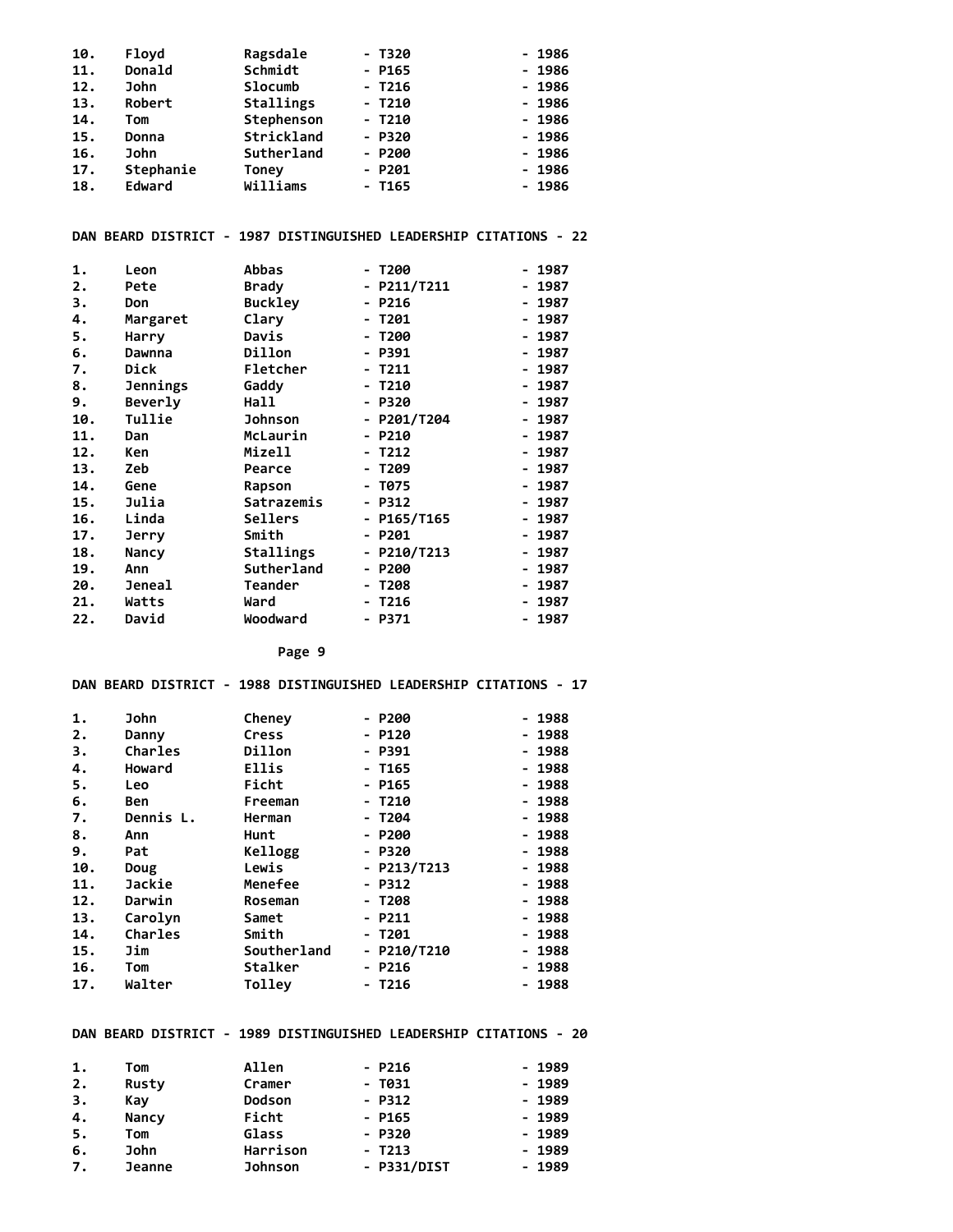| 8.  | Ralph        | Keaton     | - T031/DIST   | - 1989 |
|-----|--------------|------------|---------------|--------|
| 9.  | Keith        | Leister    | $- P202$      | - 1989 |
| 10. | Phil         | Leslie     | - T216        | - 1989 |
| 11. | <b>Jerry</b> | Letchworth | $-1210$       | - 1989 |
| 12. | Betty        | Martin     | - P320        | - 1989 |
| 13. | Ronald       | Mason      | $-7216$       | - 1989 |
| 14. | Harold       | Megredy    | $-$ P200/T201 | - 1989 |
| 15. | Dan          | Parker     | - T391        | - 1989 |
| 16. | Larry        | Smith      | - T201        | - 1989 |
| 17. | Robbie       | Swain      | - P210        | - 1989 |
| 18. | George       | Warriner   | - T222        | - 1989 |
| 19. | Jean         | Williams   | - T165        | - 1989 |
| 20. | Roger        | Zelenka    | - P216        | - 1989 |

#### **DAN BEARD DISTRICT - 1990 DISTINGUISHED LEADERSHIP CITATIONS - 18**

| 1.  | Roy     | <b>Alfred</b>  | $- P216$    | - 1990  |
|-----|---------|----------------|-------------|---------|
| 2.  | Nancy   | <b>Baker</b>   | - P312      | - 1990  |
| З.  | Ray     | Boling         | - T210/DIST | - 1990  |
| 4.  | R.H.    | Cox            | - P232      | - 1990  |
| 5.  | Don     | Craig          | - P208      | - 1990  |
| 6.  | Keith   | Davis          | - T222      | - 1990  |
| 7.  | Al      | Grady          | - T345      | - 1990  |
| 8.  | Joyce   | Hatch          | - P391      | $-1990$ |
| 9.  | Mary    | <b>Johnson</b> | - T165      | - 1990  |
| 10. | Jim     | Kenworthy      | - T200      | - 1990  |
| 11. | Mary    | Lippard        | - P200      | - 1990  |
| 12. | Paul    | Madritch       | - T320      | - 1990  |
| 13. | Richard | Payne          | - T209      | - 1990  |
| 14. | Steve   | Reed           | - T204      | - 1990  |
| 15. | Debra   | Springer       | - P391      | - 1990  |
| 16. | George  | Thomas         | - T345      | - 1990  |
| 17. | Tom     | Timney         | - T232      | - 1990  |
| 18. | Lee     | <b>Yothers</b> | - T331      | - 1990  |

#### **DAN BEARD DISTRICT - 1991 DISTINGUISHED LEADERSHIP CITATIONS - 28**

| 1.               | Nancy        | Bamberger      | - P342/DIST/ADC                              | - 1991                               |
|------------------|--------------|----------------|----------------------------------------------|--------------------------------------|
| $\overline{2}$ . | Stephen      | <b>Benton</b>  | T331<br>-                                    | 1991                                 |
| 3.               | George       | <b>Brewer</b>  | - T391                                       | 1991                                 |
| 4.               | Diana        | <b>Byrne</b>   | - P165                                       | 1991                                 |
| 5.               | Judy         | Cook           | P200<br>-                                    | 1991                                 |
| 6.               | John         | Cortese        | T204                                         | 1991                                 |
| 7.               | Herb         | Council        | T231<br>$\overline{\phantom{0}}$             | 1991                                 |
| 8.               | Pat          | Council        | T231<br>-                                    | 1991                                 |
| 9.               | Ken          | <b>DeRoche</b> | P200                                         | 1991                                 |
| 10.              | Larry        | Dragoo         | - P165                                       | 1991                                 |
| 11.              | Tommy        | Grubbs         | T200                                         | 1991                                 |
| 12.              | Lee          | Herbel         | T213                                         | 1991                                 |
| 13.              | Dick         | Kramer         | <b>T216/DIST</b><br>$\overline{\phantom{0}}$ | 1991                                 |
| 14.              | <b>John</b>  | Kristoff       | DIST/DC<br>$\overline{\phantom{0}}$          | 1991                                 |
| 15.              | Robert       | Littrell       | DIST/ADC                                     | 1991                                 |
| 16.              | <b>Susan</b> | Long           | - P316                                       | 1991                                 |
| 17.              | Bill         | Marley         | DIST/MC<br>$\blacksquare$                    | 1991                                 |
| 18.              | David        | Maxey          | T <sub>216</sub>                             | 1991                                 |
| 19.              | Dave         | McClellan      | P216<br>$\blacksquare$                       | 1991                                 |
| 20.              | Jim          | McSherry       | T201                                         | 1991                                 |
| 21.              | Katie        | Perry          | P200                                         | 1991                                 |
| 22.              | <b>Bob</b>   | Ratledge       | T031                                         | 1991                                 |
| 23.              | Greg         | Smith          | P120<br>۰.                                   | 1991                                 |
| 24.              | Marvin       | <b>VanBeck</b> | P331                                         | 1991                                 |
| 25.              | Judy         | Ward           | P102<br>۰.                                   | 1991<br>-                            |
| 26.              | David        | Ward           | T201                                         | 1991                                 |
| 27.              | <b>Ron</b>   | Werley         | T213                                         | 1991                                 |
| 28.              | Don          | Williams       | - P391                                       | 1991<br>$\qquad \qquad \blacksquare$ |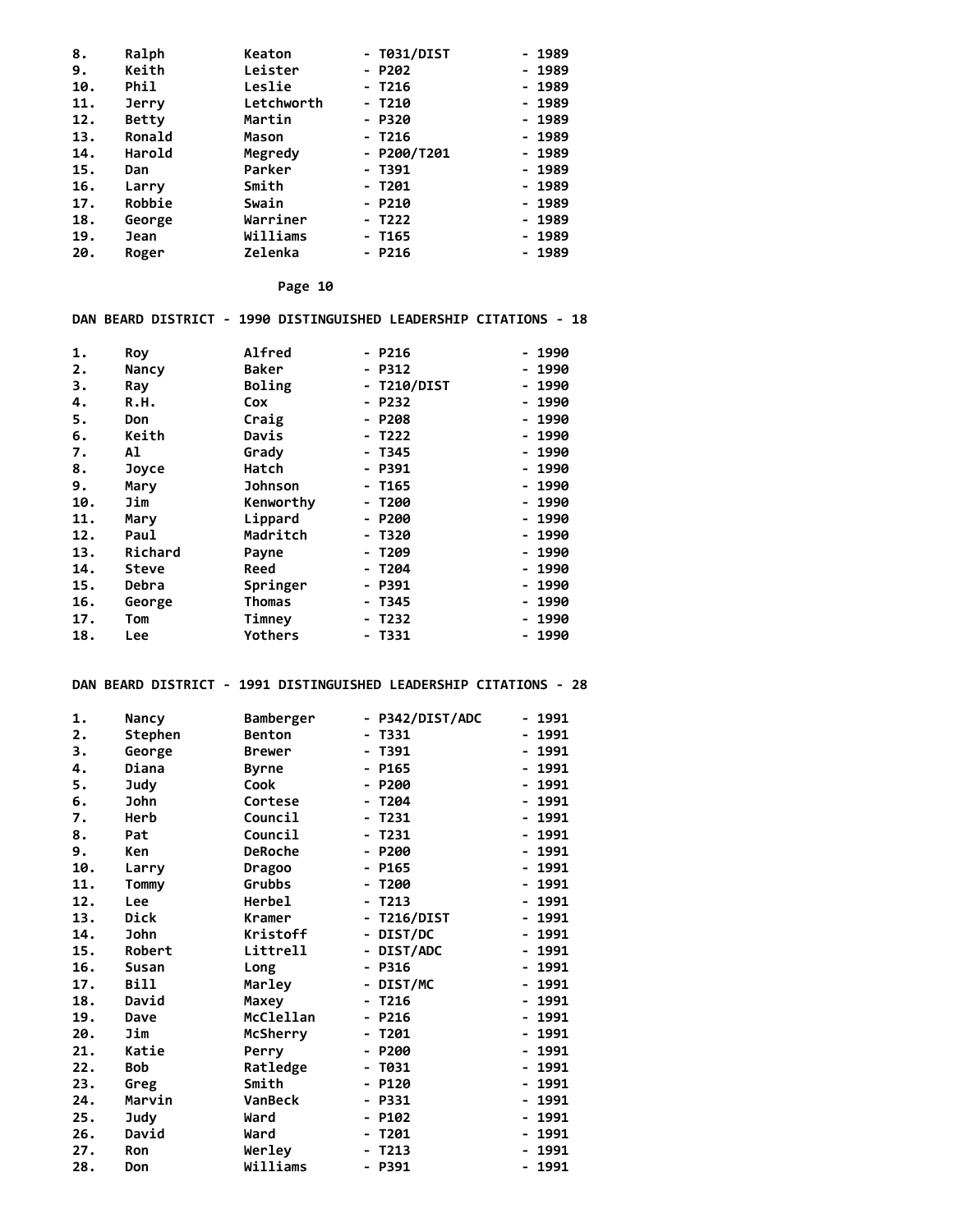#### **DAN BEARD DISTRICT - 1992 DISTINGUISHED LEADERSHIP CITATIONS - 27**

| 1.  | <b>Bill</b>  | <b>Bayless</b>  | - T391/DIST/OAA             | - 1992    |
|-----|--------------|-----------------|-----------------------------|-----------|
| 2.  | Cheri        | <b>Bost</b>     | - P208                      | 1992      |
| 3.  | Gay Sharon   | <b>Brothers</b> | DIST/MC<br>$\blacksquare$   | - 1992    |
| 4.  | Gale         | <b>Buck</b>     | T090<br>-                   | 1992      |
| 5.  | Kathy        | Connelly        | - P010                      | - 1992    |
| 6.  | Richard      | Connelly        | - 7010                      | - 1992    |
| 7.  | <b>Betty</b> | Crenshaw        | - P031                      | - 1992    |
| 8.  | <b>Bill</b>  | Fletcher        | - P238                      | 1992      |
| 9.  | Paul         | Folsom          | - T232                      | - 1992    |
| 10. | Anthony      | Gemma           | $-7216$                     | - 1992    |
| 11. | W. Lewis     | Hannah          | - T200                      | 1992<br>- |
| 12. | <b>John</b>  | <b>Johnson</b>  | - P331/T331/DIST/ADC- 1992  |           |
| 13. | Len          | Laughlin        | - T165                      | - 1992    |
| 14. | Jan          | Leonard         | - P201                      | - 1992    |
| 15. | <b>John</b>  | Maxwell         | - T031                      | - 1992    |
| 16. | W.E.         | Medlin          | - T075                      | 1992      |
| 17. | Joan         | Merritt         | $-$ P165                    | - 1992    |
| 18. | Steve        | Merritt         | P200/DIST<br>$\blacksquare$ | - 1992    |
| 19. | Larry        | Nessly          | - T204/DIST                 | - 1992    |
| 20. | Mike         | Palmer          | $- P102$                    | 1992      |
| 21. | Kurt         | Reichstein      | - P391/DIST/UC              | - 1992    |
| 22. | Linwood      | Sealey          | - P010                      | - 1992    |
| 23. | Christina    | Spivey          | $- P216$                    | $-1992$   |
| 24. | Andre        | <b>Sturgess</b> | - P320                      | - 1992    |
| 25. | Dan          | Wilkinson       | <b>DIST</b><br>۰.           | - 1992    |
| 26. | Terry        | Wyrick          | - DIST/NESA                 | - 1992    |
| 27. | Lynn         | Yanyo           | - E350                      | - 1992    |

#### **DAN BEARD DISTRICT - 1993 DISTINGUISHED LEADERSHIP CITATIONS - 25**

| 1.  | Ken           | <b>Boone</b>   | - E350                                | - 1993 |
|-----|---------------|----------------|---------------------------------------|--------|
| 2.  | George        | <b>Bucklad</b> | P200/T204                             | 1993   |
| 3.  | Andrew        | Casey          | T075                                  | - 1993 |
| 4.  | Tim           | Comstock       | P216/T208<br>$\overline{\phantom{0}}$ | 1993   |
| 5.  | Paul          | Cooney         | P102/T201<br>$\overline{\phantom{0}}$ | - 1993 |
| 6.  | <b>Bob</b>    | Cottrell       | T213                                  | 1993   |
| 7.  | Hugh          | Devine         | - T200                                | - 1993 |
| 8.  | Timothy       | Duncan         | P010<br>$\overline{\phantom{0}}$      | 1993   |
| 9.  | Jenny         | Gilbert        | - P361                                | - 1993 |
| 10. | Tom           | Gladden        | P320/T320<br>$\blacksquare$           | 1993   |
| 11. | Teri          | Grinder        | - P316                                | - 1993 |
| 12. | Gary          | Ham            | - T204                                | - 1993 |
| 13. | Anne          | Hart           | P200/T200<br>$\overline{\phantom{0}}$ | - 1993 |
| 14. | David         | Keefer         | $- P222$                              | - 1993 |
| 15. | Bryan         | <b>Kelly</b>   | $- P216$                              | - 1993 |
| 16. | Geri          | Mangum         | P397<br>۰.                            | - 1993 |
| 17. | Willam        | Marks          | - P316                                | - 1993 |
| 18. | Mary          | Nemanich       | P201/T216<br>$\blacksquare$           | - 1993 |
| 19. | Keith         | Purcell        | P010<br>۰.                            | - 1993 |
| 20. | Bonnie        | <b>Rose</b>    | <b>P075</b>                           | - 1993 |
| 21. | Chuck         | Short          | P397<br>۰.                            | - 1993 |
| 22. | George        | Smith          | P201/T201                             | 1993   |
| 23. | Fred          | Tutwiler       | P313<br>$\overline{\phantom{0}}$      | - 1993 |
| 24. | Harry         | Zechman        | P361/T361<br>н.                       | 1993   |
| 25. | <b>Sandee</b> | Zechman        | - P361                                | 1993   |

#### **Page 12**

#### **DAN BEARD DISTRICT - 1994 DISTINGUISHED LEADERSHIP CITATIONS - 30**

| Carl   | Bailey        | $- T216$ | - 1994 |
|--------|---------------|----------|--------|
| George | <b>Banker</b> | $-$ P010 | - 1994 |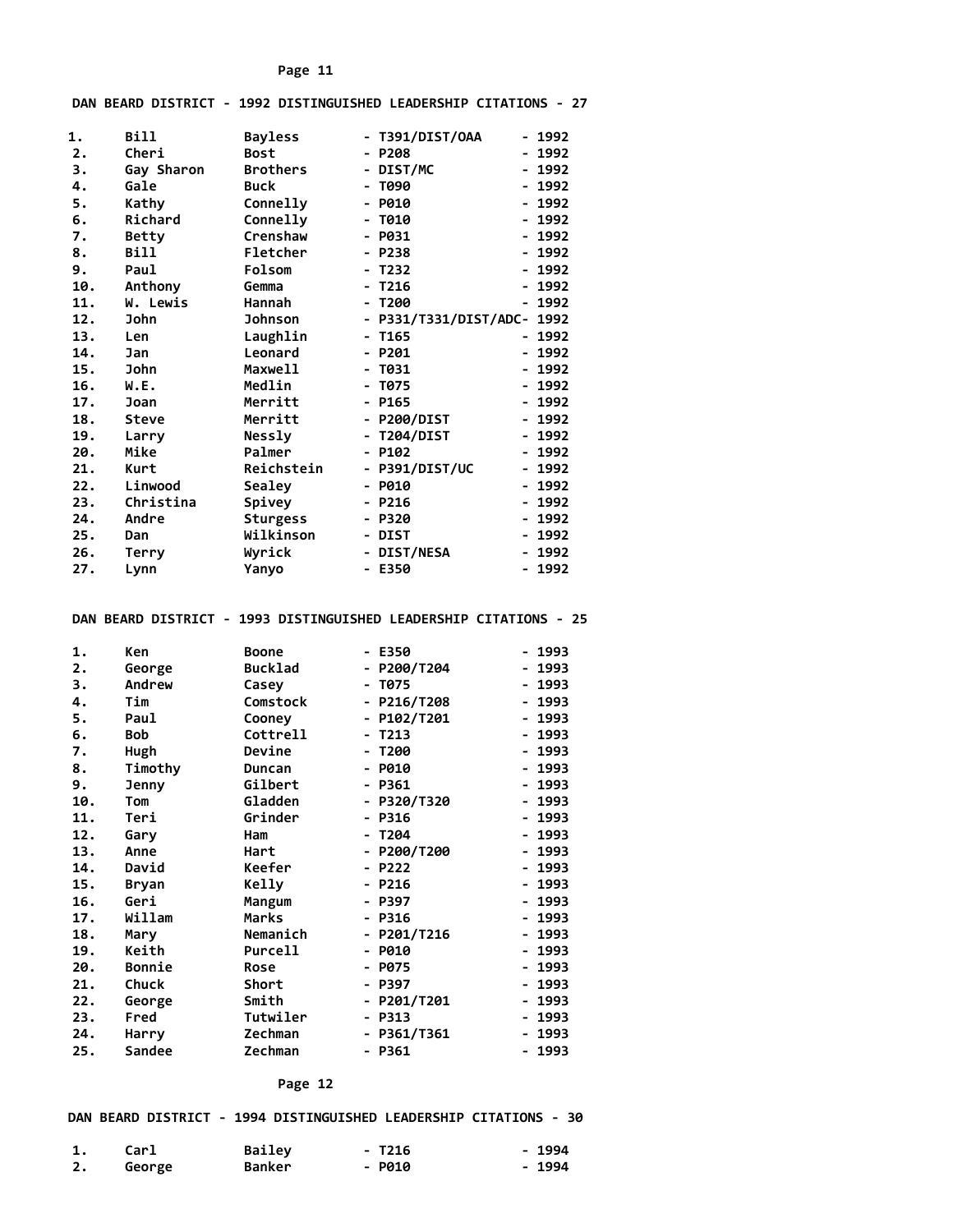| Cardwell<br>$-1994$<br>4.<br>$-$ T213<br><b>Suzanne</b><br>5.<br>Collesion<br>$- P316$<br>$-1994$<br><b>Doreen</b><br>6.<br>Davis<br>$- T200$<br>- 1994<br>Don<br>7.<br>DeLyon<br>- T209<br>- 1994<br>Peter<br>Ficht<br>8.<br>- T165<br>Leo<br>9.<br>Fletcher<br>$-$ P165<br>$-1994$<br>Dusty<br>$-1994$<br>10.<br>Enola K.<br>Grice<br>$- P200$<br>11.<br>Hardy<br>- P397<br>$-1994$<br>George T.<br><b>Johnson</b><br>12.<br>Chayne<br>- P200<br>$-1994$<br>13.<br>David<br>$-1361$<br>$-1994$<br>Knox<br>14.<br>Llewellyn<br>$-$ P361<br>$-1994$<br>Bette<br>$-1994$<br>15.<br>Patrick<br>Mason<br>$-$ P075<br>$-1994$<br>16.<br>Rich<br>McCreery<br>- T209<br>17.<br>McFadden<br>$- P361$<br>$-1994$<br>Kay<br>18.<br>Melver (Mel)<br>Minton<br>$-$ P010/T010<br>$-1994$<br>19.<br>William E.<br>$- T228$<br>$-1994$<br>Norman<br>20.<br>Purcell<br>$-$ P010<br>$-1994$<br>Laura<br>21.<br>Rayborn<br>- 1994<br>Gerry<br>- P205<br>Michael<br>22.<br><b>Scates</b><br>$-1994$<br>- P320<br>23.<br>Chris<br>Siegl<br>- P316/T209<br>$-1994$<br>24.<br>Robert E.<br>Spence<br>- T228<br>$-1994$<br>$-1994$<br>25.<br>Swartley<br>- T213<br>Kay<br>26.<br>Karl<br>Thiele<br>$- T231$<br>$-1994$<br>$-1994$<br>27.<br>Glenn O.<br>Traylor<br>- T320<br>28.<br>Trexler<br>$- P201$<br>$-1994$<br>Bryson<br>29.<br>D. Kelly<br>Tucker<br>- T031<br>- 1994<br>Wesoloski<br>$- P201$<br>$-1994$<br>30.<br>Pam<br>DAN BEARD DISTRICT - 1995 DISTINGUISHED LEADERSHIP CITATIONS - 25<br>1.<br><b>Asbill</b><br>- P200 DL<br>Tony<br>- 1995<br>Ball<br>2.<br>- P316 PCC<br>$-1995$<br>James<br>3.<br>Crutchfield<br>- T165 ASM<br>$-1995$<br>Joe<br>4.<br>Keith<br>- P010 WDL<br>$-1995$<br>Deaver<br>5.<br>David<br>- DIST COMM<br>- 1995<br>Hearne<br>Essie<br>- P228 CM<br>$-1995$<br>6.<br>Jones<br>7.<br>Keith<br>Leister<br>- T202 SM<br>8.<br>- T202 ASM<br>$-1995$<br>James<br>Long<br>9.<br>Marks<br>- P316 TCM<br>$-1995$<br>Mary<br>- T010 ASM<br>10.<br>Charles<br>McDade<br>$-1995$<br>Mike<br>McFadden<br>- P361 WDL<br>- 1995<br>11.<br>Bill<br>12.<br>McNamara<br>- T204 ASM<br>- 1995<br>13.<br>- T222 SM<br>Bob<br><b>Oshnock</b><br>- 1995<br>14.<br>Phil<br>- T209<br>- 1995<br>Rau<br>15.<br>Richard<br>Roelofs<br>- P397 ACM<br>- 1995<br>Elizabeth<br>16.<br><b>- T010 TCC</b><br>- 1995<br>Seagroves<br>17.<br>- T010 TCM<br>- 1995<br><b>Deborah</b><br>Spence<br>18.<br>Kenneth<br>Spence<br>- T010 TCM<br>- 1995<br>19.<br><b>Stewart</b><br>- P391 DL - UC<br>- 1995<br>Laura<br>20.<br>Stephen<br>- P391 CM<br>$-1995$<br>Stewart<br>21.<br>Walrod<br>- P200 CM<br>- 1995<br>Dan<br>22.<br>- 1995<br>Jewel<br>Ward<br>- P312 WDL<br>23.<br>Mark<br>Wesolowski<br>- P201/T204<br>- 1995<br>24.<br>Sue<br>Wisdom<br>- P201 WDL<br>- 1995<br>Zolkowski<br>- T209 TCM<br>- 1995<br>25.<br>Sue<br>Page 13<br>DAN BEARD DISTRICT - 1996 DISTINGUISHED LEADERSHIP CITATIONS - 24<br>1.<br>Allen<br>$-1996$<br>Perry<br>- T205<br>Richard<br>2.<br><b>Atwell</b><br>- P201<br>- 1996<br>3.<br><b>Brothers</b><br>Jonathan<br>- T232/OA<br>- 1996<br>4.<br>Basil<br>- T165<br>- 1996<br>Byrne<br>5.<br>Tony<br>Cowan<br>- T222<br>- 1996<br>Charlie<br>6.<br>- T216<br>- 1996<br>Cox<br>Debra<br>Crutchfield<br>- T165<br>- 1996<br>7.<br>8.<br><b>DeShong</b><br>- Т010<br>- 1996<br>Kathryn<br>9.<br>Richard<br>- T200<br>- 1996<br>Evans | 3. | Mark | <b>Belanger</b> | $-$ P312/T209 | $-1994$           |
|----------------------------------------------------------------------------------------------------------------------------------------------------------------------------------------------------------------------------------------------------------------------------------------------------------------------------------------------------------------------------------------------------------------------------------------------------------------------------------------------------------------------------------------------------------------------------------------------------------------------------------------------------------------------------------------------------------------------------------------------------------------------------------------------------------------------------------------------------------------------------------------------------------------------------------------------------------------------------------------------------------------------------------------------------------------------------------------------------------------------------------------------------------------------------------------------------------------------------------------------------------------------------------------------------------------------------------------------------------------------------------------------------------------------------------------------------------------------------------------------------------------------------------------------------------------------------------------------------------------------------------------------------------------------------------------------------------------------------------------------------------------------------------------------------------------------------------------------------------------------------------------------------------------------------------------------------------------------------------------------------------------------------------------------------------------------------------------------------------------------------------------------------------------------------------------------------------------------------------------------------------------------------------------------------------------------------------------------------------------------------------------------------------------------------------------------------------------------------------------------------------------------------------------------------------------------------------------------------------------------------------------------------------------------------------------------------------------------------------------------------------------------------------------------------------------------------------------------------------------------------------------------------------------------------------------------------------------------------------------------------------------------------------------------------------------------------------------------------------------------------------------------------------------------------------------------------------------------------------------------------------------------------------------------------------------------------------------------------------|----|------|-----------------|---------------|-------------------|
|                                                                                                                                                                                                                                                                                                                                                                                                                                                                                                                                                                                                                                                                                                                                                                                                                                                                                                                                                                                                                                                                                                                                                                                                                                                                                                                                                                                                                                                                                                                                                                                                                                                                                                                                                                                                                                                                                                                                                                                                                                                                                                                                                                                                                                                                                                                                                                                                                                                                                                                                                                                                                                                                                                                                                                                                                                                                                                                                                                                                                                                                                                                                                                                                                                                                                                                                                          |    |      |                 |               |                   |
|                                                                                                                                                                                                                                                                                                                                                                                                                                                                                                                                                                                                                                                                                                                                                                                                                                                                                                                                                                                                                                                                                                                                                                                                                                                                                                                                                                                                                                                                                                                                                                                                                                                                                                                                                                                                                                                                                                                                                                                                                                                                                                                                                                                                                                                                                                                                                                                                                                                                                                                                                                                                                                                                                                                                                                                                                                                                                                                                                                                                                                                                                                                                                                                                                                                                                                                                                          |    |      |                 |               |                   |
|                                                                                                                                                                                                                                                                                                                                                                                                                                                                                                                                                                                                                                                                                                                                                                                                                                                                                                                                                                                                                                                                                                                                                                                                                                                                                                                                                                                                                                                                                                                                                                                                                                                                                                                                                                                                                                                                                                                                                                                                                                                                                                                                                                                                                                                                                                                                                                                                                                                                                                                                                                                                                                                                                                                                                                                                                                                                                                                                                                                                                                                                                                                                                                                                                                                                                                                                                          |    |      |                 |               |                   |
|                                                                                                                                                                                                                                                                                                                                                                                                                                                                                                                                                                                                                                                                                                                                                                                                                                                                                                                                                                                                                                                                                                                                                                                                                                                                                                                                                                                                                                                                                                                                                                                                                                                                                                                                                                                                                                                                                                                                                                                                                                                                                                                                                                                                                                                                                                                                                                                                                                                                                                                                                                                                                                                                                                                                                                                                                                                                                                                                                                                                                                                                                                                                                                                                                                                                                                                                                          |    |      |                 |               |                   |
|                                                                                                                                                                                                                                                                                                                                                                                                                                                                                                                                                                                                                                                                                                                                                                                                                                                                                                                                                                                                                                                                                                                                                                                                                                                                                                                                                                                                                                                                                                                                                                                                                                                                                                                                                                                                                                                                                                                                                                                                                                                                                                                                                                                                                                                                                                                                                                                                                                                                                                                                                                                                                                                                                                                                                                                                                                                                                                                                                                                                                                                                                                                                                                                                                                                                                                                                                          |    |      |                 |               | - 1994 - 2nd time |
|                                                                                                                                                                                                                                                                                                                                                                                                                                                                                                                                                                                                                                                                                                                                                                                                                                                                                                                                                                                                                                                                                                                                                                                                                                                                                                                                                                                                                                                                                                                                                                                                                                                                                                                                                                                                                                                                                                                                                                                                                                                                                                                                                                                                                                                                                                                                                                                                                                                                                                                                                                                                                                                                                                                                                                                                                                                                                                                                                                                                                                                                                                                                                                                                                                                                                                                                                          |    |      |                 |               |                   |
|                                                                                                                                                                                                                                                                                                                                                                                                                                                                                                                                                                                                                                                                                                                                                                                                                                                                                                                                                                                                                                                                                                                                                                                                                                                                                                                                                                                                                                                                                                                                                                                                                                                                                                                                                                                                                                                                                                                                                                                                                                                                                                                                                                                                                                                                                                                                                                                                                                                                                                                                                                                                                                                                                                                                                                                                                                                                                                                                                                                                                                                                                                                                                                                                                                                                                                                                                          |    |      |                 |               |                   |
|                                                                                                                                                                                                                                                                                                                                                                                                                                                                                                                                                                                                                                                                                                                                                                                                                                                                                                                                                                                                                                                                                                                                                                                                                                                                                                                                                                                                                                                                                                                                                                                                                                                                                                                                                                                                                                                                                                                                                                                                                                                                                                                                                                                                                                                                                                                                                                                                                                                                                                                                                                                                                                                                                                                                                                                                                                                                                                                                                                                                                                                                                                                                                                                                                                                                                                                                                          |    |      |                 |               |                   |
|                                                                                                                                                                                                                                                                                                                                                                                                                                                                                                                                                                                                                                                                                                                                                                                                                                                                                                                                                                                                                                                                                                                                                                                                                                                                                                                                                                                                                                                                                                                                                                                                                                                                                                                                                                                                                                                                                                                                                                                                                                                                                                                                                                                                                                                                                                                                                                                                                                                                                                                                                                                                                                                                                                                                                                                                                                                                                                                                                                                                                                                                                                                                                                                                                                                                                                                                                          |    |      |                 |               |                   |
|                                                                                                                                                                                                                                                                                                                                                                                                                                                                                                                                                                                                                                                                                                                                                                                                                                                                                                                                                                                                                                                                                                                                                                                                                                                                                                                                                                                                                                                                                                                                                                                                                                                                                                                                                                                                                                                                                                                                                                                                                                                                                                                                                                                                                                                                                                                                                                                                                                                                                                                                                                                                                                                                                                                                                                                                                                                                                                                                                                                                                                                                                                                                                                                                                                                                                                                                                          |    |      |                 |               |                   |
|                                                                                                                                                                                                                                                                                                                                                                                                                                                                                                                                                                                                                                                                                                                                                                                                                                                                                                                                                                                                                                                                                                                                                                                                                                                                                                                                                                                                                                                                                                                                                                                                                                                                                                                                                                                                                                                                                                                                                                                                                                                                                                                                                                                                                                                                                                                                                                                                                                                                                                                                                                                                                                                                                                                                                                                                                                                                                                                                                                                                                                                                                                                                                                                                                                                                                                                                                          |    |      |                 |               |                   |
|                                                                                                                                                                                                                                                                                                                                                                                                                                                                                                                                                                                                                                                                                                                                                                                                                                                                                                                                                                                                                                                                                                                                                                                                                                                                                                                                                                                                                                                                                                                                                                                                                                                                                                                                                                                                                                                                                                                                                                                                                                                                                                                                                                                                                                                                                                                                                                                                                                                                                                                                                                                                                                                                                                                                                                                                                                                                                                                                                                                                                                                                                                                                                                                                                                                                                                                                                          |    |      |                 |               |                   |
|                                                                                                                                                                                                                                                                                                                                                                                                                                                                                                                                                                                                                                                                                                                                                                                                                                                                                                                                                                                                                                                                                                                                                                                                                                                                                                                                                                                                                                                                                                                                                                                                                                                                                                                                                                                                                                                                                                                                                                                                                                                                                                                                                                                                                                                                                                                                                                                                                                                                                                                                                                                                                                                                                                                                                                                                                                                                                                                                                                                                                                                                                                                                                                                                                                                                                                                                                          |    |      |                 |               |                   |
|                                                                                                                                                                                                                                                                                                                                                                                                                                                                                                                                                                                                                                                                                                                                                                                                                                                                                                                                                                                                                                                                                                                                                                                                                                                                                                                                                                                                                                                                                                                                                                                                                                                                                                                                                                                                                                                                                                                                                                                                                                                                                                                                                                                                                                                                                                                                                                                                                                                                                                                                                                                                                                                                                                                                                                                                                                                                                                                                                                                                                                                                                                                                                                                                                                                                                                                                                          |    |      |                 |               |                   |
|                                                                                                                                                                                                                                                                                                                                                                                                                                                                                                                                                                                                                                                                                                                                                                                                                                                                                                                                                                                                                                                                                                                                                                                                                                                                                                                                                                                                                                                                                                                                                                                                                                                                                                                                                                                                                                                                                                                                                                                                                                                                                                                                                                                                                                                                                                                                                                                                                                                                                                                                                                                                                                                                                                                                                                                                                                                                                                                                                                                                                                                                                                                                                                                                                                                                                                                                                          |    |      |                 |               |                   |
|                                                                                                                                                                                                                                                                                                                                                                                                                                                                                                                                                                                                                                                                                                                                                                                                                                                                                                                                                                                                                                                                                                                                                                                                                                                                                                                                                                                                                                                                                                                                                                                                                                                                                                                                                                                                                                                                                                                                                                                                                                                                                                                                                                                                                                                                                                                                                                                                                                                                                                                                                                                                                                                                                                                                                                                                                                                                                                                                                                                                                                                                                                                                                                                                                                                                                                                                                          |    |      |                 |               |                   |
|                                                                                                                                                                                                                                                                                                                                                                                                                                                                                                                                                                                                                                                                                                                                                                                                                                                                                                                                                                                                                                                                                                                                                                                                                                                                                                                                                                                                                                                                                                                                                                                                                                                                                                                                                                                                                                                                                                                                                                                                                                                                                                                                                                                                                                                                                                                                                                                                                                                                                                                                                                                                                                                                                                                                                                                                                                                                                                                                                                                                                                                                                                                                                                                                                                                                                                                                                          |    |      |                 |               |                   |
|                                                                                                                                                                                                                                                                                                                                                                                                                                                                                                                                                                                                                                                                                                                                                                                                                                                                                                                                                                                                                                                                                                                                                                                                                                                                                                                                                                                                                                                                                                                                                                                                                                                                                                                                                                                                                                                                                                                                                                                                                                                                                                                                                                                                                                                                                                                                                                                                                                                                                                                                                                                                                                                                                                                                                                                                                                                                                                                                                                                                                                                                                                                                                                                                                                                                                                                                                          |    |      |                 |               |                   |
|                                                                                                                                                                                                                                                                                                                                                                                                                                                                                                                                                                                                                                                                                                                                                                                                                                                                                                                                                                                                                                                                                                                                                                                                                                                                                                                                                                                                                                                                                                                                                                                                                                                                                                                                                                                                                                                                                                                                                                                                                                                                                                                                                                                                                                                                                                                                                                                                                                                                                                                                                                                                                                                                                                                                                                                                                                                                                                                                                                                                                                                                                                                                                                                                                                                                                                                                                          |    |      |                 |               |                   |
|                                                                                                                                                                                                                                                                                                                                                                                                                                                                                                                                                                                                                                                                                                                                                                                                                                                                                                                                                                                                                                                                                                                                                                                                                                                                                                                                                                                                                                                                                                                                                                                                                                                                                                                                                                                                                                                                                                                                                                                                                                                                                                                                                                                                                                                                                                                                                                                                                                                                                                                                                                                                                                                                                                                                                                                                                                                                                                                                                                                                                                                                                                                                                                                                                                                                                                                                                          |    |      |                 |               |                   |
|                                                                                                                                                                                                                                                                                                                                                                                                                                                                                                                                                                                                                                                                                                                                                                                                                                                                                                                                                                                                                                                                                                                                                                                                                                                                                                                                                                                                                                                                                                                                                                                                                                                                                                                                                                                                                                                                                                                                                                                                                                                                                                                                                                                                                                                                                                                                                                                                                                                                                                                                                                                                                                                                                                                                                                                                                                                                                                                                                                                                                                                                                                                                                                                                                                                                                                                                                          |    |      |                 |               |                   |
|                                                                                                                                                                                                                                                                                                                                                                                                                                                                                                                                                                                                                                                                                                                                                                                                                                                                                                                                                                                                                                                                                                                                                                                                                                                                                                                                                                                                                                                                                                                                                                                                                                                                                                                                                                                                                                                                                                                                                                                                                                                                                                                                                                                                                                                                                                                                                                                                                                                                                                                                                                                                                                                                                                                                                                                                                                                                                                                                                                                                                                                                                                                                                                                                                                                                                                                                                          |    |      |                 |               |                   |
|                                                                                                                                                                                                                                                                                                                                                                                                                                                                                                                                                                                                                                                                                                                                                                                                                                                                                                                                                                                                                                                                                                                                                                                                                                                                                                                                                                                                                                                                                                                                                                                                                                                                                                                                                                                                                                                                                                                                                                                                                                                                                                                                                                                                                                                                                                                                                                                                                                                                                                                                                                                                                                                                                                                                                                                                                                                                                                                                                                                                                                                                                                                                                                                                                                                                                                                                                          |    |      |                 |               |                   |
|                                                                                                                                                                                                                                                                                                                                                                                                                                                                                                                                                                                                                                                                                                                                                                                                                                                                                                                                                                                                                                                                                                                                                                                                                                                                                                                                                                                                                                                                                                                                                                                                                                                                                                                                                                                                                                                                                                                                                                                                                                                                                                                                                                                                                                                                                                                                                                                                                                                                                                                                                                                                                                                                                                                                                                                                                                                                                                                                                                                                                                                                                                                                                                                                                                                                                                                                                          |    |      |                 |               |                   |
|                                                                                                                                                                                                                                                                                                                                                                                                                                                                                                                                                                                                                                                                                                                                                                                                                                                                                                                                                                                                                                                                                                                                                                                                                                                                                                                                                                                                                                                                                                                                                                                                                                                                                                                                                                                                                                                                                                                                                                                                                                                                                                                                                                                                                                                                                                                                                                                                                                                                                                                                                                                                                                                                                                                                                                                                                                                                                                                                                                                                                                                                                                                                                                                                                                                                                                                                                          |    |      |                 |               |                   |
|                                                                                                                                                                                                                                                                                                                                                                                                                                                                                                                                                                                                                                                                                                                                                                                                                                                                                                                                                                                                                                                                                                                                                                                                                                                                                                                                                                                                                                                                                                                                                                                                                                                                                                                                                                                                                                                                                                                                                                                                                                                                                                                                                                                                                                                                                                                                                                                                                                                                                                                                                                                                                                                                                                                                                                                                                                                                                                                                                                                                                                                                                                                                                                                                                                                                                                                                                          |    |      |                 |               |                   |
|                                                                                                                                                                                                                                                                                                                                                                                                                                                                                                                                                                                                                                                                                                                                                                                                                                                                                                                                                                                                                                                                                                                                                                                                                                                                                                                                                                                                                                                                                                                                                                                                                                                                                                                                                                                                                                                                                                                                                                                                                                                                                                                                                                                                                                                                                                                                                                                                                                                                                                                                                                                                                                                                                                                                                                                                                                                                                                                                                                                                                                                                                                                                                                                                                                                                                                                                                          |    |      |                 |               |                   |
|                                                                                                                                                                                                                                                                                                                                                                                                                                                                                                                                                                                                                                                                                                                                                                                                                                                                                                                                                                                                                                                                                                                                                                                                                                                                                                                                                                                                                                                                                                                                                                                                                                                                                                                                                                                                                                                                                                                                                                                                                                                                                                                                                                                                                                                                                                                                                                                                                                                                                                                                                                                                                                                                                                                                                                                                                                                                                                                                                                                                                                                                                                                                                                                                                                                                                                                                                          |    |      |                 |               |                   |
|                                                                                                                                                                                                                                                                                                                                                                                                                                                                                                                                                                                                                                                                                                                                                                                                                                                                                                                                                                                                                                                                                                                                                                                                                                                                                                                                                                                                                                                                                                                                                                                                                                                                                                                                                                                                                                                                                                                                                                                                                                                                                                                                                                                                                                                                                                                                                                                                                                                                                                                                                                                                                                                                                                                                                                                                                                                                                                                                                                                                                                                                                                                                                                                                                                                                                                                                                          |    |      |                 |               |                   |
|                                                                                                                                                                                                                                                                                                                                                                                                                                                                                                                                                                                                                                                                                                                                                                                                                                                                                                                                                                                                                                                                                                                                                                                                                                                                                                                                                                                                                                                                                                                                                                                                                                                                                                                                                                                                                                                                                                                                                                                                                                                                                                                                                                                                                                                                                                                                                                                                                                                                                                                                                                                                                                                                                                                                                                                                                                                                                                                                                                                                                                                                                                                                                                                                                                                                                                                                                          |    |      |                 |               |                   |
|                                                                                                                                                                                                                                                                                                                                                                                                                                                                                                                                                                                                                                                                                                                                                                                                                                                                                                                                                                                                                                                                                                                                                                                                                                                                                                                                                                                                                                                                                                                                                                                                                                                                                                                                                                                                                                                                                                                                                                                                                                                                                                                                                                                                                                                                                                                                                                                                                                                                                                                                                                                                                                                                                                                                                                                                                                                                                                                                                                                                                                                                                                                                                                                                                                                                                                                                                          |    |      |                 |               |                   |
|                                                                                                                                                                                                                                                                                                                                                                                                                                                                                                                                                                                                                                                                                                                                                                                                                                                                                                                                                                                                                                                                                                                                                                                                                                                                                                                                                                                                                                                                                                                                                                                                                                                                                                                                                                                                                                                                                                                                                                                                                                                                                                                                                                                                                                                                                                                                                                                                                                                                                                                                                                                                                                                                                                                                                                                                                                                                                                                                                                                                                                                                                                                                                                                                                                                                                                                                                          |    |      |                 |               |                   |
|                                                                                                                                                                                                                                                                                                                                                                                                                                                                                                                                                                                                                                                                                                                                                                                                                                                                                                                                                                                                                                                                                                                                                                                                                                                                                                                                                                                                                                                                                                                                                                                                                                                                                                                                                                                                                                                                                                                                                                                                                                                                                                                                                                                                                                                                                                                                                                                                                                                                                                                                                                                                                                                                                                                                                                                                                                                                                                                                                                                                                                                                                                                                                                                                                                                                                                                                                          |    |      |                 |               |                   |
|                                                                                                                                                                                                                                                                                                                                                                                                                                                                                                                                                                                                                                                                                                                                                                                                                                                                                                                                                                                                                                                                                                                                                                                                                                                                                                                                                                                                                                                                                                                                                                                                                                                                                                                                                                                                                                                                                                                                                                                                                                                                                                                                                                                                                                                                                                                                                                                                                                                                                                                                                                                                                                                                                                                                                                                                                                                                                                                                                                                                                                                                                                                                                                                                                                                                                                                                                          |    |      |                 |               |                   |
|                                                                                                                                                                                                                                                                                                                                                                                                                                                                                                                                                                                                                                                                                                                                                                                                                                                                                                                                                                                                                                                                                                                                                                                                                                                                                                                                                                                                                                                                                                                                                                                                                                                                                                                                                                                                                                                                                                                                                                                                                                                                                                                                                                                                                                                                                                                                                                                                                                                                                                                                                                                                                                                                                                                                                                                                                                                                                                                                                                                                                                                                                                                                                                                                                                                                                                                                                          |    |      |                 |               | - 1995 - 2nd time |
|                                                                                                                                                                                                                                                                                                                                                                                                                                                                                                                                                                                                                                                                                                                                                                                                                                                                                                                                                                                                                                                                                                                                                                                                                                                                                                                                                                                                                                                                                                                                                                                                                                                                                                                                                                                                                                                                                                                                                                                                                                                                                                                                                                                                                                                                                                                                                                                                                                                                                                                                                                                                                                                                                                                                                                                                                                                                                                                                                                                                                                                                                                                                                                                                                                                                                                                                                          |    |      |                 |               |                   |
|                                                                                                                                                                                                                                                                                                                                                                                                                                                                                                                                                                                                                                                                                                                                                                                                                                                                                                                                                                                                                                                                                                                                                                                                                                                                                                                                                                                                                                                                                                                                                                                                                                                                                                                                                                                                                                                                                                                                                                                                                                                                                                                                                                                                                                                                                                                                                                                                                                                                                                                                                                                                                                                                                                                                                                                                                                                                                                                                                                                                                                                                                                                                                                                                                                                                                                                                                          |    |      |                 |               |                   |
|                                                                                                                                                                                                                                                                                                                                                                                                                                                                                                                                                                                                                                                                                                                                                                                                                                                                                                                                                                                                                                                                                                                                                                                                                                                                                                                                                                                                                                                                                                                                                                                                                                                                                                                                                                                                                                                                                                                                                                                                                                                                                                                                                                                                                                                                                                                                                                                                                                                                                                                                                                                                                                                                                                                                                                                                                                                                                                                                                                                                                                                                                                                                                                                                                                                                                                                                                          |    |      |                 |               |                   |
|                                                                                                                                                                                                                                                                                                                                                                                                                                                                                                                                                                                                                                                                                                                                                                                                                                                                                                                                                                                                                                                                                                                                                                                                                                                                                                                                                                                                                                                                                                                                                                                                                                                                                                                                                                                                                                                                                                                                                                                                                                                                                                                                                                                                                                                                                                                                                                                                                                                                                                                                                                                                                                                                                                                                                                                                                                                                                                                                                                                                                                                                                                                                                                                                                                                                                                                                                          |    |      |                 |               |                   |
|                                                                                                                                                                                                                                                                                                                                                                                                                                                                                                                                                                                                                                                                                                                                                                                                                                                                                                                                                                                                                                                                                                                                                                                                                                                                                                                                                                                                                                                                                                                                                                                                                                                                                                                                                                                                                                                                                                                                                                                                                                                                                                                                                                                                                                                                                                                                                                                                                                                                                                                                                                                                                                                                                                                                                                                                                                                                                                                                                                                                                                                                                                                                                                                                                                                                                                                                                          |    |      |                 |               |                   |
|                                                                                                                                                                                                                                                                                                                                                                                                                                                                                                                                                                                                                                                                                                                                                                                                                                                                                                                                                                                                                                                                                                                                                                                                                                                                                                                                                                                                                                                                                                                                                                                                                                                                                                                                                                                                                                                                                                                                                                                                                                                                                                                                                                                                                                                                                                                                                                                                                                                                                                                                                                                                                                                                                                                                                                                                                                                                                                                                                                                                                                                                                                                                                                                                                                                                                                                                                          |    |      |                 |               |                   |
|                                                                                                                                                                                                                                                                                                                                                                                                                                                                                                                                                                                                                                                                                                                                                                                                                                                                                                                                                                                                                                                                                                                                                                                                                                                                                                                                                                                                                                                                                                                                                                                                                                                                                                                                                                                                                                                                                                                                                                                                                                                                                                                                                                                                                                                                                                                                                                                                                                                                                                                                                                                                                                                                                                                                                                                                                                                                                                                                                                                                                                                                                                                                                                                                                                                                                                                                                          |    |      |                 |               |                   |
|                                                                                                                                                                                                                                                                                                                                                                                                                                                                                                                                                                                                                                                                                                                                                                                                                                                                                                                                                                                                                                                                                                                                                                                                                                                                                                                                                                                                                                                                                                                                                                                                                                                                                                                                                                                                                                                                                                                                                                                                                                                                                                                                                                                                                                                                                                                                                                                                                                                                                                                                                                                                                                                                                                                                                                                                                                                                                                                                                                                                                                                                                                                                                                                                                                                                                                                                                          |    |      |                 |               |                   |
|                                                                                                                                                                                                                                                                                                                                                                                                                                                                                                                                                                                                                                                                                                                                                                                                                                                                                                                                                                                                                                                                                                                                                                                                                                                                                                                                                                                                                                                                                                                                                                                                                                                                                                                                                                                                                                                                                                                                                                                                                                                                                                                                                                                                                                                                                                                                                                                                                                                                                                                                                                                                                                                                                                                                                                                                                                                                                                                                                                                                                                                                                                                                                                                                                                                                                                                                                          |    |      |                 |               |                   |
|                                                                                                                                                                                                                                                                                                                                                                                                                                                                                                                                                                                                                                                                                                                                                                                                                                                                                                                                                                                                                                                                                                                                                                                                                                                                                                                                                                                                                                                                                                                                                                                                                                                                                                                                                                                                                                                                                                                                                                                                                                                                                                                                                                                                                                                                                                                                                                                                                                                                                                                                                                                                                                                                                                                                                                                                                                                                                                                                                                                                                                                                                                                                                                                                                                                                                                                                                          |    |      |                 |               |                   |
|                                                                                                                                                                                                                                                                                                                                                                                                                                                                                                                                                                                                                                                                                                                                                                                                                                                                                                                                                                                                                                                                                                                                                                                                                                                                                                                                                                                                                                                                                                                                                                                                                                                                                                                                                                                                                                                                                                                                                                                                                                                                                                                                                                                                                                                                                                                                                                                                                                                                                                                                                                                                                                                                                                                                                                                                                                                                                                                                                                                                                                                                                                                                                                                                                                                                                                                                                          |    |      |                 |               |                   |
|                                                                                                                                                                                                                                                                                                                                                                                                                                                                                                                                                                                                                                                                                                                                                                                                                                                                                                                                                                                                                                                                                                                                                                                                                                                                                                                                                                                                                                                                                                                                                                                                                                                                                                                                                                                                                                                                                                                                                                                                                                                                                                                                                                                                                                                                                                                                                                                                                                                                                                                                                                                                                                                                                                                                                                                                                                                                                                                                                                                                                                                                                                                                                                                                                                                                                                                                                          |    |      |                 |               |                   |
|                                                                                                                                                                                                                                                                                                                                                                                                                                                                                                                                                                                                                                                                                                                                                                                                                                                                                                                                                                                                                                                                                                                                                                                                                                                                                                                                                                                                                                                                                                                                                                                                                                                                                                                                                                                                                                                                                                                                                                                                                                                                                                                                                                                                                                                                                                                                                                                                                                                                                                                                                                                                                                                                                                                                                                                                                                                                                                                                                                                                                                                                                                                                                                                                                                                                                                                                                          |    |      |                 |               |                   |
|                                                                                                                                                                                                                                                                                                                                                                                                                                                                                                                                                                                                                                                                                                                                                                                                                                                                                                                                                                                                                                                                                                                                                                                                                                                                                                                                                                                                                                                                                                                                                                                                                                                                                                                                                                                                                                                                                                                                                                                                                                                                                                                                                                                                                                                                                                                                                                                                                                                                                                                                                                                                                                                                                                                                                                                                                                                                                                                                                                                                                                                                                                                                                                                                                                                                                                                                                          |    |      |                 |               |                   |
|                                                                                                                                                                                                                                                                                                                                                                                                                                                                                                                                                                                                                                                                                                                                                                                                                                                                                                                                                                                                                                                                                                                                                                                                                                                                                                                                                                                                                                                                                                                                                                                                                                                                                                                                                                                                                                                                                                                                                                                                                                                                                                                                                                                                                                                                                                                                                                                                                                                                                                                                                                                                                                                                                                                                                                                                                                                                                                                                                                                                                                                                                                                                                                                                                                                                                                                                                          |    |      |                 |               |                   |
|                                                                                                                                                                                                                                                                                                                                                                                                                                                                                                                                                                                                                                                                                                                                                                                                                                                                                                                                                                                                                                                                                                                                                                                                                                                                                                                                                                                                                                                                                                                                                                                                                                                                                                                                                                                                                                                                                                                                                                                                                                                                                                                                                                                                                                                                                                                                                                                                                                                                                                                                                                                                                                                                                                                                                                                                                                                                                                                                                                                                                                                                                                                                                                                                                                                                                                                                                          |    |      |                 |               |                   |
|                                                                                                                                                                                                                                                                                                                                                                                                                                                                                                                                                                                                                                                                                                                                                                                                                                                                                                                                                                                                                                                                                                                                                                                                                                                                                                                                                                                                                                                                                                                                                                                                                                                                                                                                                                                                                                                                                                                                                                                                                                                                                                                                                                                                                                                                                                                                                                                                                                                                                                                                                                                                                                                                                                                                                                                                                                                                                                                                                                                                                                                                                                                                                                                                                                                                                                                                                          |    |      |                 |               |                   |
|                                                                                                                                                                                                                                                                                                                                                                                                                                                                                                                                                                                                                                                                                                                                                                                                                                                                                                                                                                                                                                                                                                                                                                                                                                                                                                                                                                                                                                                                                                                                                                                                                                                                                                                                                                                                                                                                                                                                                                                                                                                                                                                                                                                                                                                                                                                                                                                                                                                                                                                                                                                                                                                                                                                                                                                                                                                                                                                                                                                                                                                                                                                                                                                                                                                                                                                                                          |    |      |                 |               |                   |
|                                                                                                                                                                                                                                                                                                                                                                                                                                                                                                                                                                                                                                                                                                                                                                                                                                                                                                                                                                                                                                                                                                                                                                                                                                                                                                                                                                                                                                                                                                                                                                                                                                                                                                                                                                                                                                                                                                                                                                                                                                                                                                                                                                                                                                                                                                                                                                                                                                                                                                                                                                                                                                                                                                                                                                                                                                                                                                                                                                                                                                                                                                                                                                                                                                                                                                                                                          |    |      |                 |               |                   |
|                                                                                                                                                                                                                                                                                                                                                                                                                                                                                                                                                                                                                                                                                                                                                                                                                                                                                                                                                                                                                                                                                                                                                                                                                                                                                                                                                                                                                                                                                                                                                                                                                                                                                                                                                                                                                                                                                                                                                                                                                                                                                                                                                                                                                                                                                                                                                                                                                                                                                                                                                                                                                                                                                                                                                                                                                                                                                                                                                                                                                                                                                                                                                                                                                                                                                                                                                          |    |      |                 |               |                   |
|                                                                                                                                                                                                                                                                                                                                                                                                                                                                                                                                                                                                                                                                                                                                                                                                                                                                                                                                                                                                                                                                                                                                                                                                                                                                                                                                                                                                                                                                                                                                                                                                                                                                                                                                                                                                                                                                                                                                                                                                                                                                                                                                                                                                                                                                                                                                                                                                                                                                                                                                                                                                                                                                                                                                                                                                                                                                                                                                                                                                                                                                                                                                                                                                                                                                                                                                                          |    |      |                 |               |                   |
|                                                                                                                                                                                                                                                                                                                                                                                                                                                                                                                                                                                                                                                                                                                                                                                                                                                                                                                                                                                                                                                                                                                                                                                                                                                                                                                                                                                                                                                                                                                                                                                                                                                                                                                                                                                                                                                                                                                                                                                                                                                                                                                                                                                                                                                                                                                                                                                                                                                                                                                                                                                                                                                                                                                                                                                                                                                                                                                                                                                                                                                                                                                                                                                                                                                                                                                                                          |    |      |                 |               |                   |
|                                                                                                                                                                                                                                                                                                                                                                                                                                                                                                                                                                                                                                                                                                                                                                                                                                                                                                                                                                                                                                                                                                                                                                                                                                                                                                                                                                                                                                                                                                                                                                                                                                                                                                                                                                                                                                                                                                                                                                                                                                                                                                                                                                                                                                                                                                                                                                                                                                                                                                                                                                                                                                                                                                                                                                                                                                                                                                                                                                                                                                                                                                                                                                                                                                                                                                                                                          |    |      |                 |               |                   |
|                                                                                                                                                                                                                                                                                                                                                                                                                                                                                                                                                                                                                                                                                                                                                                                                                                                                                                                                                                                                                                                                                                                                                                                                                                                                                                                                                                                                                                                                                                                                                                                                                                                                                                                                                                                                                                                                                                                                                                                                                                                                                                                                                                                                                                                                                                                                                                                                                                                                                                                                                                                                                                                                                                                                                                                                                                                                                                                                                                                                                                                                                                                                                                                                                                                                                                                                                          |    |      |                 |               |                   |
|                                                                                                                                                                                                                                                                                                                                                                                                                                                                                                                                                                                                                                                                                                                                                                                                                                                                                                                                                                                                                                                                                                                                                                                                                                                                                                                                                                                                                                                                                                                                                                                                                                                                                                                                                                                                                                                                                                                                                                                                                                                                                                                                                                                                                                                                                                                                                                                                                                                                                                                                                                                                                                                                                                                                                                                                                                                                                                                                                                                                                                                                                                                                                                                                                                                                                                                                                          |    |      |                 |               |                   |
|                                                                                                                                                                                                                                                                                                                                                                                                                                                                                                                                                                                                                                                                                                                                                                                                                                                                                                                                                                                                                                                                                                                                                                                                                                                                                                                                                                                                                                                                                                                                                                                                                                                                                                                                                                                                                                                                                                                                                                                                                                                                                                                                                                                                                                                                                                                                                                                                                                                                                                                                                                                                                                                                                                                                                                                                                                                                                                                                                                                                                                                                                                                                                                                                                                                                                                                                                          |    |      |                 |               |                   |
|                                                                                                                                                                                                                                                                                                                                                                                                                                                                                                                                                                                                                                                                                                                                                                                                                                                                                                                                                                                                                                                                                                                                                                                                                                                                                                                                                                                                                                                                                                                                                                                                                                                                                                                                                                                                                                                                                                                                                                                                                                                                                                                                                                                                                                                                                                                                                                                                                                                                                                                                                                                                                                                                                                                                                                                                                                                                                                                                                                                                                                                                                                                                                                                                                                                                                                                                                          |    |      |                 |               |                   |
|                                                                                                                                                                                                                                                                                                                                                                                                                                                                                                                                                                                                                                                                                                                                                                                                                                                                                                                                                                                                                                                                                                                                                                                                                                                                                                                                                                                                                                                                                                                                                                                                                                                                                                                                                                                                                                                                                                                                                                                                                                                                                                                                                                                                                                                                                                                                                                                                                                                                                                                                                                                                                                                                                                                                                                                                                                                                                                                                                                                                                                                                                                                                                                                                                                                                                                                                                          |    |      |                 |               |                   |
|                                                                                                                                                                                                                                                                                                                                                                                                                                                                                                                                                                                                                                                                                                                                                                                                                                                                                                                                                                                                                                                                                                                                                                                                                                                                                                                                                                                                                                                                                                                                                                                                                                                                                                                                                                                                                                                                                                                                                                                                                                                                                                                                                                                                                                                                                                                                                                                                                                                                                                                                                                                                                                                                                                                                                                                                                                                                                                                                                                                                                                                                                                                                                                                                                                                                                                                                                          |    |      |                 |               |                   |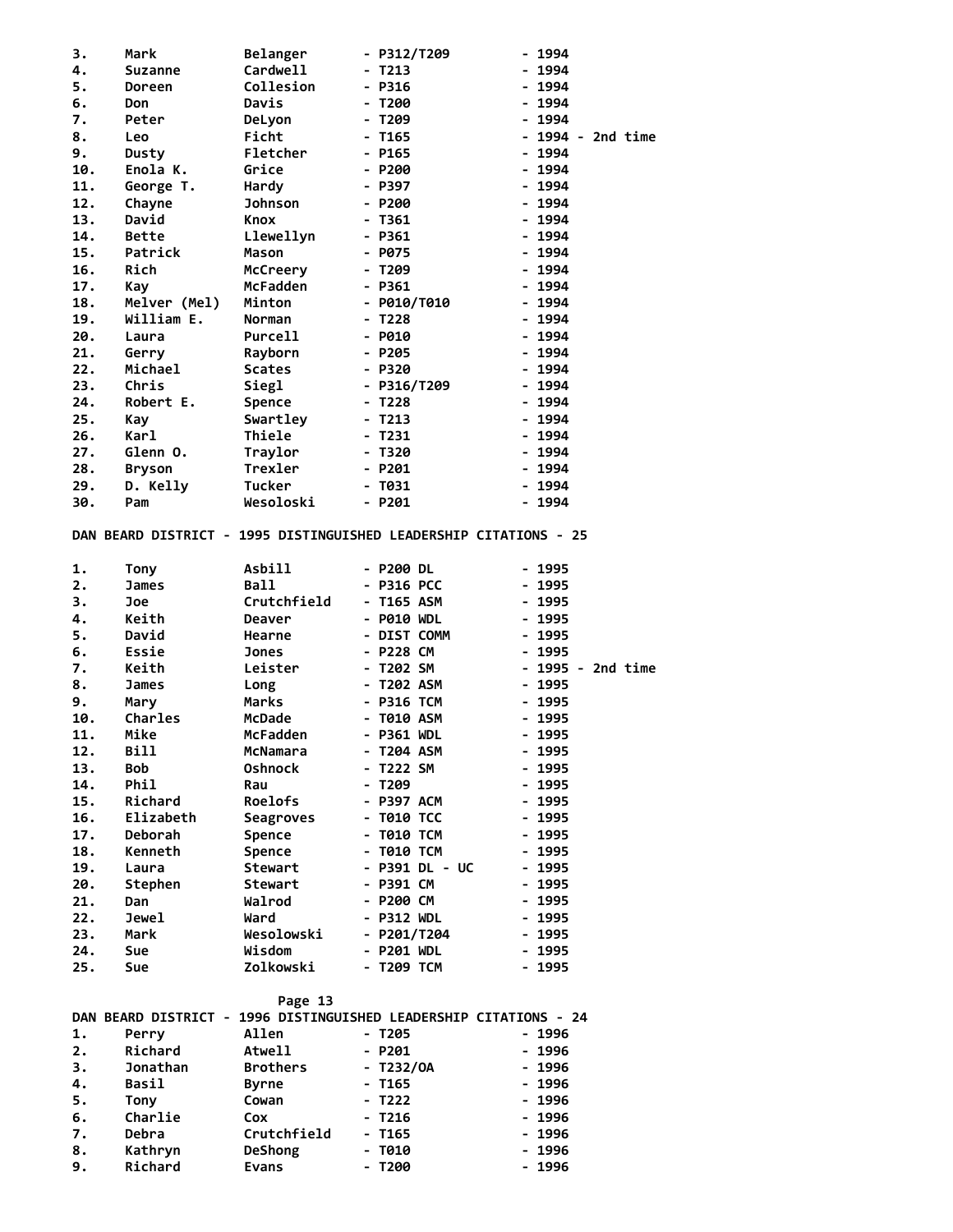| 10. | Ronald       | Fincher         | - T010                                                            | - 1996            |
|-----|--------------|-----------------|-------------------------------------------------------------------|-------------------|
| 11. | William      | Hairston        | - T210                                                            | - 1996            |
| 12. | Pat          | <b>Huff</b>     | - T222                                                            | - 1996            |
| 13. | Michael      | Hunt            | - P010                                                            | - 1996            |
| 14. | Paul         | Hyde            | - P010                                                            | - 1996            |
| 15. | Pat          | <b>Janasak</b>  | $- T210$                                                          | $-1996$           |
| 16. | David        | <b>Johnson</b>  | - P200                                                            | - 1996            |
| 17. | Larry        | Martin          | - T200                                                            | - 1996            |
| 18. | Larry        | Patterson       | - P200                                                            | - 1996            |
| 19. | Terry        | Putman          | $-1010$                                                           | - 1996            |
| 20. | Mark         | Ring            | $- P216$                                                          | - 1996            |
| 21. | Mark         | Rosenfeld       | - P316                                                            | - 1996            |
| 22. | Richard      | <b>Shores</b>   | $- P205$                                                          | - 1996            |
| 23. | Mark         | Siebach         | - P222                                                            | - 1996            |
| 24. | Scott        | Simerly         | $- P201$                                                          | - 1996            |
|     |              |                 |                                                                   |                   |
|     |              |                 |                                                                   |                   |
|     |              |                 | DAN BEARD DISTRICT - 1997 DISTINGUISHED LEADERSHIP CITATIONS - 33 |                   |
| 1.  | Bill         | Alexander       | - P165                                                            | - 1997            |
| 2.  | Tom          | Allen           | $- T208$                                                          | - 1997 - 2nd time |
| 3.  | Thomas       | Babb            | - P356                                                            | - 1997            |
| 4.  | David        | <b>Bell</b>     | - T320                                                            | - 1997            |
| 5.  | Glenn        | <b>Blackley</b> | - T200                                                            | $-1997$           |
| 6.  | Tony         | Budzik          | - P120                                                            | - 1997            |
| 7.  | Mike         | Byerly          | - T232                                                            | - 1997            |
| 8.  | Ray          | Fischer         | - DIST                                                            | - 1997            |
| 9.  | John         | Gardiner        | $- T200$                                                          | - 1997            |
| 10. | Tommy        | Griffis         | $- T204$                                                          | - 1997            |
| 11. | Ann          | Guerra          | - P238                                                            | - 1997            |
| 12. | Elpidio      | Guerra          | $- P238$                                                          | - 1997            |
| 13. | Nancy        | Harrison        | - P208                                                            | - 1997            |
| 14. | <b>Jeff</b>  | <b>Harrow</b>   | $- P200$                                                          | - 1997            |
| 15. | Matt         | Healy           | - P200                                                            | - 1997            |
| 16. | John         | Hicks           | - T397                                                            | - 1997            |
| 17. | Rudy         | Hines           | - T202                                                            | - 1997            |
| 18. | Tom          | Link            | - T208                                                            | - 1997            |
| 19. | David        | McDowell        | - T202                                                            | - 1997            |
| 20. | Gary         | Merrill         | $-$ P010                                                          | - 1997            |
| 21. | Ed           | Miller          | $- T010$                                                          | - 1997            |
| 22. | Gayle        | Payne           | $- P238$                                                          | - 1997            |
| 23. | Douglas      | Plautz          | - T031                                                            | - 1997            |
| 24. | <b>Barry</b> | Post            | - T213                                                            | - 1997            |
| 25. | Edward J.    | Rabenda         | - T200                                                            | - 1997            |
| 26. | Bill         | Slocumb         | - DIST                                                            | - 1997            |
| 27. | Steve        | Tallev          | - P238                                                            | 1997              |
| 28. | Stephen      | <b>Terry</b>    | $- T200$                                                          | - 1997            |
| 29. | Dale         | Utley           | - P010                                                            | - 1997            |

| 30. | Kate  | Vinzani | - T165   | - 1997 |
|-----|-------|---------|----------|--------|
| 31. | Al    | Ward    | $-$ P010 | - 1997 |
| 32. | Lisa  | White   | - P216   | - 1997 |
| 33. | Vicki | Wong    | - P216   | - 1997 |
|     |       |         |          |        |

#### **DAN BEARD DISTRICT - 1998 DISTINGUISHED LEADERSHIP CITATIONS - 39**

| 1.  | James  | Armstrong      | - P010   | $-1998$ |
|-----|--------|----------------|----------|---------|
| 2.  | Roger  | Asbill         | - P200   | $-1998$ |
| з.  | Mark   | <b>Badders</b> | $- T208$ | - 1998  |
| 4.  | John   | <b>Barbara</b> | $- P216$ | - 1998  |
| 5.  | John   | <b>Boggs</b>   | $-1202$  | $-1998$ |
| 6.  | Fred   | Burt           | - T320   | - 1998  |
| 7.  | Gary   | Carlson        | - P010   | - 1998  |
| 8.  | Brenda | Chandler       | - P165   | - 1998  |
| 9.  | Rhonda | Chesson        | $-$ P213 | - 1998  |
| 10. | John   | Clark          | - T391   | - 1998  |
| 11. | Merri  | Crawley        | $-$ P316 | - 1998  |
| 12. | Lori   | Durrant        | - T331   | - 1998  |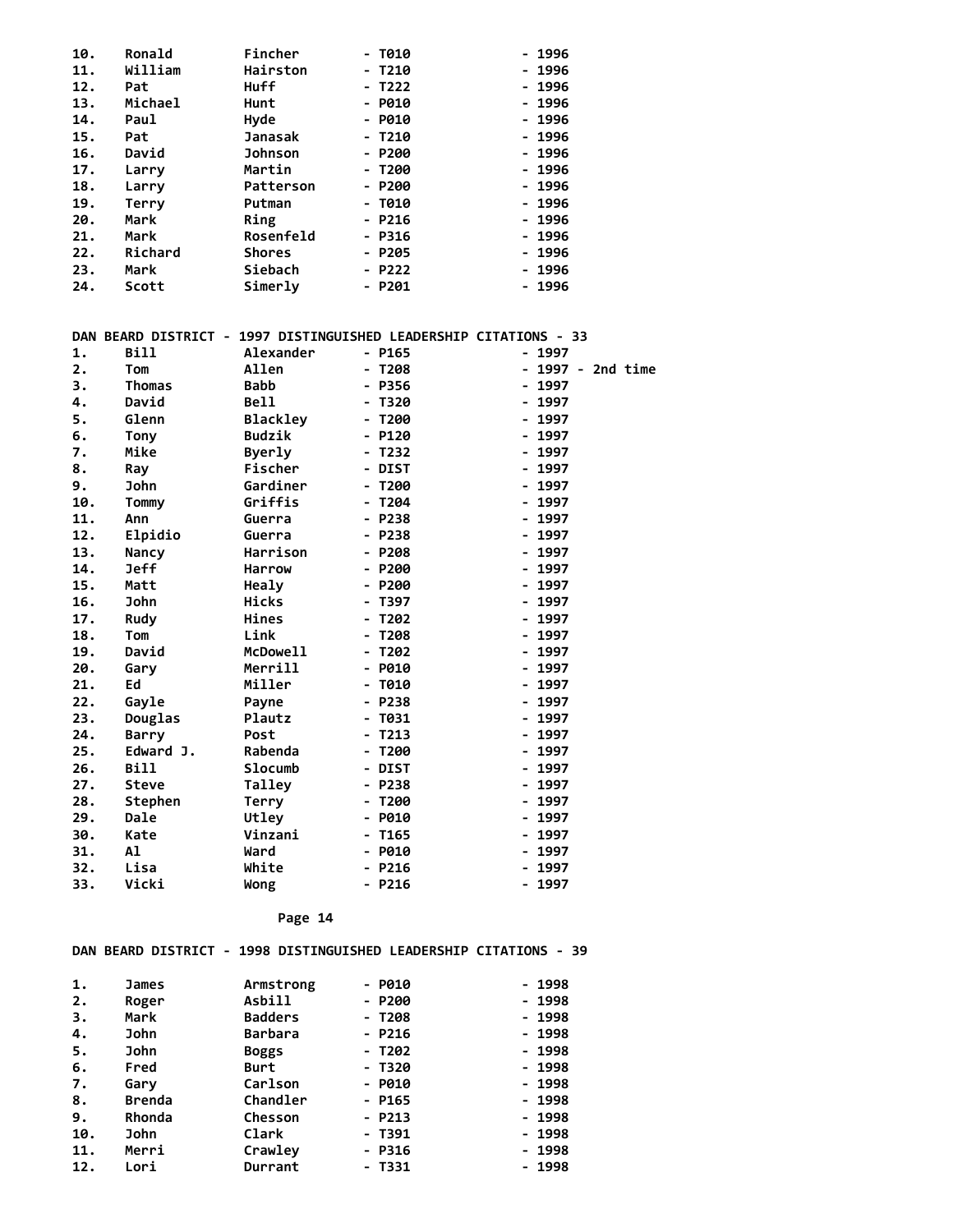| 13. | Herb          | Elting         | T200<br>-                            | 1998<br>-                            |
|-----|---------------|----------------|--------------------------------------|--------------------------------------|
| 14. | Lisa          | Frein          | P312<br>-                            | 1998                                 |
| 15. | Dave          | Gardener       | T200<br>$\qquad \qquad \blacksquare$ | 1998<br>-                            |
| 16. | Glenn         | Garrett        | - T391                               | 1998<br>$\blacksquare$               |
| 17. | Shari         | Garrett        | T391<br>$\qquad \qquad \blacksquare$ | 1998                                 |
| 18. | Norma         | Greenwood      | P313<br>-                            | 1998<br>-                            |
| 19. | <b>Barney</b> | Hale           | - T213                               | - 1998                               |
| 20. | Michael       | Harpham        | - P316                               | 1998<br>-                            |
| 21. | <b>Jeff</b>   | Hoffelt        | $- P120$                             | 1998                                 |
| 22. | Valerie       | Holmes         | $-$ P316                             | 1998<br>-                            |
| 23. | Jim           | Hurdis         | $- P216$                             | 1998<br>۰.                           |
| 24. | Tim           | Merritt        | - T165                               | 1998<br>$\blacksquare$               |
| 25. | Steve         | Moy            | $- P200$                             | 1998<br>-                            |
| 26. | Jeremiah      | Palmer         | T200<br>$\blacksquare$               | 1998                                 |
| 27. | Michael       | Rasp           | $- P316$                             | 1998<br>$\qquad \qquad \blacksquare$ |
| 28. | Pam           | Sen            | $- P120$                             | 1998<br>-                            |
| 29. | Lois          | Sherman        | $-$ P165                             | - 1998                               |
| 30. | Patricia      | Smith          | T204<br>$\qquad \qquad \blacksquare$ | 1998<br>-                            |
| 31. | Mel           | Spencer        | T031<br>$\blacksquare$               | 1998                                 |
| 32. | William       | Stagner        | - T202                               | 1998<br>$\blacksquare$               |
| 33. | Mike          | Stayton        | P313<br>$\qquad \qquad \blacksquare$ | 1998                                 |
| 34. | <b>Neal</b>   | <b>Stewart</b> | T200<br>-                            | 1998                                 |
| 35. | Ed            | Walsh          | T316<br>$\overline{\phantom{0}}$     | 1998<br>$\blacksquare$               |
| 36. | Jim           | Walsh          | $- P200$                             | 1998<br>$\overline{\phantom{a}}$     |
| 37. | Randy         | Westbrook      | - P238                               | - 1998                               |
| 38. | Dave          | Wormald        | E208<br>-                            | 1998                                 |
| 39. | Debra         | Zumbach        | T213<br>-                            | 1998                                 |

#### **DAN BEARD DISTRICT - 1999 DISTINGUISHED LEADERSHIP CITATIONS - 30**

| 1.  | Jim          | <b>Baade</b>      | P010                             | 1999<br>- |
|-----|--------------|-------------------|----------------------------------|-----------|
| 2.  | Ray          | Bagwell           | P202                             | 1999      |
| 3.  | Jimmy        | <b>Barnes</b>     | T356<br>-                        | 1999      |
| 4.  | Stan         | <b>Belyeu</b>     | P120/DIST<br>-                   | 1999      |
| 5.  | Peter Hans   | Christensen       | P238<br>-                        | 1999      |
| 6.  | Mark         | Christy           | T209<br>$\overline{\phantom{a}}$ | 1999      |
| 7.  | Tom          | Doligalski        | - T210                           | 1999      |
| 8.  | Gantt        | Edmiston          | P200<br>$\overline{\phantom{0}}$ | 1999      |
| 9.  | Robert       | Gamble            | P216                             | 1999      |
| 10. | Jim          | Genova            | P356<br>۰.                       | 1999      |
| 11. | Scott        | Greenwood         | P313<br>-                        | 1999      |
| 12. | <b>Bob</b>   | Gunderson         | P010<br>-                        | 1999      |
| 13. | Kathy        | Hardy             | P397                             | 1999      |
| 14. | George       | Hartman           | T392                             | 1999      |
| 15. | Dana         | Holderness        | P200                             | 1999      |
| 16. | Mike         | <b>Holderness</b> | P200<br>-                        | 1999      |
| 17. | <b>Bruce</b> | Keil              | C397                             | 1999      |
| 18. | Ray          | Lewis             | T391                             | 1999      |
| 19. | Brian        | MacDonald         | P213                             | 1999      |
| 20. | Monty        | <b>McCaw</b>      | T200<br>-                        | 1999      |
| 21. | Jim          | Metcalf           | P216                             | 1999      |
| 22. | Carl         | Palmer            | P216<br>$\blacksquare$           | 1999      |
| 23. | Trisha       | Ragsdale          | P010                             | 1999      |
| 24. | Mark         | Shaefer           | P316<br>-                        | 1999      |
| 25. | Mark         | Smith             | P316                             | 1999      |
| 26. | Dominic      | Strugg            | P202<br>-                        | 1999<br>- |
| 27. | Scott        | Sweetland         | T <sub>213</sub>                 | 1999      |
| 28. | <b>Bob</b>   | Vance             | T202<br>-                        | 1999      |
| 29. | George       | Wait              | T200                             | 1999      |
| 30. | <b>Steve</b> | Zaytoun           | T200                             | 1999      |

 **Page 16**

#### **DAN BEARD DISTRICT - 2000 DISTINGUISHED LEADERSHIP CITATIONS - 31**

1. Allen **Akins** - T253 - 2000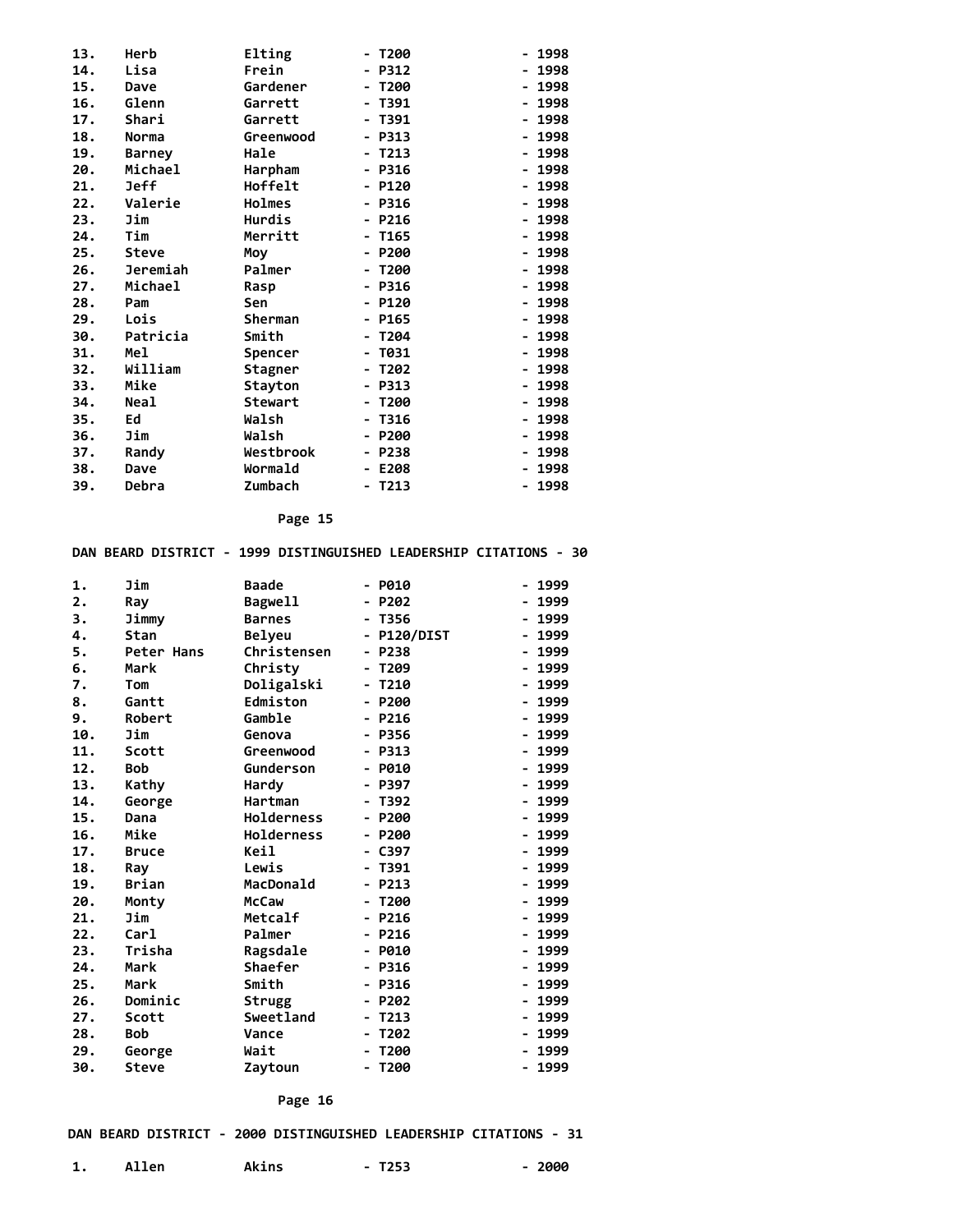| 2.  | Mike           | <b>Bradshaw</b>    | P208                                         | 2000 |
|-----|----------------|--------------------|----------------------------------------------|------|
| 3.  | <b>Steve</b>   | <b>Brennaman</b>   | P201<br>-                                    | 2000 |
| 4.  | Sue            | <b>Brinson</b>     | C397                                         | 2000 |
| 5.  | Charles A.     | Carter             | P202<br>$\overline{\phantom{0}}$             | 2000 |
| 6.  | Ed             | Chesson            | P213                                         | 2000 |
| 7.  | Chris          | Clemmer            | P316<br>$\blacksquare$                       | 2000 |
| 8.  | Steven E.      | Crouse             | P202                                         | 2000 |
| 9.  | Sherri         | Deaver             | P010<br>-                                    | 2000 |
| 10. | <b>Bob</b>     | <b>DeContreras</b> | P316                                         | 2000 |
| 11. | Margaret       | Desern             | P208/T208<br>-                               | 2000 |
| 12. | Cathy          | DeWitt             | P165<br>-                                    | 2000 |
| 13. | John           | Dick               | P312<br>-                                    | 2000 |
| 14. | Sue            | Doligalski         | P120/T210<br>$\qquad \qquad \blacksquare$    | 2000 |
| 15. | Mark           | <b>Edwards</b>     | T204<br>$\overline{\phantom{0}}$             | 2000 |
| 16. | Susan          | Franklin           | P312<br>$\qquad \qquad \blacksquare$         | 2000 |
| 17. | Donna          | Gay                | T204<br>-                                    | 2000 |
| 18. | Ernie          | Grem               | P397                                         | 2000 |
| 19. | McCray         | Harris             | P208                                         | 2000 |
| 20. | Elaine         | Hoffelt            | P120<br>-                                    | 2000 |
| 21. | <b>Buck</b>    | Hunt               | P120<br>$\overline{\phantom{0}}$             | 2000 |
| 22. | Frank          | <b>Jackson</b>     | T316<br>$\blacksquare$                       | 2000 |
| 23. | Jim            | <b>Johnson</b>     | T208                                         | 2000 |
| 24. | <b>Bernice</b> | <b>Kendall</b>     | T <sub>253</sub><br>$\overline{\phantom{0}}$ | 2000 |
| 25. | Tim            | Sarzier            | P010<br>-                                    | 2000 |
| 26. | Suzie          | Slopek             | P312<br>-                                    | 2000 |
| 27. | Gary           | Thorn              | P201                                         | 2000 |
| 28. | Bert           | Weidle             | P201<br>$\overline{\phantom{0}}$             | 2000 |
| 29. | Gary           | Wester             | P320<br>-                                    | 2000 |
| 30. | Laura          | Wester             | P320                                         | 2000 |
| 31. | <b>Steve</b>   | Williams           | T208                                         | 2000 |
|     |                |                    |                                              |      |

 **DAN BEARD DISTRICT - 2001 DISTINGUISHED LEADERSHIP CITATIONS - 40**

| 1.  | Danny        | <b>Beal</b>    | - T075           | - 2001                 |
|-----|--------------|----------------|------------------|------------------------|
| 2.  | Mike         | <b>Bishop</b>  | - P201           | $-2001$                |
| 3.  | Linda        | <b>Boggs</b>   | - P356/T356/DIST | - 2001                 |
| 4.  | Christopher  | Caswell        | T212             | $-2001$                |
| 5.  | Michael      | Clendening     | $- P120$         | $-2001$                |
| 6.  | Jim          | Conrad         | - P218           | 2001<br>$\blacksquare$ |
| 7.  | Warren       | <b>Dunshee</b> | - T202/DIST      | $-2001$                |
| 8.  | <b>Bruce</b> | Elwell         | <b>P397</b>      | 2001                   |
| 9.  | Jenny        | Elwell         | - P397           | $-2001$                |
| 10. | Steve        | Ennis          | - P397           | $-2001$                |
| 11. | Bill         | Fairhurst      | - T208           | $-2001$                |
| 12. | Steve        | Fuller         | $- P320$         | $-2001$                |
| 13. | A.T. "Bud"   | <b>Hansen</b>  | - P120           | $-2001$                |
| 14. | Rayford      | Horton         | - T316           | $-2001$                |
| 15. | Hugh         | Jamieson       | - T204           | $-2001$                |
| 16. | <b>Jerry</b> | Jester         | - T232           | $-2001$                |
| 17. | Kevin        | <b>John</b>    | - P120           | $-2001$                |
| 18. | <b>Barry</b> | Keith          | - T397           | $-2001$                |
| 19. | Michael      | Kendall        | - T253           | $-2001$                |
| 20. | <b>John</b>  | Kristoff       | - Cub Day Camp   | - 2001 - 2nd time      |
| 21. | C. Doug      | Lattimore      | - T323           | $-2001$                |
| 22. | Dennis       | Lockamon       | - T397           | $-2001$                |
| 23. | Gary         | MacConnell     | - T208           | $-2001$                |
| 24. | <b>Brent</b> | Miller         | - P313           | $-2001$                |
| 25. | <b>Bruce</b> | Pergola        | - T397           | $-2001$                |
| 26. | Frank        | Powell         | - T397           | $-2001$                |
| 27. | Lesa         | Reed           | - P152           | $-2001$                |
| 28. | Angel        | Rivera         | $- P216$         | $-2001$                |
| 29. | Ray          | Scott          | - T253           | $-2001$                |
| 30. | David        | Scott          | - T316           | $-2001$                |
| 31. | <b>Rob</b>   | Souza          | - T397           | $-2001$                |
| 32. | Jessica      | <b>Spence</b>  | - C397           | $-2001$                |
| 33. | Pam          | Strug          | - P202           | $-2001$                |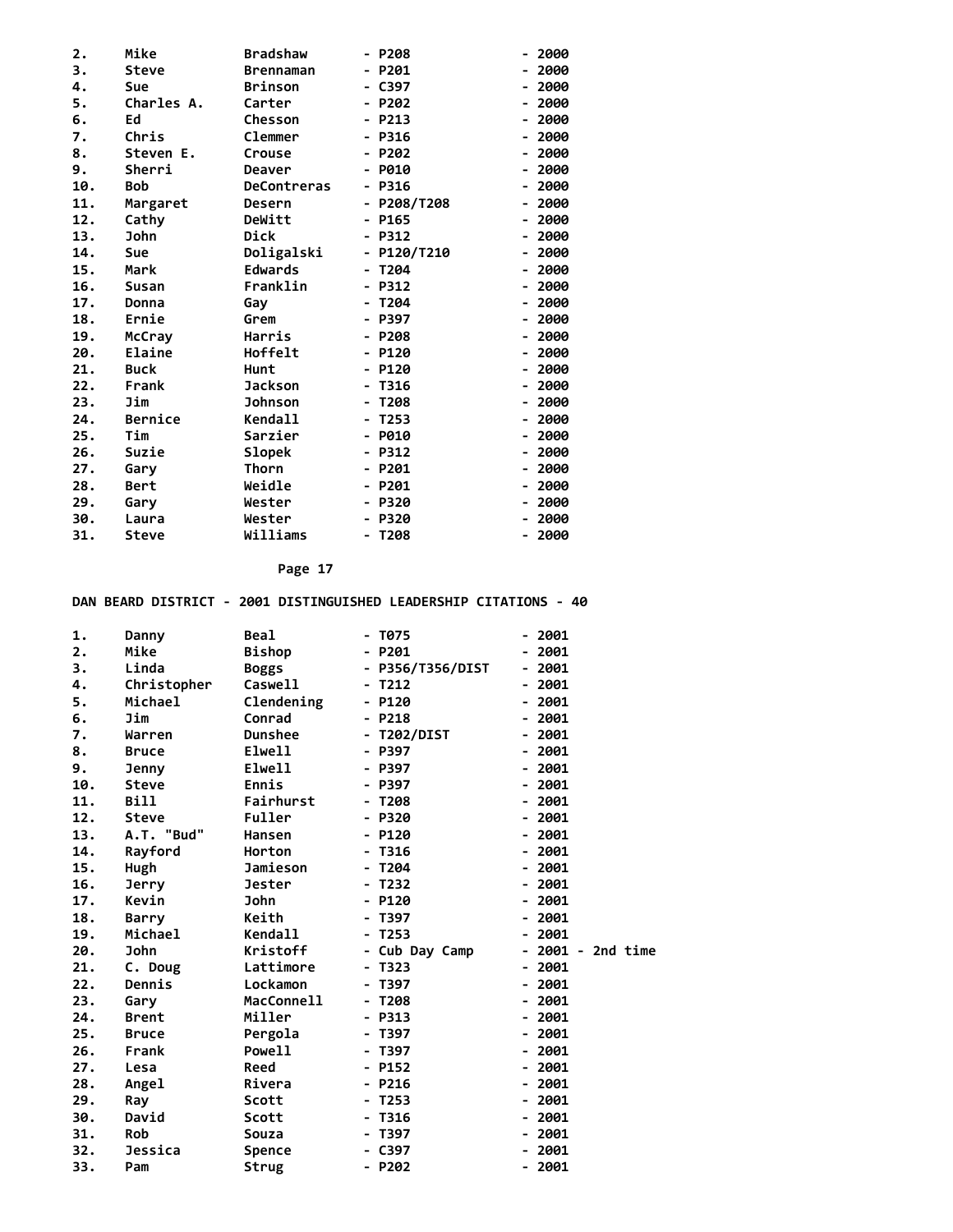| 34. | Brian           | Temmerand | - T209        | - 2001  |
|-----|-----------------|-----------|---------------|---------|
| 35. | Marvin          | Tharp     | - P202/DIST   | $-2001$ |
| 36. | David           | Walters   | $- P213$      | $-2001$ |
| 37. | Elizabeth       | Weidle    | $-$ P201/T204 | $-2001$ |
| 38. | Robin           | Whitcher  | $-1208$       | $-2001$ |
| 39. | <b>Brigitte</b> | Willis    | $- P201$      | $-2001$ |
| 40. | Timothy         | Woodcock  | - T075        | $-2001$ |

 **DAN BEARD DISTRICT - 2002 DISTINGUISHED LEADERSHIP CITATIONS - 42**

| 1.  | Jeff           | <b>Bond</b>       | - T208                               | 2002<br>н.                           |
|-----|----------------|-------------------|--------------------------------------|--------------------------------------|
| 2.  | Kathy          | Boyer             | P201                                 | 2002                                 |
| 3.  | Richard        | <b>Bunnell</b>    | T316                                 | 2002<br>-                            |
| 4.  | Thomas         | Casey             | P200                                 | 2002<br>-                            |
| 5.  | Thomas         | Christie          | T316                                 | 2002                                 |
| 6.  | Paul           | DePaoli           | T200                                 | 2002                                 |
| 7.  | Carolyn        | Debnam            | P253                                 | 2002<br>-                            |
| 8.  | Timothy        | Duncan            | P397                                 | 2002<br>-                            |
| 9.  | Melissa        | <b>Edwards</b>    | T204                                 | 2002                                 |
| 10. | Keith          | Elder             | P320                                 | 2002                                 |
| 11. | Randy          | <b>Ellis</b>      | T392                                 | 2002                                 |
| 12. | Frank          | Fedorovich        | P224                                 | 2002<br>-                            |
| 13. | Lisa           | Geist             | P397                                 | 2002                                 |
| 14. | Robert         | Godwin            | T397                                 | 2002                                 |
| 15. | Roger          | Herrman           | T200                                 | 2002                                 |
| 16. | Phil           | Herold            | T208<br>$\qquad \qquad \blacksquare$ | 2002<br>-                            |
| 17. | <b>John</b>    | Hibbard           | P316<br>$\blacksquare$               | 2002<br>-                            |
| 18. | Dave           | Hinman            | T232                                 | 2002<br>-                            |
| 19. | John           | <b>Hutson</b>     | T208                                 | 2002                                 |
| 20. | Walter         | <b>Jones</b>      | P201                                 | 2002                                 |
| 21. | Robert         | <b>Keely</b>      | T200                                 | 2002<br>-                            |
| 22. | Mary Jane      | Koch              | T397<br>$\blacksquare$               | 2002<br>$\blacksquare$               |
| 23. | Don            | Koenig            | P320                                 | 2002                                 |
| 24. | Adrian         | Lightborne        | T200                                 | 2002                                 |
| 25. | <b>Bill</b>    | Linak             | T200<br>$\qquad \qquad \blacksquare$ | 2002<br>$\overline{\phantom{0}}$     |
| 26. | Chrissa        | <b>MacConnell</b> | P208                                 | 2002<br>-                            |
| 27. | Carol          | Mason             | T202                                 | 2002<br>-                            |
| 28. | Walt           | <b>McCloud</b>    | T200                                 | 2002                                 |
| 29. | Ed             | Miller            | T397                                 | 2002                                 |
| 30. | Carolee        | <b>Nail</b>       | T216                                 | 2002                                 |
| 31. | Tim            | <b>Owens</b>      | T204                                 | 2002<br>-                            |
| 32. | <b>Bill</b>    | Piazza            | P356                                 | 2002                                 |
| 33. | Steve          | Pogue             | T204                                 | 2002                                 |
| 34. | Phil           | <b>Saunders</b>   | P165                                 | 2002                                 |
| 35. | Mike           | Seigler           | T208                                 | 2002<br>$\qquad \qquad \blacksquare$ |
| 36. | <b>Theresa</b> | Smit              | T216                                 | 2002<br>-                            |
| 37. | Kevin          | Smit              | T216                                 | 2002                                 |
| 38. | <b>Steve</b>   | Smutko            | T202                                 | 2002                                 |
| 39. | <b>Tony</b>    | <b>Todaro</b>     | P201                                 | 2002                                 |
| 40. | Christopher    | Walsh             | T316                                 | 2002<br>$\overline{a}$               |
| 41. | Mike           | West              | T397                                 | 2002                                 |
| 42. | Dee            | Wilcox            | T397                                 | 2002                                 |

#### **Page 19**

#### **DAN BEARD DISTRICT - 2003 DISTINGUISHED LEADERSHIP CITATIONS - 45**

| 1. | Dwayne    | Beamon          | $- P120$       | $-2003$ |
|----|-----------|-----------------|----------------|---------|
| 2. | Christene | Bellopatrick    | $- P216$       | $-2003$ |
| 3. | Keith     | Biegert         | $-1212$        | $-2003$ |
| 4. | Robin     | Biegert         | $- P216$       | $-2003$ |
| 5. | Karl      | <b>Blackley</b> | - District FOS | $-2003$ |
| 6. | Annette   | <b>Brown</b>    | $- P253$       | $-2003$ |
| 7. | Robin     | <b>Bryson</b>   | - T204         | $-2003$ |
| 8. | Sheila    | <b>Bullock</b>  | - P356         | $-2003$ |
| 9. | Francine  | <b>Burt</b>     | $- P253$       | $-2003$ |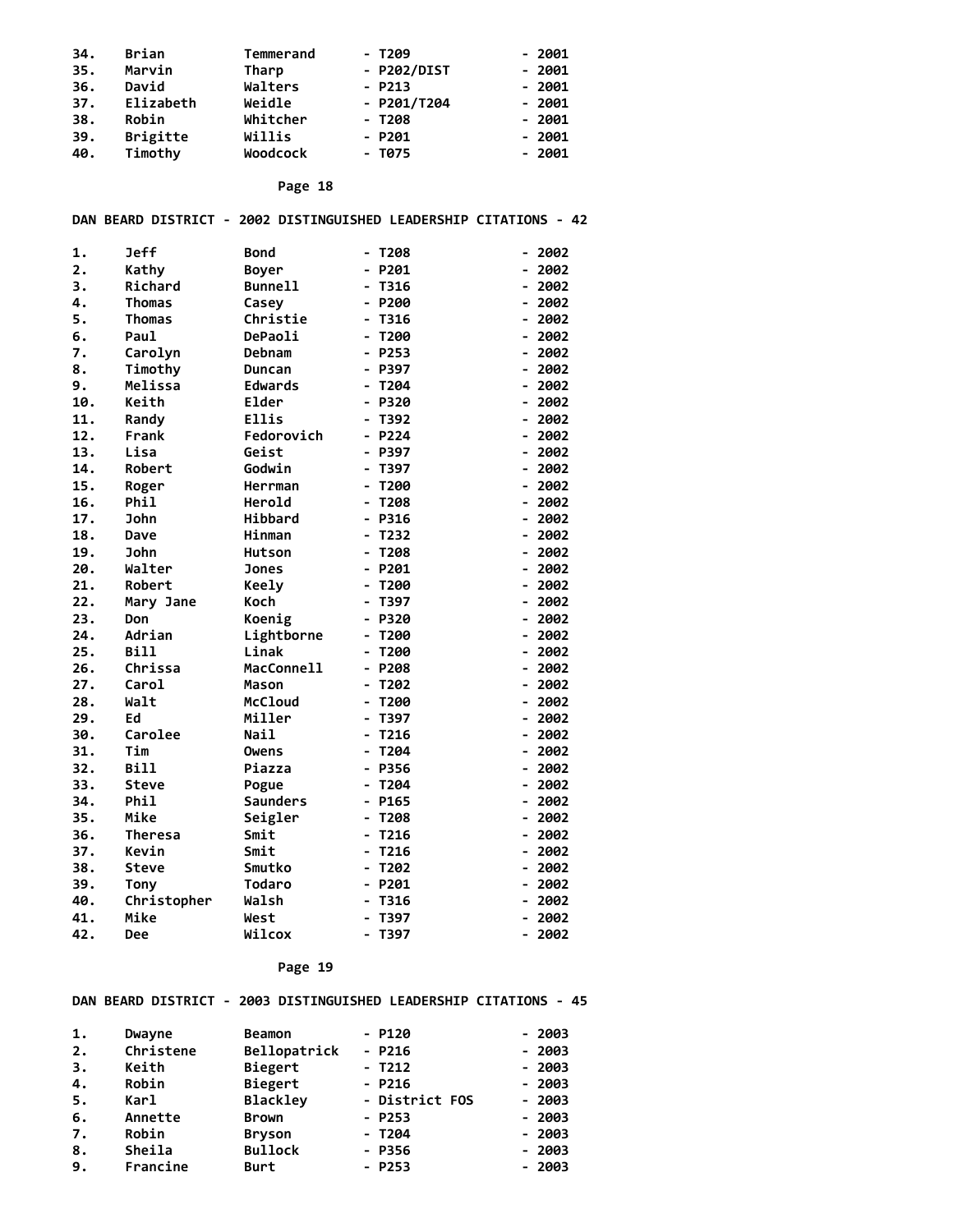| 10. | Tony           | Casucci               |                          | P120         |   | 2003 |                 |
|-----|----------------|-----------------------|--------------------------|--------------|---|------|-----------------|
| 11. | <b>Jesse</b>   | Ellington             |                          | T209         |   | 2003 |                 |
| 12. | Scott          | <b>Ellis</b>          |                          | P313         |   | 2003 |                 |
| 13. | Joseph         | Fitzpatrick           | ۰.                       | T316         |   | 2003 |                 |
| 14. | Rhonda         | Forsythe-Smith - T204 |                          |              |   | 2003 |                 |
| 15. | Megan          | Freeman               |                          | - P120       |   | 2003 |                 |
| 16. | Sam            | Galphin               |                          | T202         |   | 2003 |                 |
| 17. | <b>Becky</b>   | Gilfillan             |                          | $- P201$     |   | 2003 |                 |
| 18. | Anne           | Greco                 |                          | <b>P/T31</b> |   | 2003 |                 |
| 19. | Mary           | Hampson               |                          | P392         |   | 2003 |                 |
| 20. | Mike           | Hardy                 |                          | P120         |   | 2003 |                 |
| 21. | Michael        | Harpham               |                          | T216         |   |      | 2003 (2nd time) |
| 22. | <b>Bill</b>    | Holtshouser           |                          | P201         |   | 2003 |                 |
| 23. | Jim            | <b>Hughes</b>         |                          | P120         |   | 2003 |                 |
| 24. | <b>Tucker</b>  | <b>Johnson</b>        |                          | T208         | ۰ | 2003 |                 |
| 25. | Tab            | <b>Kearns</b>         | -                        | P120         |   | 2003 |                 |
| 26. | Claudia        | Klavon                | -                        | P/T316       |   | 2003 |                 |
| 27. | Ed             | Leon                  | $\overline{\phantom{0}}$ | P120         | - | 2003 |                 |
| 28. | Paul           | Madritch              |                          | T226         |   |      | 2003 (2nd time) |
| 29. | <b>John</b>    | Majikes               |                          | T216         | - | 2003 |                 |
| 30. | Laurie         | Miller                |                          | P313         |   | 2003 |                 |
| 31. | <b>Barbara</b> | Munch                 |                          | T232         |   | 2003 |                 |
| 32. | Mel            | <b>Nance</b>          |                          | LDS-C531     |   | 2003 |                 |
| 33. | <b>Brett</b>   | 01sson                |                          | T213         |   | 2003 |                 |
| 34. | <b>Steve</b>   | Phillips              |                          | T10          |   | 2003 |                 |
| 35. | Terry          | Pritchard             |                          | T208         |   | 2003 |                 |
| 36. | <b>Ken</b>     | Presting              |                          | P201         |   | 2003 |                 |
| 37. | Michael        | Rasp                  |                          | T216         |   |      | 2003 (2nd time) |
| 38. | Randy          | Salley                |                          | T226         | - | 2003 |                 |
| 39. | Kevin          | <b>Shanahan</b>       | -                        | P201/T204    |   | 2003 |                 |
| 40. | Cindy          | Smith                 | -                        | T208         |   | 2003 |                 |
| 41. | Robbie         | Spivey                | -                        | P120         |   | 2003 |                 |
| 42. | Michael        | <b>Stayton</b>        |                          | T216         |   |      | 2003 (2nd time) |
| 43. | Laura          | Suich                 |                          | T204         |   | 2003 |                 |
| 44. | Bart           | Vashaw                |                          | P244         |   | 2003 |                 |
| 45. | Wayne          | Winsor                |                          | T31          |   | 2003 |                 |

 **HEADERS: 4-7# 10-22Firstname 25-39Lastname 42-59Unit#/District 62-65Year**

## *[Return to the top of the page.](#page-0-1)*

## <span id="page-13-0"></span> **Silver Beaver Recipients**

**Filename: DBSBALPH.TXT Last Updated: October 28, 2004 Page 1 of 1**

 **In Alphabetic Order from DBAWARDS.TXT**

 **DAN BEARD DISTRICT - SILVER BEAVER RECIPIENTS NOTE: \* in Col.4 means awarded by another District (DIST)**

| <b>KEY</b> | <b>FIRST NAME</b> | <b>LAST NAME</b> |    | <b>NUMBER</b><br>UNIT |    | <b>YEAR</b> |
|------------|-------------------|------------------|----|-----------------------|----|-------------|
| $4 - 7$    | 10<br>22          | 25               | 39 | 42                    | 59 | 6265        |
|            |                   |                  |    |                       |    |             |
| 22.        | Roy               | <b>Alfred</b>    |    | - P216/T216/DIST      |    | - 1995      |
| $*8.$      | V. Ray            | Boling           |    | - MAHWAT DIST         |    | - 1986      |
| 28.        | David V.          | <b>Brooks</b>    |    | - DIST/COUNCIL        |    | - 1997      |
| 11.        | Walter            | <b>Brothers</b>  |    | - T232/DIST           |    | - 1987      |
| 4.         | Edward            | Clayton          |    | - P204/T204/DIST      |    | $-1982$     |
| 19.        | Kathy             | Connelly         |    | - P010/T010/DIST      |    | - 1994      |
| $*14.$     | Richard           | Connelly         |    | - IMPEESA DIST        |    | - 1989      |
| 29.        | <b>John</b>       | Cortese          |    | - T204/DIST           |    | - 1997      |
| 12.        | Christopher       | Finch            |    | - T210/DIST           |    | - 1988      |
| 35.        | Richard           | Fletcher         |    | - P165/T165/DIST      |    | - 2000      |
| 37.        | Dusty             | Fletcher         |    | - P165/T165/DIST      |    | - 2001      |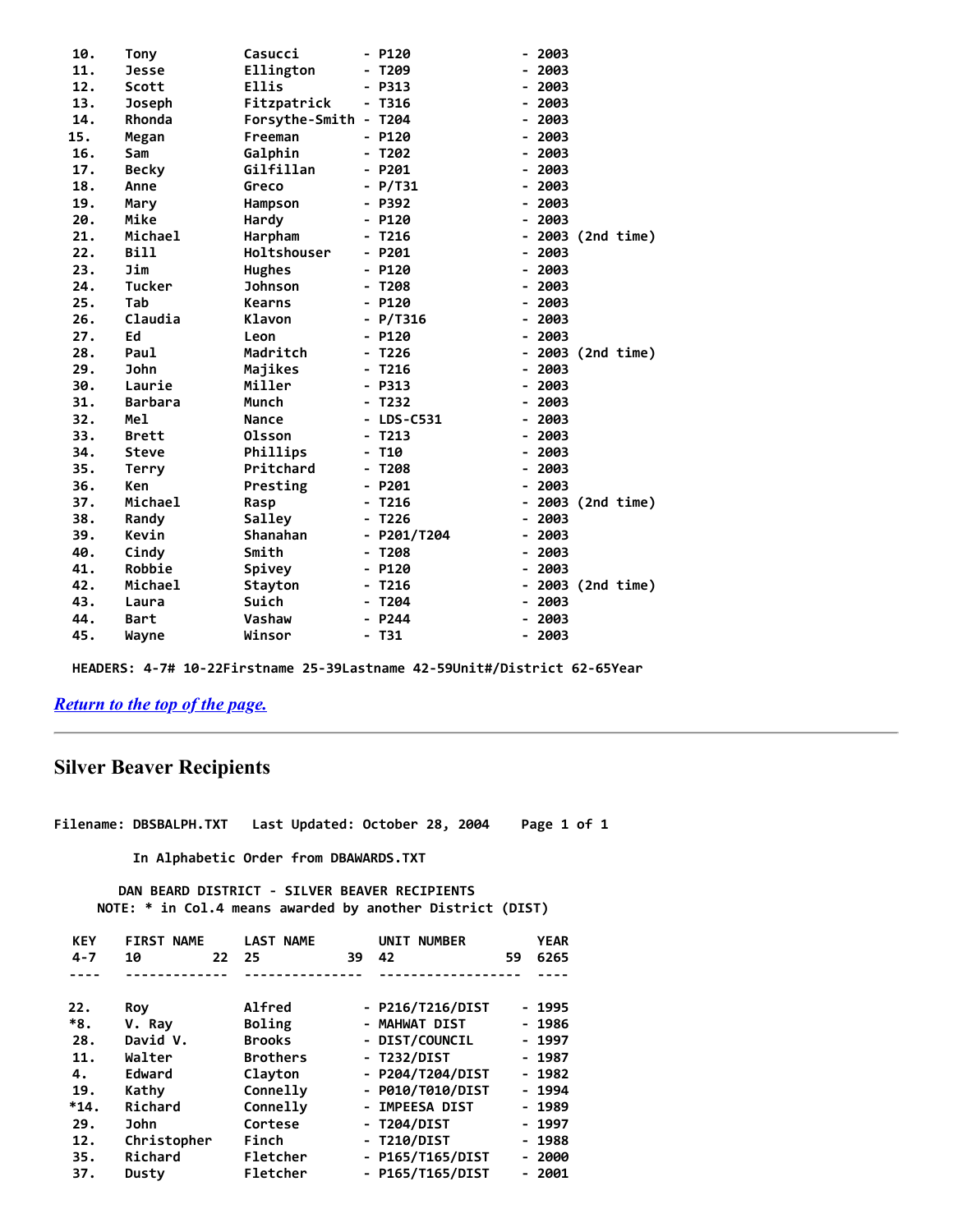| 16. | Larry          | Gracie         | - P102/T201/DIST<br>1991<br>-                                       |
|-----|----------------|----------------|---------------------------------------------------------------------|
| 30. | David          | Hearne         | T213/DIST<br>1997                                                   |
| *2. | R.O.           | Heater         | <b>BADEN POWELL DIST</b><br>1963<br>$\overline{\phantom{0}}$<br>۰.  |
| 9.  | Roger          | Lear           | - P210/T210/DIST<br>1986                                            |
| 20. | Robert         | Littrell       | - P361/DIST<br>1994<br>-                                            |
| 31. | <b>Susan</b>   | Long           | P316/T202/DIST/CNL-<br>1998                                         |
| 5.  | <b>Charles</b> | Lytle          | <b>T210/DIST</b><br>1982                                            |
| 6.  | Nick           | Martschenko    | - P216/T216/DIST<br>1985<br>$\overline{\phantom{0}}$                |
| 15. | Jim            | McGraw         | - P200/T211/DIST<br>1989<br>-                                       |
| 36. | W.E.           | Medlin         | P075/T075/DIST<br>2000<br>$\qquad \qquad \blacksquare$<br>-         |
| *1. | Paul           | Merritt        | <b>BADEN POWELL DIST</b><br>1962<br>-                               |
| 27. | Steve          | Merritt        | <b>P200/T200/DIST</b><br>1996<br>$\qquad \qquad \blacksquare$<br>۰. |
| 17. | Ken            | Mizell         | T212/V331/DIST<br>1993<br>-<br>-                                    |
| 13. | Jenny          | <b>Nicks</b>   | 1988<br><b>P200/DIST</b>                                            |
| 25. | <b>Barney</b>  | O'Quinn        | P320/T320/DIST<br>- 1996<br>$\overline{\phantom{0}}$                |
| 10. | Paul           | Pruitt         | - DC/OA/DIST<br>1986                                                |
| *3. | Harold         | Ritter         | - BADEN POWELL DIST<br>1971<br>$\overline{\phantom{0}}$             |
| 21. | Donald         | Schmidt        | 1994<br>- P165/T165/DIST                                            |
| 39. | Chris          | Siegl          | $-2003$<br>- C397                                                   |
| 26. | John           | Slocumb        | <b>T216/DIST</b><br>1996                                            |
| 32. | Tom            | Stalker        | - T208/E208/DIST/CNL- 1998                                          |
| 40. | Steve          | <b>Stewart</b> | P391/T&C397/DIST<br>2003<br>-                                       |
| 7.  | Billy          | Sullivan       | - P345/T345/DIST<br>- 1985                                          |
| 18. | William B.     | <b>Thurnau</b> | 1993<br>- P316<br>-                                                 |
| 38. | Ed             | Walsh          | - T316/DIST<br>$-2002$                                              |
| 33. | Judy           | Ward           | - DIST/UC<br>1999<br>-                                              |
| 34. | <b>Ron</b>     | Werley         | P213/T213/DIST/ADC- 1999                                            |
| 23. | Ed             | Williams       | - 1995<br>- T165/DIST                                               |
| 24. | Terry          | Wyrick         | - DIST<br>1995<br>-                                                 |

# *[Return to the top of the page.](#page-0-1)*

## <span id="page-14-0"></span> **District Award of Merit Recipients**

Filename: DBDAMALP.TXT **Last Updated: November 16, 2003** 

 **In Alphabetic Order from DBAWARDS.TXT**

**BADEN-POWELL & DAN BEARD DISTRICT AWARD OF MERIT RECIPIENTS - 1960 to present**

**NOTE: \* in 4 = awarded Baden-Powell District; & in 7 = person has Silver Beaver**

| <b>KEY</b> | <b>FIRST NAME</b> | <b>LAST NAME</b> |    | UNIT NUMBER           |    | <b>YEAR</b> |
|------------|-------------------|------------------|----|-----------------------|----|-------------|
| $4 - 7$    | 10<br>22          | 25               | 39 | 42                    | 59 | 6265        |
|            |                   |                  |    |                       |    |             |
|            |                   |                  |    |                       |    |             |
| 31&        | Roy               | Alfred           |    | - T204/DIST           |    | - 1993      |
| *1.        | Clara             | Bailey           |    |                       |    |             |
| 38.        | Bill              | <b>Bayless</b>   |    | <b>- T391/DIST/OA</b> |    | - 1995      |
| 11&        | Walt              | <b>Brothers</b>  |    | - T232/DIST           |    | - 1986      |
| *2.        | Harold            | <b>Burdette</b>  |    | - T210/DIST           |    | - 1979      |
| 24.        | John              | Cheney           |    | - P200/DIST           |    | - 1991      |
| *3.&       | V. Edward         | Clayton          |    | - T204/DIST           |    |             |
| 34&        | Kathy             | Connelly         |    | - P010/DIST           |    | - 1994      |
| 35&        | John              | Cortese          |    | - T204/DIST           |    | - 1994      |
| *4.        | Grace             | Cotton           |    |                       |    |             |
| 68.        | Herb              | Council          |    | - Dist/LDS            |    | - 2003      |
| 64.        | Tony              | Cowan            |    | - T222/C111           |    | $-2002$     |
| *5.        | Fran              | Cranwell         |    |                       |    | - 1980      |
| *6.        | Van               | Davis            |    | - T216/DIST           |    | - 1980      |
| 12.        | Connie            | Dilday           |    | $-$ P216/T216         |    | - 1986      |
| 21.        | Dawnna            | Dillon           |    | - P391/DIST           |    | - 1990      |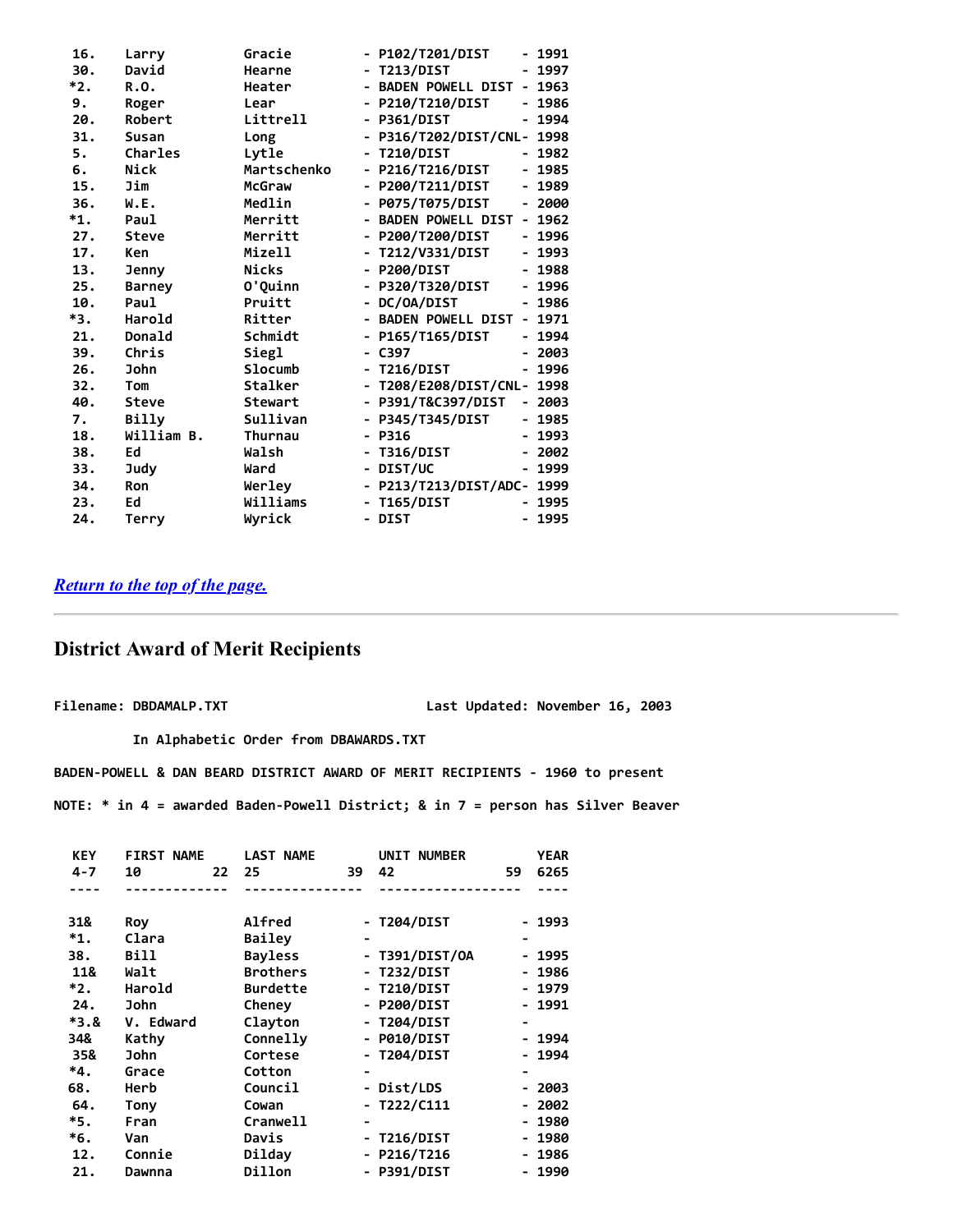| 60.         | Tom                  | Doligalski         |                              | - P120/T210/DIST           |                              | - 2001         |
|-------------|----------------------|--------------------|------------------------------|----------------------------|------------------------------|----------------|
| 3.          | David                | Duch               |                              | <b>T216/DIST</b>           |                              | 1982           |
| 7.8         | Christopher          | Finch              |                              | - T210/DIST                |                              | $-1984$        |
| 48&         | Dusty                | Fletcher           |                              | - P165/T165/DIST           |                              | 1998           |
| 44&         | Richard              | Fletcher           |                              | - P165/T165/DIST           |                              | - 1997         |
| 65.         | Ben                  | Freeman            |                              | $- T210$                   |                              | $-2002$        |
| *7.         | Walter               | Garrett            | $\blacksquare$               |                            | $\blacksquare$               |                |
| *8.         | Emerson              | Gower              |                              | - DIST                     |                              | 1980           |
| 16&<br>14.  | Larry<br>Gail        | Gracie             |                              | - P102/T201/DIST<br>- DIST |                              | 1988<br>- 1987 |
| 61.         | Tommy                | Grant<br>Grubbs    |                              | $-$ P200/T200              |                              | 2001           |
| 52.         | George               | Hardy              |                              | - P397/T397/VC397          | $\blacksquare$               | 1999           |
| 1.          | Edward               | Harrelson          |                              | $- T345$                   | $\qquad \qquad \blacksquare$ | 1981           |
| 41&         | David                | Hearne             |                              | - DIST COMM                |                              | $-1996$        |
| 4.          | <b>Betty</b>         | Heater             |                              | - P320/DIST                |                              | $-1982$        |
| 18.         | <b>Karl</b>          | Hedrick            |                              | $- T232$                   |                              | $-1989$        |
| 9.          | Ben                  | Hill               |                              | - T210/DIST                |                              | $-1985$        |
| 56.         | Rudy                 | Hines              | $\overline{\phantom{a}}$     | <b>T202/DIST</b>           |                              | 2000           |
| 69.         | Rayford              | Horton             |                              | - T316                     |                              | 2003           |
| 28.         | <b>Jeanne</b>        | <b>Johnson</b>     |                              | - P331/T331/DIST           |                              | 1992           |
| 62.         | Ralph                | Keaton             |                              | - V331/DIST                |                              | $-2001$        |
| *9.         | Larry                | Lane               |                              |                            |                              |                |
| 2.&         | Roger                | Lear               |                              | - P210/T210/DIST           |                              | $-1981$        |
| 63.         | Keith                | Leister            |                              | $-$ P202/T202              |                              | $-2001$        |
| 36.         | Jan                  | Leonard            |                              | - P201/DIST                |                              | $-1994$        |
| 32&         | Robert               | Littrell           |                              | - T213/DIST                |                              | $-1993$        |
| 33&         | Susan                | Long               |                              | - P316/DIST                |                              | 1993           |
| *10&        | <b>Charles</b>       | Lytle              | $\qquad \qquad \blacksquare$ | T210                       |                              | - 1975         |
| 49.         | Geri                 | Mangum             |                              | - T397/CRT COMM            |                              | $-1998$        |
| *11&        | Nick                 | Martschenko        |                              | $-$ P216/T216              |                              |                |
| 15&         | Jim                  | McGraw             |                              | $-$ P200/T165              |                              | - 1987         |
| 22.         | Jinx                 | McGraw             |                              | <b>T165/DIST</b>           |                              | 1990           |
| 53.         | James                | McSherry           |                              | <b>T201/DIST</b>           |                              | - 1999         |
| 51&<br>*12& | W.E.                 | Medlin             |                              | T75/DIST<br>- DIST         |                              | 1998           |
| 39&         | Paul<br><b>Steve</b> | Merritt<br>Merritt |                              | - P200/T200/DIST           | $\qquad \qquad \blacksquare$ | 1995           |
| 5.          | Sally                | Millius            |                              | - P200/DIST                |                              | 1983           |
| 25&         | Ken                  | Mizell             |                              | - T212/DIST                |                              | $-1991$        |
| 40.         | Larry                | <b>Nessly</b>      |                              | - T397/DIST/OA             |                              | $-1995$        |
| 10&         | <b>Jenny</b>         | <b>Nicks</b>       |                              | - P200/DIST                |                              | $-1985$        |
| *13.        | Doug                 | Nowe11             |                              | T361                       |                              |                |
| 27&         | <b>Barney</b>        | O'Quinn            |                              | - P320/T320/DIST           |                              | $-1992$        |
| $*14.$      | Larry                | <b>Overby</b>      |                              | - EXPLORING                |                              |                |
| *15.        | Don                  | Parry              |                              | - P210/T210                |                              | $-1980$        |
| 29.         | Tom                  | Perdue             | -                            | <b>T232/DIST</b>           |                              | - 1992         |
| 13&         | Paul                 | Pruitt             |                              | - DIST/UC                  |                              | - 1986         |
| 54.         | Robert               | Ratledge           |                              | T31/DIST                   |                              | 1999           |
| *16&        | Harold               | Ritter             |                              | - DIST                     |                              |                |
| 26.         | Julia                | Satrazemis         |                              | - P312/DIST                |                              | $-1991$        |
| 19&         | Donald               | Schmidt            |                              | - PT165/DIST               |                              | 1989           |
| 66.         | Chris                | Siegl              |                              | - T316/C397                |                              | $-2002$        |
| 57.         | <b>Bill</b>          | Slocumb            |                              | - DISTRICT                 |                              | $-2000$        |
| 30&         | <b>John</b>          | <b>Slocumb</b>     |                              | <b>T216/DIST</b>           |                              | $-1992$        |
| 70.<br>8.   | Suzie<br>Ruth        | Slopek<br>Smail    |                              | $- P312$<br>- P201/DIST    |                              | - 2003<br>1984 |
| 6.          | William              | Smail              |                              | P201/T204/DIST             |                              | 1983           |
| $*17.$      | Tom                  | Smink              |                              |                            |                              |                |
| 45&         | Tom                  | Stalker            | $\qquad \qquad \blacksquare$ | T208/E208/COUNCIL          |                              | $-1997$        |
| 50.         | Stephen              | Stewart            |                              | - T397/ADC/DIST            | -                            | 1998           |
| *18&        | Billy                | Sullivan           |                              | - P/345/T345/DIST          |                              |                |
| 17.         | K. O.                | Summerville        |                              | T345/DIST                  |                              | $-1988$        |
| 20.         | Robert               | Taylor             |                              | T031/DIST                  |                              | 1989           |
| 67.         | Marv                 | Tharp              | $\overline{\phantom{a}}$     | T202/DIST                  | -                            | 2002           |
| 71.         | Gary                 | Thorn              |                              | - Dist/P201/T204           |                              | 2003           |
| 42.         | Fred                 | Tutwiler           |                              | - DIST/T216                | $\qquad \qquad \blacksquare$ | 1996           |
| 58.         | Ed                   | Walsh              |                              | <b>T316/DIST</b>           |                              | 2000           |
| 59.         | Jewel                | Ward               |                              | P312/T312/DIST             | $\qquad \qquad \blacksquare$ | 2000           |
| 46&         | <b>Judy</b>          | Ward               |                              | - UC/DIST                  |                              | - 1997         |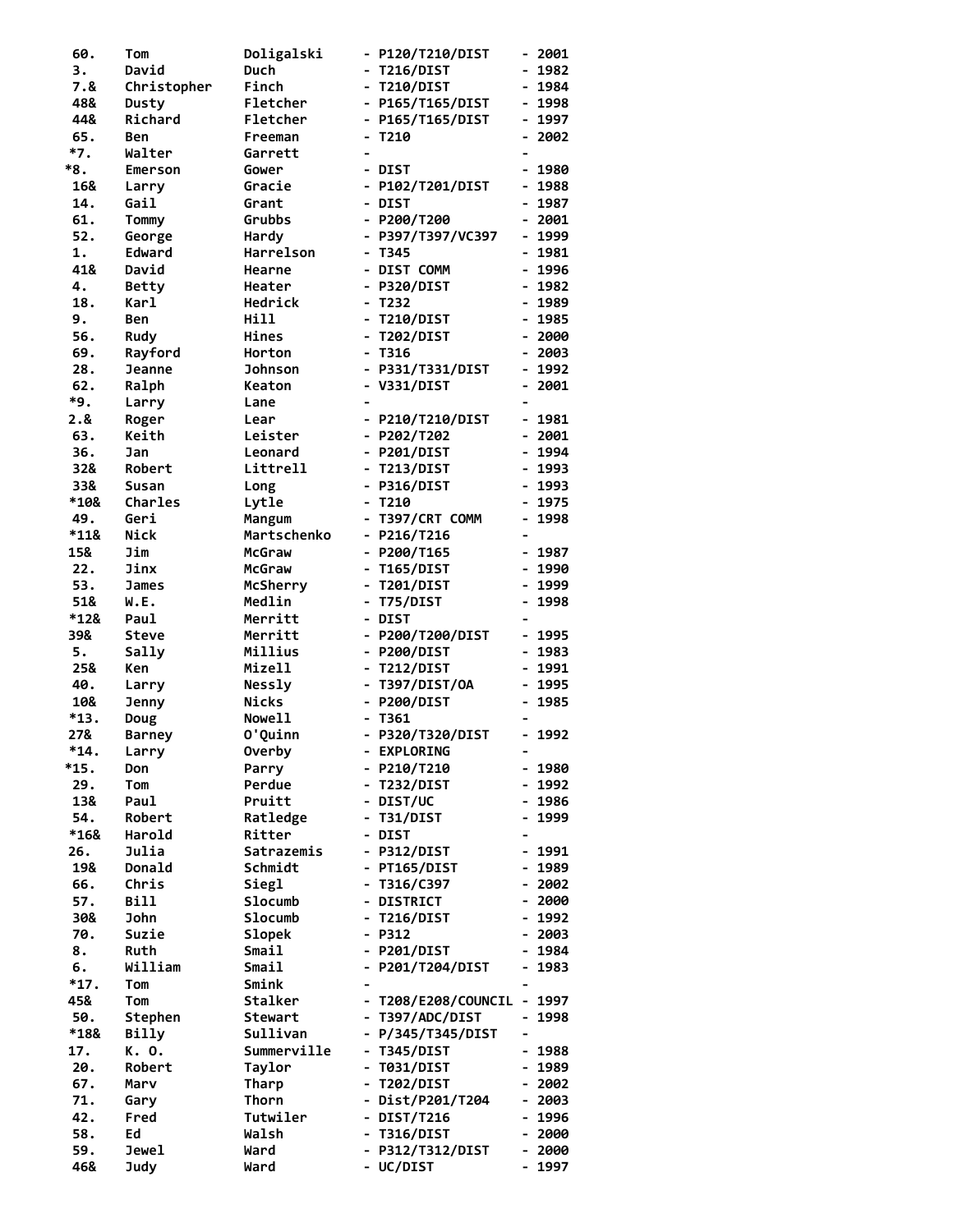| - 1997  |
|---------|
| $-1999$ |
| $-1990$ |
| - 1994  |
| $-1996$ |
|         |

*[Return to the top of the page.](#page-0-1)*

## <span id="page-16-0"></span> **Scouting Spirit Award Recipients**

Filename: DBSSAALP.TXT **Last Updated: October 28, 2004** 

 **DAN BEARD DISTRICT - SCOUTING SPIRIT AWARD - 1995 to present**

 **In Alphabetic Order from DBAWARDS.TXT**

| <b>KEY</b> | <b>FIRST NAME</b> | <b>LAST NAME</b> |    | <b>NUMBER</b><br>UNIT      | <b>YEAR</b> |
|------------|-------------------|------------------|----|----------------------------|-------------|
| $4 - 7$    | 10<br>22          | 25               | 39 | 42<br>59                   | 6265        |
|            |                   |                  |    |                            |             |
| 2.         | Nancy             | Bamberger        |    | - Cub RT Commissionr- 1996 |             |
| 8.         | Jenny             | Ewell            |    | - P397/Cub RT Commis- 2002 |             |
| 9.         | Dusty             | Fletcher         |    | - P165/T165/District- 2003 |             |
| 6.         | George            | Hardy            |    | - Crew 397                 | - 2000      |
| 10.        | Roger             | Lear             |    | - District                 | $-2003$     |
| 3.         | Geri              | Mangum           |    | - P397/Cub RT Commis- 1997 |             |
| 4.         | Jim               | McSherry         |    | - Eagle Review Board- 1998 |             |
| 5.         | <b>Steve</b>      | Talley           |    | - Pack 238                 | - 1999      |
| 7.         | Garv              | Thorn            |    | - P201/T204/District- 2001 |             |
| 1.         | Judy              | Ward             |    | - District/UC              | - 1995      |

*[Return to the top of the page.](#page-0-1)*

## <span id="page-16-1"></span> **Distinguished Leadership Citation Recipients**

**Filename: DBDLCALP.TXT Last Updated: November 16, 2003**

 **In Alphabetic Order from DBAWARDS.TXT**

```
 BADEN POWELL DISTRICT - DISTINGUISHED LEADERSHIP CITATIONS - 12
DAN BEARD DISTRICT - 1981 DISTINGUISHED LEADERSHIP CITATIONS - 12
DAN BEARD DISTRICT - 1982 DISTINGUISHED LEADERSHIP CITATIONS - 18
DAN BEARD DISTRICT - 1983 DISTINGUISHED LEADERSHIP CITATIONS - 22
DAN BEARD DISTRICT - 1984 DISTINGUISHED LEADERSHIP CITATIONS - 15
DAN BEARD DISTRICT - 1985 DISTINGUISHED LEADERSHIP CITATIONS - 9
DAN BEARD DISTRICT - 1986 DISTINGUISHED LEADERSHIP CITATIONS - 18
DAN BEARD DISTRICT - 1987 DISTINGUISHED LEADERSHIP CITATIONS - 22
DAN BEARD DISTRICT - 1988 DISTINGUISHED LEADERSHIP CITATIONS - 17
DAN BEARD DISTRICT - 1989 DISTINGUISHED LEADERSHIP CITATIONS - 20
DAN BEARD DISTRICT - 1990 DISTINGUISHED LEADERSHIP CITATIONS - 18
DAN BEARD DISTRICT - 1991 DISTINGUISHED LEADERSHIP CITATIONS - 28
DAN BEARD DISTRICT - 1992 DISTINGUISHED LEADERSHIP CITATIONS - 27
DAN BEARD DISTRICT - 1993 DISTINGUISHED LEADERSHIP CITATIONS - 25
DAN BEARD DISTRICT - 1994 DISTINGUISHED LEADERSHIP CITATIONS - 30
DAN BEARD DISTRICT - 1995 DISTINGUISHED LEADERSHIP CITATIONS - 25
DAN BEARD DISTRICT - 1996 DISTINGUISHED LEADERSHIP CITATIONS - 24
DAN BEARD DISTRICT - 1997 DISTINGUISHED LEADERSHIP CITATIONS - 33
DAN BEARD DISTRICT - 1998 DISTINGUISHED LEADERSHIP CITATIONS - 39
DAN BEARD DISTRICT - 1999 DISTINGUISHED LEADERSHIP CITATIONS - 30
DAN BEARD DISTRICT - 2000 DISTINGUISHED LEADERSHIP CITATIONS - 31
DAN BEARD DISTRICT - 2001 DISTINGUISHED LEADERSHIP CITATIONS - 40
DAN BEARD DISTRICT - 2002 DISTINGUISHED LEADERSHIP CITATIONS - 42
DAN BEARD DISTRICT - 2003 DISTINGUISHED LEADERSHIP CITATIONS - 45
```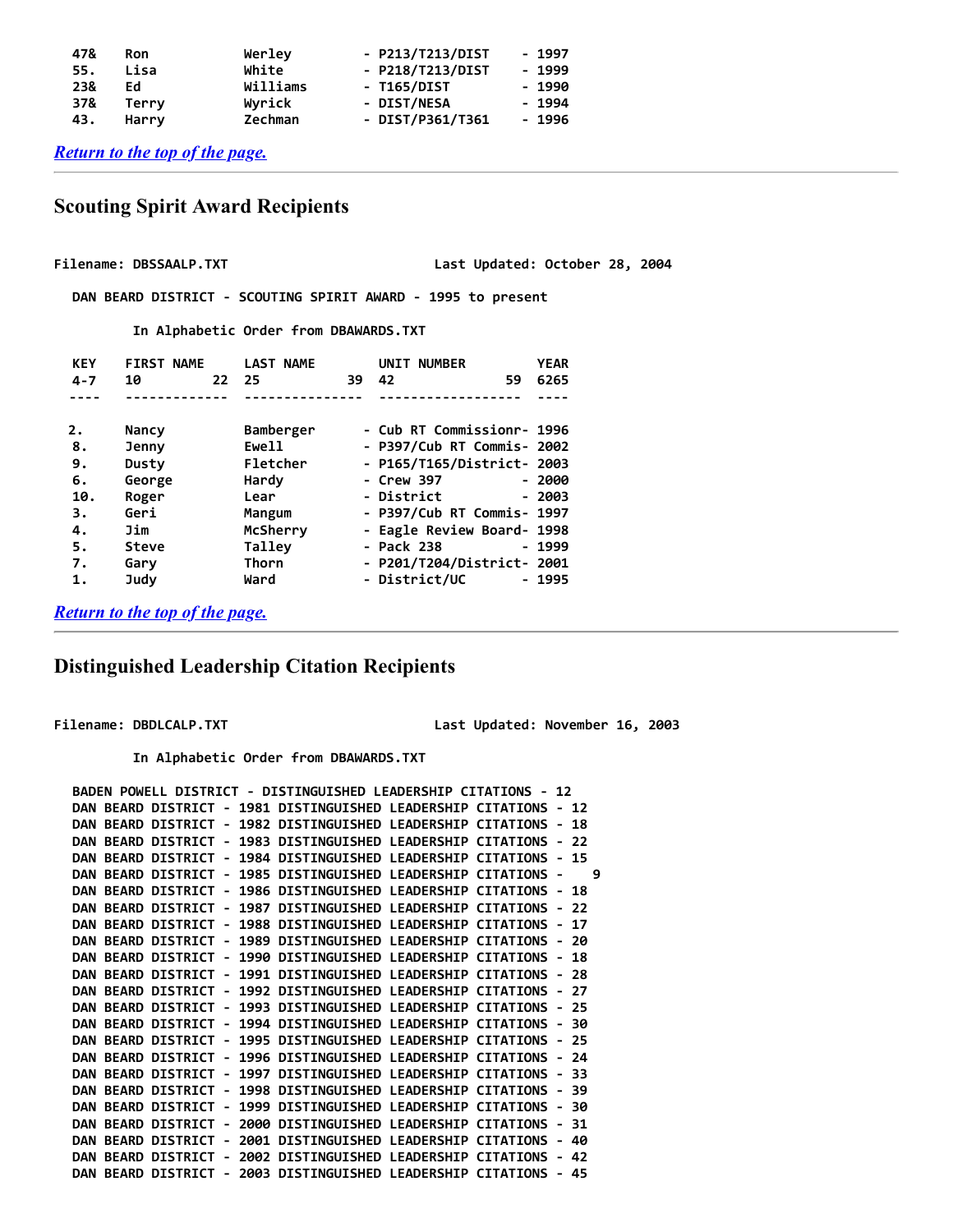**NOTE: \* in Col.4 means awarded from Baden-Powell District**

| <b>KEY</b> | <b>FIRST NAME</b> | <b>LAST NAME</b> |    | UNIT NUMBER         |                          | <b>YEAR</b> |                   |
|------------|-------------------|------------------|----|---------------------|--------------------------|-------------|-------------------|
| 4-7        | 10<br>22          | 25               | 39 | 42                  |                          | 59 6265     |                   |
| $- - - -$  | --------          | ---------------  |    | ------------------- |                          | $- - - -$   |                   |
| 1.         | Leon              | Abbas            |    | - T200              |                          | $-1987$     |                   |
| 1.         | Allen             | Akins            |    | - T253              |                          | $-2000$     |                   |
| 1.         | <b>Bill</b>       | Alexander        |    | - P165              |                          | $-1997$     |                   |
| 1.         | Roy               | Alfred           |    | - P216              |                          | $-1990$     |                   |
| 1.         | Perry             | Allen            |    | - T205              |                          | $-1996$     |                   |
| 1.         | Tom               | Allen            |    | $- P216$            |                          | $-1989$     |                   |
| 2.         | Tom               | Allen            |    | - T208              |                          |             | - 1997 - 2nd time |
| 1.         | James             | Armstrong        |    | $-$ P010            |                          | $-1998$     |                   |
| 2.         | Roger             | Asbill           |    | $- P200$            |                          | $-1998$     |                   |
| 1.         | Tony              | <b>Asbill</b>    |    | - P200 DL           |                          | $-1995$     |                   |
| 2.         | Richard           | Atwell           |    | $- P201$            |                          | $-1996$     |                   |
| 1.         | Jim               | Baade            |    | $-$ P010            |                          | $-1999$     |                   |
|            |                   |                  |    |                     |                          |             |                   |
| 3.         | Thomas            | <b>Babb</b>      |    | - P356              |                          | $-1997$     |                   |
| 3.         | Mark              | <b>Badders</b>   |    | - T208              |                          | $-1998$     |                   |
| 2.         | Ray               | Bagwell          |    | - P202              |                          | - 1999      |                   |
| 1.         | Carl              | Bailey           |    | - T216              |                          | $-1994$     |                   |
| 2.         | <b>Nancy</b>      | Baker            |    | $- P312$            |                          | $-1990$     |                   |
| 2.         | James             | Ball             |    | - P316 PCC          |                          | $-1995$     |                   |
| 1.         | <b>Nancy</b>      | Bamberger        |    | - P342/DIST/ADC     |                          | $-1991$     |                   |
| 2.         | George            | <b>Banker</b>    |    | - P010              |                          | $-1994$     |                   |
| 4.         | John              | <b>Barbara</b>   |    | $- P216$            |                          | $-1998$     |                   |
| 3.         | Jimmy             | Barnes           |    | - T356              |                          | $-1999$     |                   |
| 1.         | Bill              | Bayless          |    | - T391/DIST/OAA     |                          | $-1992$     |                   |
| 1.         | Danny             | <b>Beal</b>      |    | - T075              |                          | $-2001$     |                   |
| 1.         | Dwayne            | Beamon           |    | $- P120$            |                          | $-2003$     |                   |
| 3.         | Mark              | Belanger         |    | - P312/T209         |                          | $-1994$     |                   |
| 4.         | David             | Bell             |    | - T320              |                          | $-1997$     |                   |
| 2.         | Christene         | Bellopatrick     |    | $- P216$            |                          | $-2003$     |                   |
| 4.         | Stan              | <b>Belyeu</b>    |    | - P120/DIST         |                          | $-1999$     |                   |
| 2.         | Stephen           | Benton           |    | - T331              |                          | $-1991$     |                   |
| 3.         | Keith             | Biegert          |    | - T212              |                          | $-2003$     |                   |
| 4.         | Robin             | Biegert          |    | - P216              |                          | $-2003$     |                   |
| 2.         | Mike              |                  |    | - P201              |                          | $-2001$     |                   |
| 5.         | Glenn             | Bishop           |    | $- T200$            |                          | $-1997$     |                   |
|            |                   | Blackley         |    |                     |                          |             |                   |
| 5.         | Karl              | Blackley         |    | - District FOS      |                          | $-2003$     |                   |
| 5.         | John              | Boggs            |    | $- T202$            |                          | $-1998$     |                   |
| 3.         | Linda             | Boggs            |    | - P356/T356/DIST    |                          | $-2001$     |                   |
| 3.         | Ray               | Boling           |    | - T210/DIST         |                          | $-1990$     |                   |
| 1.         | <b>Jeff</b>       | <b>Bond</b>      |    | $- T208$            |                          | $-2002$     |                   |
| 1.         | Ken               | <b>Boone</b>     |    | - E350              |                          | - 1993      |                   |
| 1.         | N. Fred           | Boothe           |    | $-7212$             |                          | 1984        |                   |
| 2.         | Cheri             | Bost             |    | $- P208$            | ۰.                       | 1992        |                   |
| 2.         | Kathy             | <b>Boyer</b>     |    | $- P201$            |                          | 2002        |                   |
| 2.         | Mike              | Bradshaw         |    | $- P208$            |                          | - 2000      |                   |
| 2.         | Pete              | <b>Brady</b>     |    | - P211/T211         | $\overline{\phantom{0}}$ | 1987        |                   |
| 3.         | Steve             | <b>Brennaman</b> |    | $- P201$            |                          | - 2000      |                   |
| 3.         | George            | <b>Brewer</b>    |    | $-$ T391            |                          | - 1991      |                   |
| 4.         | Sue               | Brinson          |    | - C397              |                          | $-2000$     |                   |
| 3.         | Gay Sharon        | <b>Brothers</b>  |    | - DIST/MC           |                          | 1992        |                   |
| 3.         | Jonathan          | <b>Brothers</b>  |    | $- T232/0A$         | $\overline{\phantom{0}}$ | 1996        |                   |
| 1.         | Walter            | <b>Brothers</b>  |    | $- T232$            | $\overline{\phantom{0}}$ | 1983        |                   |
| 6.         | Annette           | Brown            |    | $- P253$            |                          | - 2003      |                   |
| 7.         | Robin             | <b>Bryson</b>    |    | $- T204$            |                          | - 2003      |                   |
| 4.         | Gale              | <b>Buck</b>      |    | - T090              |                          | - 1992      |                   |
| 2.         | George            | Bucklad          |    | - P200/T204         |                          | 1993        |                   |
| 3.         | Don               | Buckley          |    | $- P216$            |                          | - 1987      |                   |
| 6.         | Tony              | <b>Budzik</b>    |    | $- P120$            |                          | 1997        |                   |
| 8.         | Sheila            | <b>Bullock</b>   |    | - P356              |                          | - 2003      |                   |
| 3.         | Richard           | <b>Bunnell</b>   |    | $-7316$             | $\overline{\phantom{0}}$ | 2002        |                   |
| *2.        | Harold            | <b>Burdette</b>  |    | - T210              |                          | 1976        |                   |
| 9.         | Francine          | Burt             |    | - P253              |                          | - 2003      |                   |
|            |                   |                  |    |                     |                          |             |                   |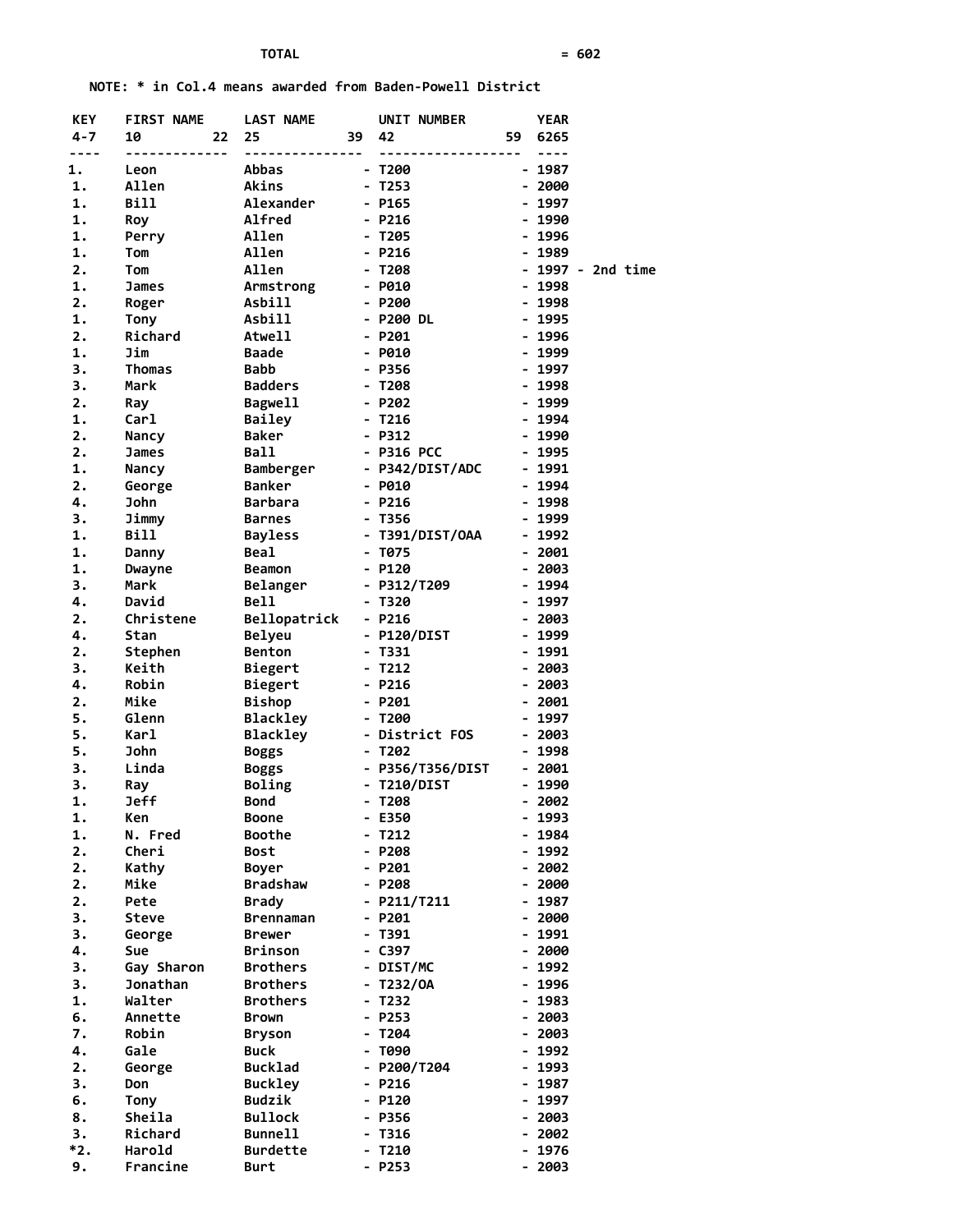| 6.        | Fred               | Burt                       | T320                                 | 1998                             |
|-----------|--------------------|----------------------------|--------------------------------------|----------------------------------|
| 7.        | Mike               | <b>Byerly</b>              | T232                                 | - 1997                           |
| *3.       | Thomas             | Byrd                       | T210<br>$\blacksquare$               | 1976<br>۰.                       |
| 4.        | Basil              | <b>Byrne</b>               | T165                                 | 1996<br>۰.                       |
| 4.        | Diana              | <b>Byrne</b>               | P165                                 | - 1991                           |
| 4.        | <b>Suzanne</b>     | Cardwell                   | T213                                 | 1994<br>$\blacksquare$           |
| 2.        | David              | Carlson                    | T208<br>$\blacksquare$               | 1984<br>$\overline{\phantom{0}}$ |
| 7.        | Garv               | Carlson                    | P010<br>$\blacksquare$               | 1998<br>$\overline{\phantom{0}}$ |
| 5.        | Charles A.         | Carter                     | P202                                 | 2000<br>-                        |
| 3.        | Andrew             | Casey                      | T075                                 | 1993<br>н.                       |
| 4.        | Thomas             | Casey                      | $- P200$                             | 2002                             |
| 10.       | Tony               | Casucci                    | $- P120$                             | 2003<br>$\overline{\phantom{0}}$ |
| 4.        | Christopher        | Caswell                    | $- T212$                             | 2001<br>$\blacksquare$           |
| 8.        | Brenda             | Chandler                   | $-$ P165                             | 1998<br>$\overline{\phantom{0}}$ |
| 1.<br>*9. | Margaret<br>Thomas | Chavis<br>Chavis           | - P159<br>T159<br>$\blacksquare$     | 1981<br>$\blacksquare$<br>1980   |
| 1.        | John               | Cheney                     | $- P200$                             | ۰.<br>1988<br>۰.                 |
| 6.        | Ed                 | <b>Chesson</b>             | $- P213$                             | 2000<br>н.                       |
| 9.        | Rhonda             | Chesson                    | $- P213$                             | 1998                             |
| 5.        | Peter Hans         | Christensen                | $- P238$                             | 1999                             |
| 5.        | Thomas             | Christie                   | T316<br>$\blacksquare$               | 2002<br>$\overline{\phantom{0}}$ |
| 6.        | Mark               | Christy                    | T209<br>$\blacksquare$               | 1999<br>$\blacksquare$           |
| 10.       | John               | Clark                      | T391                                 | 1998<br>$\blacksquare$           |
| 4.        | Margaret           | Clary                      | T201                                 | 1987<br>$\blacksquare$           |
| 1.        | Ruth               | Clayton                    | T204<br>$\blacksquare$               | $-1982$                          |
| 7.        | Chris              | Clemmer                    | P316<br>$\blacksquare$               | 2000<br>۰.                       |
| 5.        | Michael            | Clendening                 | $- P120$                             | 2001<br>۰.                       |
| 5.        | Doreen             | Collesion                  | $- P316$                             | 1994                             |
| *10.      | David              | Colvin                     | $- T214$                             | 1980<br>$\overline{\phantom{0}}$ |
| 4.        | Tim                | Comstock                   | $-$ P216/T208                        | 1993<br>۰.                       |
| 5.        | Kathy              | Connelly                   | P010<br>$\overline{\phantom{a}}$     | 1992<br>$\blacksquare$           |
| 6.        | Richard            | Connelly                   | T010<br>$\blacksquare$               | 1992<br>н.                       |
| 6.        | Jim                | Conrad                     | P218<br>$\blacksquare$               | 2001<br>н.                       |
| 5.        | Judy               | Cook                       | $- P200$                             | 1991                             |
| 5.        | Paul               | Cooney                     | $- P102/T201$                        | 1993<br>۰.                       |
| 6.        | John               | Cortese                    | T204<br>$\qquad \qquad \blacksquare$ | 1991<br>$\overline{\phantom{0}}$ |
| 2.        | Grace              | Cotten                     | P146                                 | 1981<br>$\blacksquare$           |
| 6.        | <b>Bob</b>         | Cottrell                   | T213                                 | 1993<br>$\blacksquare$           |
| 7.        | Herb               | Council                    | T231<br>$\blacksquare$               | 1991<br>۰.                       |
| 8.        | Pat                | Council                    | T231<br>$\overline{\phantom{a}}$     | 1991<br>$\overline{\phantom{0}}$ |
| 5.        | <b>Tony</b>        | Cowan                      | T222                                 | 1996<br>۰.                       |
| 6.        | Charlie            | Cox                        | T216                                 | 1996                             |
| 4.        | R.H.               | Cox                        | $- P232$                             | 1990<br>$\overline{\phantom{a}}$ |
| 5.        | Don                | Craig                      | $- P208$                             | $-1990$                          |
| 2.        | Rusty              | Cramer                     | T031<br>$\qquad \qquad \blacksquare$ | 1989<br>$\blacksquare$           |
| 11.       | Merri              | Crawley                    | $- P316$                             | $-1998$                          |
| $*11.$    | Rose               | Creech                     | $- P231$                             | - 1980                           |
| 7.        | Betty              | Crenshaw                   | $-$ P031                             | - 1992                           |
| 2.        | Danny<br>Steven E. | Cress                      | $- P120$<br>$- P202$                 | $-1988$<br>2000                  |
| 8.        |                    | <b>Crouse</b>              |                                      | ۰.                               |
| 7.<br>3.  | Debra<br>Joe       | Crutchfield<br>Crutchfield | T165<br><b>T165 ASM</b>              | $-1996$<br>$-1995$               |
| 6.        | Don                | Davis                      | T200<br>$\blacksquare$               | - 1994                           |
| 5.        | Harry              | Davis                      | T200<br>$\blacksquare$               | $-1987$                          |
| 6.        | Keith              | Davis                      | T222<br>$\blacksquare$               | - 1990                           |
| 10.       | <b>Bob</b>         | DeContreras                | <b>P316</b><br>$\blacksquare$        | - 2000                           |
| 7.        | Peter              | DeLyon                     | T209                                 | $-1994$                          |
| 6.        | Paul               | DePaoli                    | T200<br>$\overline{\phantom{a}}$     | $-2002$                          |
| 9.        | Ken                | <b>DeRoche</b>             | $- P200$                             | 1991<br>$\overline{\phantom{0}}$ |
| 8.        | Kathryn            | <b>DeShong</b>             | T010                                 | $-1996$                          |
| 2.        |                    | <b>DeVente</b>             | T209                                 | $-1982$                          |
|           | Edward             |                            |                                      |                                  |
| 12.       | Cathy              | DeWitt                     | $-$ P165                             | $-2000$                          |
| 4.        | Keith              | Deaver                     | <b>P010 WDL</b><br>$\blacksquare$    | 1995<br>$\blacksquare$           |
| 9.        | Sherri             | Deaver                     | $-$ P010                             | 2000<br>$\overline{\phantom{0}}$ |
| 7.        | Carolyn            | Debnam                     | $- P253$                             | - 2002                           |
| 11.       | Margaret           | Desern                     | $-$ P208/T208                        | $-2000$                          |
| 7.        | Hugh               | Devine                     | T200                                 | 1993<br>$\overline{\phantom{0}}$ |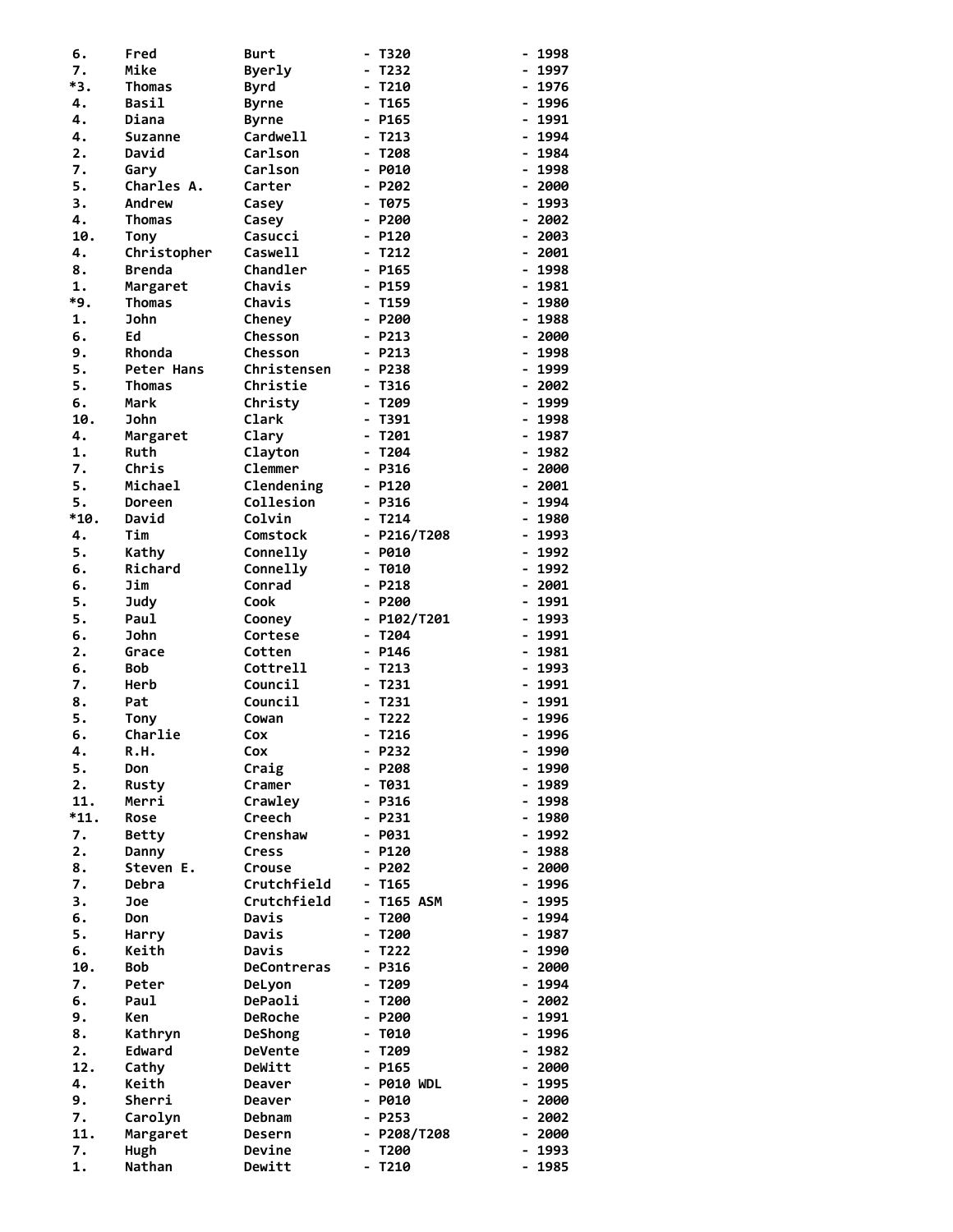| 13.          | John           | Dick                  | - P312             | - 2000                           |
|--------------|----------------|-----------------------|--------------------|----------------------------------|
| 2.           | <b>John</b>    | Diebolt               | - T232             | - 1983                           |
| 3.           | Connie         | Dilday                | - P216             | 1983                             |
| 4.           | <b>John</b>    | Dilday                | - P216             | 1983                             |
| 3.           | <b>Charles</b> | Dillon                | - P391             | 1988                             |
| 6.           | Dawnna         | Dillon                | - P391             | 1987                             |
| 3.           | Roger          | Dixon                 | - T212             | 1984                             |
| 3.           | Kay            | Dodson                | $- P312$           | 1989                             |
| 14.          | Sue            | Doligalski            | $- P120/T210$      | 2000                             |
| 7.<br>10.    | Tom            | Doligalski            | - T210             | 1999                             |
|              | Larry          | Dragoo                | - P165             | 1991                             |
| 5.<br>$*12.$ | Alan<br>David  | Dry<br>Duch           | - E500             | 1983<br>۰.<br>1980               |
| 3.           | David          | Duch                  | - T216<br>T216     | 1981                             |
| 8.           | Timothy        | Duncan                | - P010             | 1993                             |
| 8.           | Timothy        | Duncan                | - P397             | 2002<br>$\blacksquare$           |
| 7.           | Warren         | <b>Dunshee</b>        | - T202/DIST        | $-2001$                          |
| 12.          | Lori           | Durrant               | - T331             | - 1998                           |
| $\bf 8$ .    | Gantt          | Edmiston              | - P200             | 1999                             |
| 15.          | Mark           | <b>Edwards</b>        | - T204             | 2000                             |
| 9.           | Melissa        | <b>Edwards</b>        | $- T204$           | 2002                             |
| 10.          | Keith          | Elder                 | - P320             | 2002                             |
| 11.          | <b>Jesse</b>   | Ellington             | - T209             | 2003                             |
| 4.           | Howard         | Ellis                 | - T165             | 1988                             |
| 11.          | Randy          | Ellis                 | - T392             | $-2002$                          |
| 12.          | Scott          | Ellis                 | - P313             | 2003<br>$\blacksquare$           |
| 13.          | Herb           | Elting                | - T200             | $-1998$                          |
| 8.           | <b>Bruce</b>   | Elwell                | - P397             | 2001                             |
| 9.           | Jenny          | Elwell                | - P397             | 2001                             |
| 10.          | <b>Steve</b>   | Ennis                 | - P397             | 2001<br>$\overline{\phantom{0}}$ |
| 9.           | Richard        | <b>Evans</b>          | - T200             | 1996<br>$\overline{\phantom{0}}$ |
| 3.           | Gilbert        | Faber                 | T209               | 1982                             |
| 11.          | Bill           | Fairhurst             | - T208             | $-2001$                          |
| 6.           | Lew            | Faulkner              | - T210             | $-1983$                          |
|              |                |                       |                    |                                  |
| 12.          | Frank          | Fedorovich            | - P224             | $-2002$                          |
| 4.           | Lynda          | Ferris                | - P312             | 1984                             |
| 4.           | Robert         | Ferris                | - T216             | 1982                             |
| 5.           | Leo            | Ficht                 | - P165             | 1988                             |
| 8.           | Leo            | Ficht                 | - T165             | - 1994 - 2nd time                |
| 4.           | Nancy          | Ficht                 | - P165             | 1989<br>$\overline{\phantom{0}}$ |
| 5.           | Chris          | Finch                 | - DIST/ADC         | 1982                             |
| 10.          | Ronald         | Fincher               | - T010             | 1996<br>$\blacksquare$           |
| 8.           | Ray            | Fischer               | - DIST             | - 1997                           |
| 13.          | <b>Joseph</b>  | Fitzpatrick           | - T316             | 2003                             |
| 8.           | Bill           | Fletcher              | - P238             | 1992                             |
| 7.           | Dick           | Fletcher              | - T211             | 1987                             |
| 9.           | Dusty          | Fletcher              | - P165             | 1994                             |
| 9.           | Paul           | Folsom                | - T232             | - 1992                           |
| 14.          | Rhonda         | Forsythe-Smith - T204 |                    | $-2003$                          |
| 16.          | <b>Susan</b>   | Franklin              | - P312             | 2000                             |
| 6.           | Ben            | Freeman               | - T210             | 1988                             |
| 15.          | Megan          | Freeman               | - P120             | - 2003                           |
| 14.          | Lisa           | Frein                 | - P312             | 1998<br>$\overline{\phantom{0}}$ |
| 12.          | <b>Steve</b>   | Fuller                | - P320             | 2001<br>$\blacksquare$           |
| 8.           | Jennings       | Gaddy                 | - T210             | 1987                             |
| 1.           | Rosemary       | Gaddy                 | - P200             | 1986                             |
| 16.          | Sam            | Galphin<br>Gamble     | - T202             | - 2003<br>$\blacksquare$         |
| 9.<br>15.    | Robert<br>Dave | Gardener              | - P216<br>- T200   | 1999<br>1998                     |
| 9.           | John           | Gardiner              | - T200             | 1997                             |
| 16.          | Glenn          | Garrett               | - T391             | 1998                             |
| 17.          | Shari          | Garrett               | - T391             | - 1998                           |
| 5.           | <b>Bruce</b>   | Gay                   | - P216             | 1984                             |
| 17.          | Donna          | Gay                   | - T204             | 2000                             |
| 6.           | Pat            | Gay                   | - P216             | 1982                             |
| 13.          | Lisa           | Geist                 | - P397             | 2002                             |
| 10.<br>10.   | Anthony<br>Jim | Gemma<br>Genova       | $- T216$<br>- P356 | 1992<br>1999                     |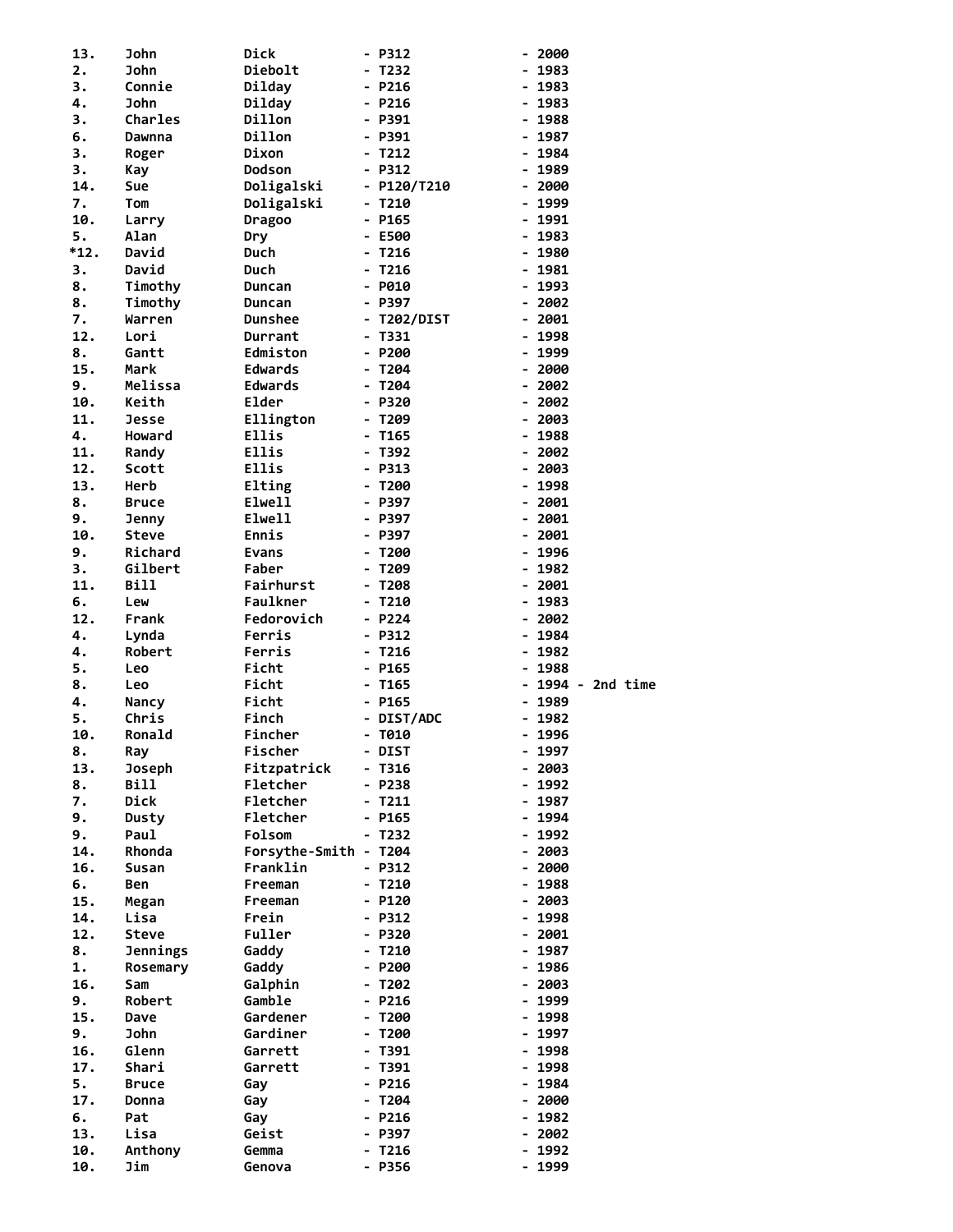| 9.  | <b>Jenny</b>     | Gilbert             | - P361                           | $-1993$                          |
|-----|------------------|---------------------|----------------------------------|----------------------------------|
| 17. | <b>Becky</b>     | Gilfillan           | $- P201$                         | $-2003$                          |
| 10. | Tom              | Gladden             | - P320/T320                      | 1993<br>$\overline{\phantom{0}}$ |
| 5.  | Tom              | Glass               | $- P320$                         | $-1989$                          |
| 14. | Robert           | Godwin              | T397                             | 2002                             |
| 2.  | Frank            | Goodrum             | - T232                           | 1985                             |
| 7.  | Larry            | Gracie              | $- P200$                         | 1982                             |
| 7.  | Al               | Grady               | - T345                           | $-1990$                          |
| 7.  | Stan             | Grady               | - P397                           | 1983                             |
| 3.  | David            | Grant               | - DIST/RTS                       | $-1986$                          |
| 2.  | Gail             | Grant               | - DIST/RTS                       | $-1986$                          |
| 6.  | Larry            | Gray                | $- T210$                         | 1984<br>$\blacksquare$           |
| 18. | Anne             | Greco               | - P/T31                          | 2003                             |
| 18. | Norma            | Greenwood           | - P313                           | 1998                             |
| 11. | Scott            | Greenwood           | $- P313$                         | 1999<br>$\overline{\phantom{0}}$ |
| 18. | Ernie            | Grem                | - P397                           | $-2000$                          |
| 10. | Enola K.         | Grice               | $- P200$                         | - 1994                           |
| 10. | Tommy            | Griffis             | - T204                           | - 1997                           |
| 11. | Teri             | Grinder             | $- P316$                         | $-1993$                          |
| 4.  | <b>Barbara</b>   | Gross               | - E500                           | $-1981$                          |
| 11. | Tommy            | Grubbs              | $- T200$                         | 1991                             |
| 11. | Ann              | Guerra              | $- P238$                         | $-1997$                          |
| 12. | Elpidio          | Guerra              | - P238                           | 1997                             |
| 12. | Bob              | Gunderson           | $-$ P010                         | 1999                             |
| 11. | William          | Hairston            | $- T210$                         | $-1996$                          |
| 19. | <b>Barney</b>    | Hale                | $- T213$                         | - 1998                           |
| 9.  | Beverly          | Hall                | - P320                           | $-1987$                          |
| 12. | Gary             | Ham                 | - T204                           | $-1993$                          |
| 19. | Mary             | Hampson             | - P392                           | 2003                             |
| 11. | W. Lewis         | Hannah              | T200<br>$\overline{\phantom{0}}$ | 1992<br>$\overline{\phantom{0}}$ |
| 13. | A.T. "Bud"       | Hansen              | $- P120$                         | 2001<br>۰.                       |
| 11. | George T.        | Hardy               | - P397                           | $-1994$                          |
| 13. | Kathy            | Hardy               | - P397                           | - 1999                           |
| 20. | Mike             | Hardy               | - P120                           | $-2003$                          |
| 8.  | Willis           | Harper              | $- T208$                         | 1983<br>$\overline{\phantom{a}}$ |
|     |                  |                     |                                  |                                  |
| 20. | Michael          | Harpham             | - P316                           | 1998                             |
| 21. | Michael          | Harpham             | T216                             | 2003 (2nd time)                  |
| 19. | McCray           | Harris              | $- P208$                         | $-2000$                          |
| 6.  | <b>John</b>      | Harrison            | $- T213$                         | 1989<br>$\blacksquare$           |
| 13. | Nancy            | Harrison            | $- P208$                         | 1997                             |
| 14. | Jeff             | <b>Harrow</b>       | $- P200$                         | 1997                             |
| 13. | Anne             | Hart                | P200/T200                        | 1993<br>$\blacksquare$           |
| 14. | George           | Hartman             | - T392                           | - 1999                           |
| 8.  | Joyce            | Hatch               | - P391                           | 1990                             |
| 15. | Matt             | Healy               | - P200                           | 1997                             |
| 5.  | David            | Hearne              | - DIST COMM                      | 1995                             |
| 3.  | <b>Betty</b>     | Heater              | - P320                           | $-1985$                          |
| 8.  | Karl             | Hedrick             | $- T232$                         | $-1982$                          |
| 9.  | Thomas           | Helms               | $- P210$                         | $-1983$                          |
| 12. | Lee              | Herbel              | - T213                           | - 1991                           |
| 7.  | Dennis L.        | Herman              | T204                             | 1988                             |
| 16. | Phil             | Herold              | - T208                           | $-2002$                          |
| 15. | Roger            | Herrman             | $- T200$                         | $-2002$                          |
| 17. | John             | Hibbard             | $- P316$                         | 2002<br>$\overline{\phantom{0}}$ |
| 7.  | <b>Jerry</b>     | Hicks               | T345                             | - 1984                           |
| 16. | John             | Hicks               | T397                             | - 1997                           |
| 10. | Benjamin         | Hill                | - DIST/ADC                       | $-1983$                          |
| 17. | Rudy             | Hines               | - T202                           | - 1997                           |
| 18. | Dave             | Hinman              | - T232                           | - 2002                           |
| 9.  | Kent             | <b>Hobbs</b>        | - E500                           | 1982                             |
| 20. | Elaine           | Hoffelt             | - P120                           | $-2000$                          |
| 21. | <b>Jeff</b>      | Hoffelt             | - P120                           | $-1998$                          |
| 15. | Dana             | Holderness          | - P200                           | 1999<br>$\blacksquare$           |
| 16. | Mike             | <b>Holderness</b>   | - P200                           | - 1999                           |
| 22. | Valerie          | Holmes              | - P316                           | 1998                             |
| 22. | <b>Bill</b>      | Holtshouser         | - P201                           | 2003                             |
| 14. | Rayford<br>Kathy | Horton<br>Huegerich | T316<br>- P320                   | 2001<br>$-1983$                  |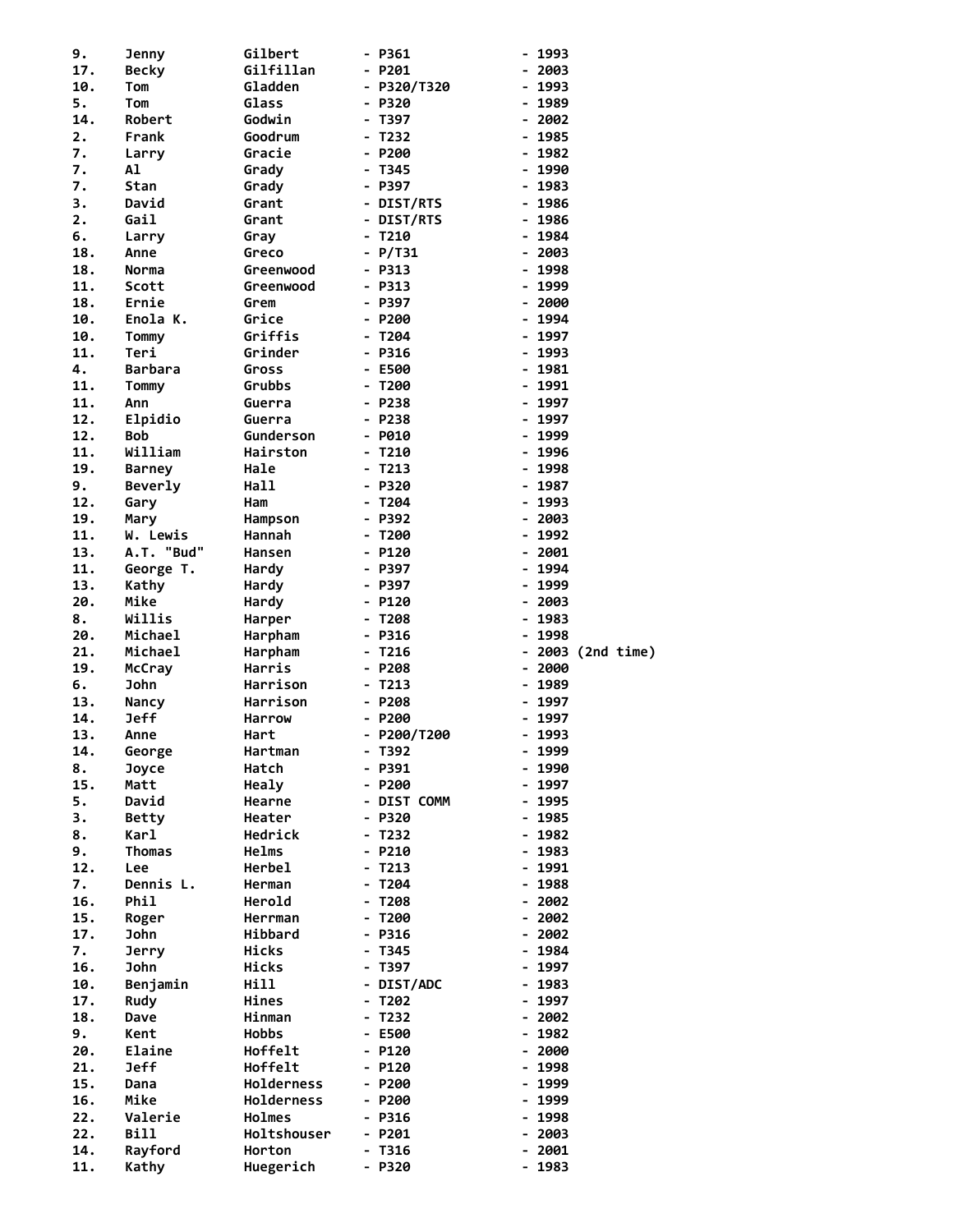| 12. | Pat            | <b>Huff</b>    | - T222                     |                          | - 1996             |  |
|-----|----------------|----------------|----------------------------|--------------------------|--------------------|--|
| 23. | Jim            | <b>Hughes</b>  | - P120                     |                          | 2003               |  |
| 8.  | Ann            | Hunt           | - P200                     |                          | 1988               |  |
| 21. | <b>Buck</b>    |                | - P120                     |                          | 2000               |  |
|     |                | Hunt           |                            |                          |                    |  |
| 13. | Michael        | Hunt           | - P010                     |                          | - 1996             |  |
| 23. | Jim            | Hurdis         | - P216                     |                          | 1998               |  |
| 19. | John           | Hutson         | $- T208$                   |                          | $-2002$            |  |
| 14. | Paul           | Hyde           | - P010                     |                          | - 1996             |  |
| 22. | Frank          | <b>Jackson</b> | - T316                     |                          | - 2000             |  |
| 15. | Hugh           | Jamieson       | - T204                     |                          | $-2001$            |  |
| 15. | Pat            | Janasak        | - T210                     | $\overline{\phantom{0}}$ | 1996               |  |
|     |                |                |                            |                          |                    |  |
| 4.  | Tom            | <b>Jeffrey</b> | - T201                     |                          | - 1985             |  |
| 16. | <b>Jerry</b>   | <b>Jester</b>  | - T232                     |                          | $-2001$            |  |
| 17. | Kevin          | <b>John</b>    | - P120                     |                          | $-2001$            |  |
| 12. | Chayne         | <b>Johnson</b> | - P200                     |                          | 1994               |  |
| 16. | David          | <b>Johnson</b> | - P200                     |                          | 1996               |  |
| 7.  | <b>Jeanne</b>  | <b>Johnson</b> | - P331/DIST                |                          | - 1989             |  |
| 23. | Jim            | <b>Johnson</b> | - T208                     |                          | - 2000             |  |
|     |                |                |                            |                          |                    |  |
| 12. | John           | <b>Johnson</b> | - P331/T331/DIST/ADC- 1992 |                          |                    |  |
| 9.  | Mary           | <b>Johnson</b> | $- T165$                   |                          | $-1990$            |  |
| 24. | Tucker         | <b>Johnson</b> | - T208                     |                          | $-2003$            |  |
| 10. | Tullie         | <b>Johnson</b> | - P201/T204                |                          | $-1987$            |  |
| *5. | Reginald       | <b>Jonas</b>   | - T210                     |                          | - 1977             |  |
| 6.  | Essie          | <b>Jones</b>   | - P228 CM                  |                          | - 1995             |  |
| 20. |                |                |                            |                          |                    |  |
|     | Walter         | Jones          | - P201                     |                          | $-2002$            |  |
| *8. | Robert         | <b>Jungers</b> | - T209                     |                          | - 1979             |  |
| 5.  | Robert         | <b>Jungers</b> | - T209                     |                          | - 1981             |  |
| 25. | Tab            | <b>Kearns</b>  | - P120                     |                          | - 2003             |  |
| 8.  | Ralph          | Keaton         | - T031/DIST                |                          | $-1989$            |  |
| 14. | David          | Keefer         | - P222                     |                          | - 1993             |  |
| 21. | Robert         | <b>Keely</b>   | - T200                     |                          | $-2002$            |  |
|     |                |                |                            |                          |                    |  |
| 17. | <b>Bruce</b>   | Keil           | - C397                     |                          | 1999               |  |
| 18. | <b>Barry</b>   | Keith          | - T397                     |                          | $-2001$            |  |
| 9.  | Pat            | Kellogg        | - P320                     |                          | $-1988$            |  |
| 15. | <b>Bryan</b>   | Kelly          | - P216                     |                          | - 1993             |  |
| 24. | <b>Bernice</b> | <b>Kendall</b> | - T253                     |                          | $-2000$            |  |
| 19. | Michael        | <b>Kendall</b> | - T253                     |                          | $-2001$            |  |
| 10. | Jim            | Kenworthy      | - T200                     |                          | 1990               |  |
|     |                | Kinane         |                            |                          |                    |  |
| 12. | Matthew        |                | - T361                     |                          | - 1983             |  |
| 26. | Claudia        | Klavon         | $- P/T316$                 |                          | - 2003             |  |
| 5.  | Carole         | <b>Knapp</b>   | - P200                     |                          | 1985               |  |
| 13. | David          | Knox           | - T361                     |                          | $-1994$            |  |
| 22. | Mary Jane      | <b>Koch</b>    | - T397                     |                          | - 2002             |  |
| 23. | Don            | Koenig         | - P320                     |                          | - 2002             |  |
| 13. | Dick           | <b>Kramer</b>  | - T216/DIST                |                          | - 1991             |  |
|     |                |                |                            |                          |                    |  |
| 14. | <b>John</b>    | Kristoff       | - DIST/DC                  |                          | $-1991$            |  |
| 20. | John           | Kristoff       | - Cub Day Camp             |                          | $-2001 - 2nd time$ |  |
| 21. | C. Doug        | Lattimore      | - T323                     |                          | $-2001$            |  |
| 13. | Len            | Laughlin       | - T165                     |                          | - 1992             |  |
| *6. | Roger          | Lear           | - T210                     |                          | $-1977$            |  |
| 10. | Lawrence       | Ledford        | - T210                     |                          | $-1982$            |  |
| 9.  | Keith          | Leister        | - P202                     |                          | $-1989$            |  |
|     |                | Leister        |                            |                          |                    |  |
| 7.  | Keith          |                | - T202 SM                  |                          | - 1995 - 2nd time  |  |
| 27. | Ed             | Leon           | - P120                     |                          | $-2003$            |  |
| 14. | Jan            | Leonard        | - P201                     |                          | - 1992             |  |
| 10. | Phil           | Leslie         | - T216                     |                          | - 1989             |  |
| 11. | <b>Jerry</b>   | Letchworth     | - T210                     |                          | - 1989             |  |
| 10. | Doug           | Lewis          | - P213/T213                |                          | - 1988             |  |
| 18. | Ray            | Lewis          | - T391                     |                          | - 1999             |  |
|     |                |                |                            |                          |                    |  |
| 11. | Robert         | Lewis          | - T208                     |                          | - 1982             |  |
| 24. | Adrian         | Lightborne     | - T200                     |                          | $-2002$            |  |
| 25. | <b>Bill</b>    | Linak          | - T200                     |                          | $-2002$            |  |
| 18. | Tom            | Link           | - T208                     |                          | - 1997             |  |
| 11. | Mary           | Lippard        | - P200                     |                          | - 1990             |  |
| 15. | Robert         | Littrell       | - DIST/ADC                 |                          | - 1991             |  |
|     |                |                |                            |                          |                    |  |
| 14. | Bette          | Llewellyn      | - P361                     |                          | - 1994             |  |
| 22. | Dennis         | Lockamon       | - T397                     |                          | - 2001             |  |
| 6.  | Dave           | Logan          | - T204                     |                          | $-1985$            |  |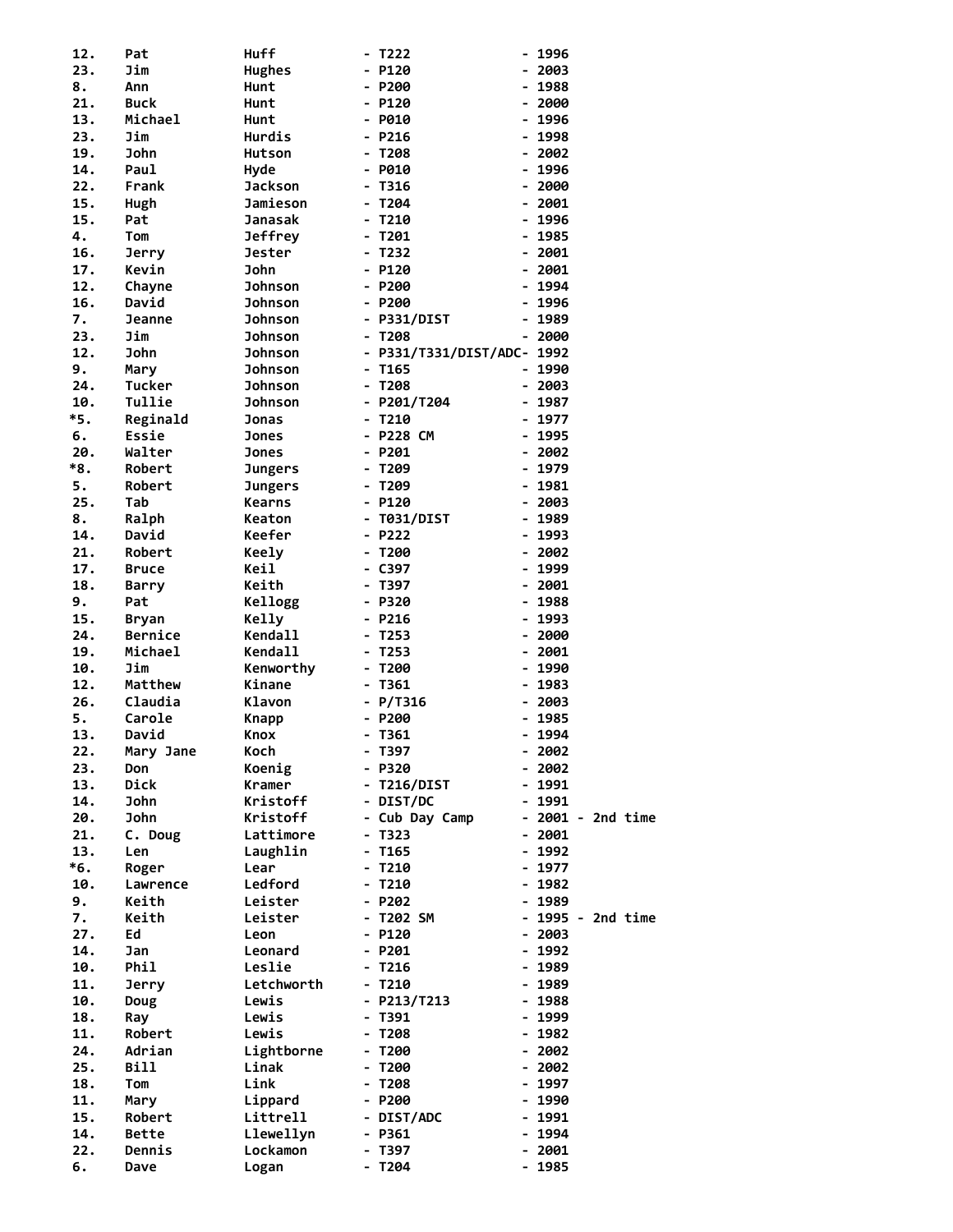| 8.     | James          | Long              | - T202 ASM    | $-1995$           |
|--------|----------------|-------------------|---------------|-------------------|
| 16.    |                | Long              |               | - 1991            |
|        | Susan          |                   | - P316        |                   |
| $^*1.$ | <b>Charles</b> | Lytle             | - T210        | - 1974            |
| 26.    | Chrissa        | <b>MacConnell</b> | - P208        | $-2002$           |
| 23.    | Gary           | MacConnell        | $- T208$      | $-2001$           |
| 19.    | Brian          | MacDonald         | - P213        | - 1999            |
| 12.    | Francine       | Macon             | - P320        | $-1982$           |
| 6.     | <b>Steve</b>   | Macon             | - T320        | $-1981$           |
| 12.    | Paul           | Madritch          | - T320        | $-1990$           |
| 28.    | Paul           | Madritch          | - T226        | - 2003 (2nd time) |
| 29.    | John           | Majikes           | - T216        | $-2003$           |
|        |                |                   |               |                   |
| 16.    | Geri           | Mangum            | - P397        | $-1993$           |
| 9.     | Mary           | Marks             | - P316 TCM    | $-1995$           |
| 17.    | Willam         | Marks             | - P316        | - 1993            |
| 17.    | <b>Bill</b>    | Marley            | - DIST/MC     | - 1991            |
| 12.    | <b>Betty</b>   | Martin            | - P320        | $-1989$           |
| 17.    | Larry          | Martin            | - T200        | - 1996            |
| 13.    | Pat            | Martschenko       | - P200        | - 1983            |
| 27.    | Carol          | Mason             | - T202        | $-2002$           |
| 15.    | Patrick        | Mason             | - P075        | $-1994$           |
| 13.    | Ronald         | Mason             | - T216        | $-1989$           |
| 18.    | David          | Maxey             | - T216        | - 1991            |
|        |                |                   |               |                   |
| 15.    | John           | Maxwell           | - T031        | $-1992$           |
| 20.    | Monty          | McCaw             | - T200        | - 1999            |
| 19.    | Dave           | McClellan         | $- P216$      | $-1991$           |
| 28.    | Walt           | <b>McCloud</b>    | - T200        | $-2002$           |
| 16.    | Rich           | McCreery          | - T209        | - 1994            |
| 10.    | Charles        | <b>McDade</b>     | - T010 ASM    | $-1995$           |
| 19.    | David          | McDowell          | - T202        | $-1997$           |
| 17.    | Kay            | McFadden          | $-$ P361      | $-1994$           |
| 11.    | Mike           | McFadden          | - P361 WDL    | - 1995            |
| 9.     | James          | McGraw            | - P200        | - 1984            |
| 8.     | Janet          | McGraw            | - P200        | - 1984            |
|        |                |                   |               |                   |
| 11.    | Dan            | McLaurin          | - P210        | $-1987$           |
| 12.    | Bill           | McNamara          | - T204 ASM    | - 1995            |
| 20.    | Jim            | McSherry          | - T201        | - 1991            |
| 16.    | W.E.           | Medlin            | - T075        | $-1992$           |
| 14.    | Harold         | Megredy           | $-$ P200/T201 | $-1989$           |
| 11.    | Jackie         | Menefee           | - P312        | $-1988$           |
| 20.    | Gary           | Merrill           | - P010        | - 1997            |
| 17.    | Joan           | Merritt           | - P165        | - 1992            |
| 18.    | <b>Steve</b>   | Merritt           | - P200/DIST   | - 1992            |
| 24.    | Tim            | Merritt           | - T165        | - 1998            |
| 21.    | Jim            | Metcalf           | - P216        | - 1999            |
|        |                |                   |               |                   |
| 5.     | Bill           | Miller            | - T320        | 1986              |
| 24.    | <b>Brent</b>   | Miller            | - P313        | - 2001            |
| 21.    | Ed             | Miller            | - T010        | - 1997            |
| 29.    | Ed             | Miller            | - T397        | - 2002            |
| $*7.$  | James          | Miller            | - T210        | - 1977            |
| 30.    | Laurie         | Miller            | - P313        | - 2003            |
| 4.     | M. Wayne       | Miller            | - T201        | - 1986            |
| 7.     | Sally          | Millius           | - P200/ADC    | - 1981            |
| 18.    | Melver (Mel)   | Minton            | - P010/T010   | - 1994            |
| 12.    | Ken            | Mizell            | - T212        | - 1987            |
| 25.    | <b>Steve</b>   | Moy               | - P200        | - 1998            |
| 31.    | <b>Barbara</b> | Munch             | - T232        | - 2003            |
|        |                |                   |               |                   |
| 30.    | Carolee        | Nail              | - T216        | - 2002            |
| 32.    | Mel            | Nance             | - LDS-C531    | - 2003            |
| 18.    | Mary           | Nemanich          | - P201/T216   | - 1993            |
| 19.    | Larry          | <b>Nessly</b>     | - T204/DIST   | - 1992            |
| 6.     | Rae            | Nicholson         | - P200        | - 1986            |
| 10.    | Eugenia        | Nicks             | - DIST/ADC    | - 1984            |
| 19.    | William E.     | Norman            | - T228        | - 1994            |
| 7.     | <b>Barney</b>  | O'Quinn           | - P320        | - 1985            |
| 33.    | <b>Brett</b>   | <b>Olsson</b>     | - T213        | - 2003            |
| 13.    | <b>Bob</b>     | <b>Oshnock</b>    | - T222 SM     | - 1995            |
| 31.    | Tim            | Owens             | - T204        | - 2002            |
| 14.    | Marcia         |                   | - P323        | - 1983            |
|        |                | Page              |               |                   |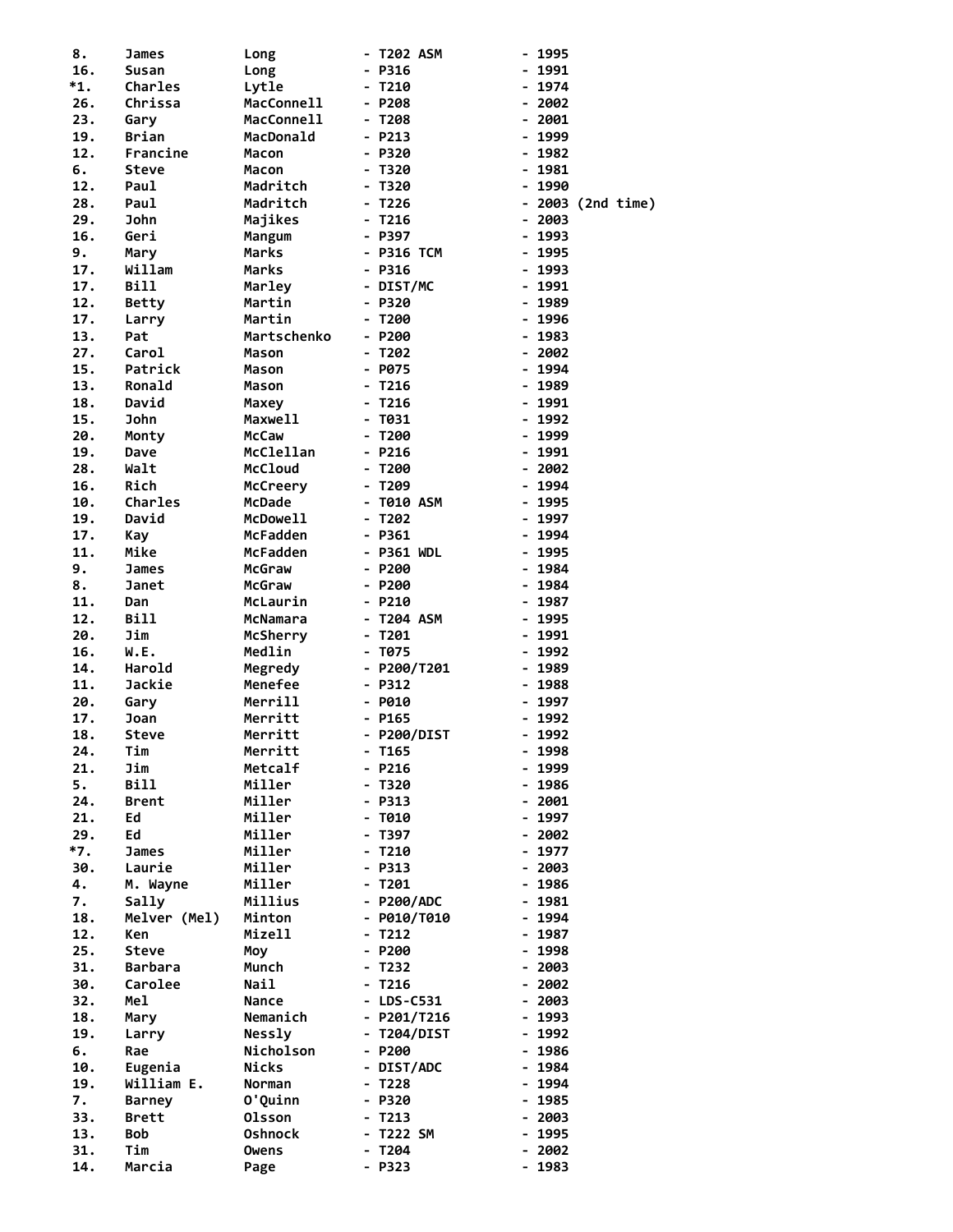| 8.  | William      | Paige            | - P202         | - 1985            |
|-----|--------------|------------------|----------------|-------------------|
| 22. | Carl         | Palmer           | - P216         | 1999              |
| 26. | Jeremiah     | Palmer           | - T200         | - 1998            |
| 20. | Mike         | Palmer           | - P102         | 1992              |
| 15. | Dan          | Parker           | - T391         | - 1989            |
|     |              |                  |                |                   |
| *4. | Donald       | Parry            | - T210         | 1976              |
| 18. | Larry        | Patterson        | - P200         | $-1996$           |
| 22. | Gayle        | Payne            | - P238         | - 1997            |
| 13. | Richard      | Payne            | - T209         | - 1990            |
| 7.  | Donald       | Pearce           | - T212         | - 1986            |
|     |              |                  |                |                   |
| 13. | Zeb          | Pearce           | - T209         | 1987              |
| 9.  | Tom          | Perdue           | - T232         | - 1985            |
| 25. | <b>Bruce</b> | Pergola          | - T397         | $-2001$           |
| 21. | Katie        | Perry            | - P200         | - 1991            |
| 34. | <b>Steve</b> | Phillips         | $- T10$        | - 2003            |
|     |              |                  |                |                   |
| 32. | Bill         | Piazza           | - P356         | $-2002$           |
| 23. | Douglas      | Plautz           | - Т031         | - 1997            |
| 33. | <b>Steve</b> | Pogue            | - T204         | $-2002$           |
| 8.  | Jimmy        | Pollard          | - P323         | - 1981            |
| 24. |              | Post             | $- T213$       | 1997              |
|     | <b>Barry</b> |                  |                |                   |
| 26. | Frank        | Powell           | - T397         | $-2001$           |
| 36. | Ken          | Presting         | - P201         | - 2003            |
| 35. | Terry        | Pritchard        | - T208         | - 2003            |
| 11. | Paul         | Pruitt           | - DIST/DC      | - 1984            |
|     |              |                  |                |                   |
| 8.  | Harold       | Pulley           | - T345         | $-1986$           |
| 9.  | Sally        | Pulley           | - T345         | - 1986            |
| 19. | Keith        | Purcell          | - P010         | - 1993            |
| 20. | Laura        | Purcell          | - P010         | - 1994            |
| 19. | Terry        | Putman           | - тө10         | - 1996            |
|     |              |                  |                |                   |
| 25. | Edward J.    | Rabenda          | - T200         | 1997<br>-         |
| 10. | Floyd        | Ragsdale         | - T320         | - 1986            |
| 23. | Trisha       | Ragsdale         | - P010         | 1999              |
| 14. | Gene         | Rapson           | - T075         | $-1987$           |
| 27. | Michael      | Rasp             | - P316         | 1998              |
| 37. | Michael      |                  | - T216         | - 2003 (2nd time) |
|     |              | Rasp             |                |                   |
|     |              |                  |                |                   |
| 22. | <b>Bob</b>   | Ratledge         | - T031         | - 1991            |
| 14. | Phil         | Rau              | - T209         | - 1995            |
|     |              |                  |                |                   |
| 21. | Gerry        | Rayborn          | - P205         | - 1994            |
| 27. | Lesa         | Reed             | - P152         | 2001<br>-         |
| 14. | Steve        | Reed             | - T204         | - 1990            |
| 21. | Kurt         | Reichstein       | - P391/DIST/UC | - 1992            |
| 20. | Mark         | Ring             | $- P216$       | - 1996            |
|     |              |                  |                |                   |
| 28. | Angel        | Rivera           | $- P216$       | - 2001            |
| 15. | Richard      | Roelofs          | - P397 ACM     | - 1995            |
| 12. | David        | Rohlader         | - T391         | - 1984            |
| 20. | Bonnie       | Rose             | - P075         | - 1993            |
| 12. | Darwin       | Roseman          | - T208         | - 1988            |
|     | Mark         | Rosenfeld        |                |                   |
| 21. |              |                  | - P316         | - 1996            |
| 13. | Robert       | Ruscetta         | - T210/UC      | $-1982$           |
| 15. | John         | Rutledge         | - T210         | - 1983            |
| 38. | Randy        | Salley           | - T226         | - 2003            |
| 14. | Foster       | Salotti          | - P216         | $-1982$           |
|     |              |                  |                |                   |
| 13. | Carolyn      | Samet            | $- P211$       | - 1988            |
| 25. | Tim          | Sarzier          | - P010         | - 2000            |
| 15. | Julia        | Satrazemis       | - P312         | - 1987            |
| 34. | Phil         | <b>Saunders</b>  | - P165         | $-2002$           |
| 9.  | Shirley      | Sawyer           | - DIST/UC      | - 1981            |
| 22. | Michael      | <b>Scates</b>    | - P320         | - 1994            |
|     |              |                  |                |                   |
| 11. | Donald       | Schmidt          | - P165         | $-1986$           |
| 30. | David        | Scott            | - T316         | $-2001$           |
| 29. | Ray          | Scott            | - T253         | $-2001$           |
| 16. | Elizabeth    | <b>Seagroves</b> | - тө1ө тсс     | - 1995            |
| 22. | Linwood      | Sealey           | - P010         | - 1992            |
|     |              |                  |                |                   |
| 35. | Mike         | Seigler          | - T208         | $-2002$           |
| 16. | Linda        | Sellers          | - P165/T165    | - 1987            |
| 28. | Pam          | Sen              | - P120         | $-1998$           |
| 16. | Barry        | Senecal          | - T216         | - 1983            |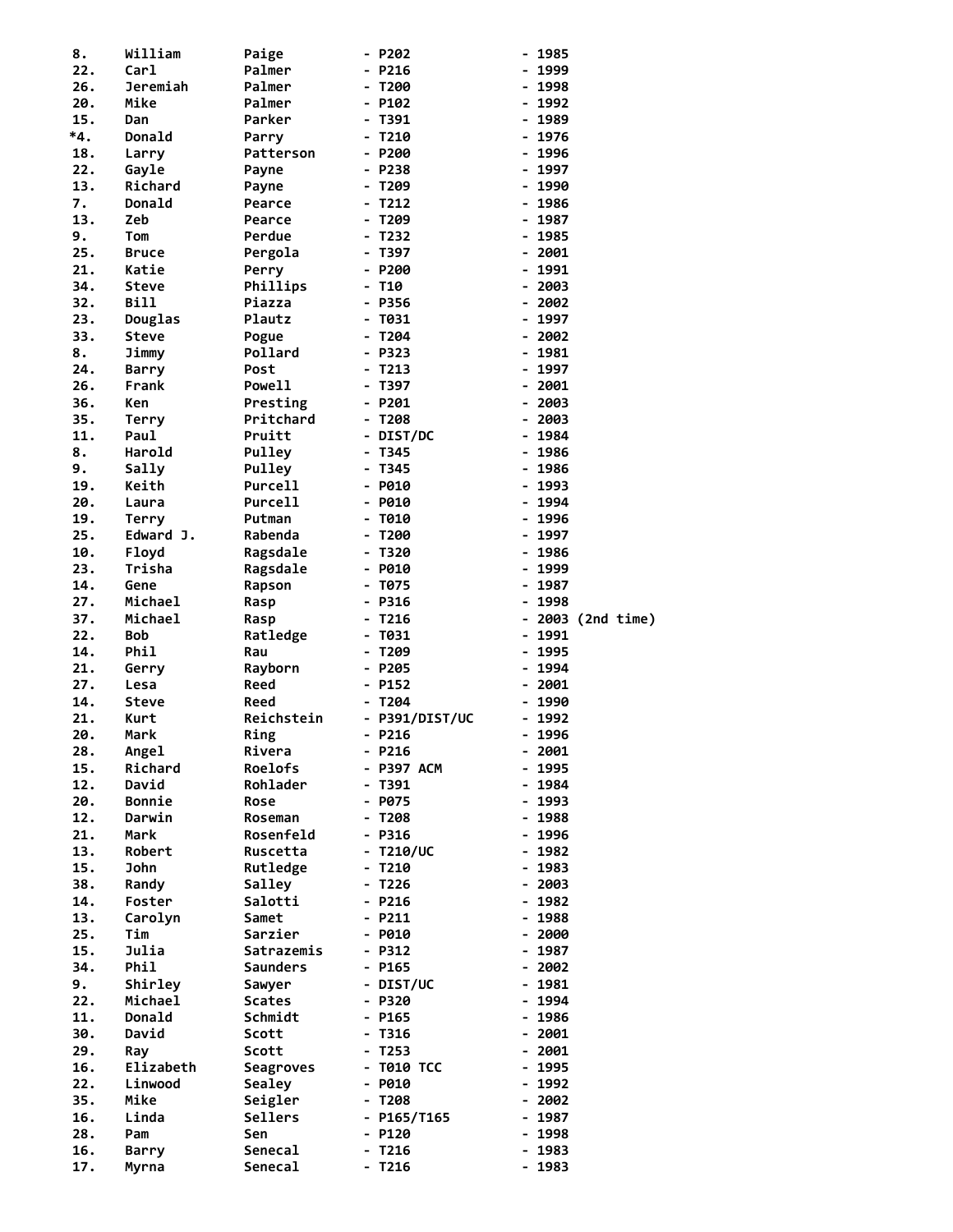| 24. | Mark           | Shaefer         | - P316           | - 1999                            |
|-----|----------------|-----------------|------------------|-----------------------------------|
| 39. | Kevin          | Shanahan        | - P201/T204      | - 2003                            |
| 29. | Lois           | Sherman         | - P165           | 1998<br>$\blacksquare$            |
| 22. | Richard        | Shores          | - P205           | - 1996                            |
| 21. | Chuck          | Short           | - P397           | - 1993                            |
| 23. | Mark           | Siebach         | - P222           | 1996                              |
| 23. | Chris          | Siegl           | - P316/T209      | 1994                              |
| 24. | Scott          | Simerly         | - P201           | $-1996$                           |
| 26. | Bill           | Slocumb         | - DIST           | 1997                              |
| 12. | John           | <b>Slocumb</b>  | - T216           | $-1986$                           |
| 26. | Suzie          | <b>Slopek</b>   | - P312           | $-2000$                           |
| 15. | Ruth           | Smail           | - P312           | $-1982$                           |
| 16. | William        | <b>Smail</b>    | - P312           | $-1982$                           |
| 37. | Kevin          | Smit            | - T216           | - 2002                            |
| 36. | <b>Theresa</b> | Smit            | $- T216$         | $-2002$                           |
| 14. | Charles        | Smith           | - T201           | 1988<br>$\blacksquare$            |
| 40. | Cindy          | Smith           | - T208           | $-2003$                           |
| 22. | George         | Smith           | - P201/T201      | $-1993$                           |
| 23. | Greg           | Smith           | - P120           | - 1991                            |
| 17. | Jerry          | Smith           | - P201           | $-1987$                           |
| 16. | Larry          | Smith           | - T201           | 1989                              |
| 25. | Mark           | Smith           | - P316           | - 1999                            |
| 30. | Patricia       | Smith           | T204             | 1998                              |
| 38. | Steve          | Smutko          | - T202           | $-2002$                           |
| 15. | Jim            | Southerland     | $-$ P210/T210    | $-1988$                           |
| 31. | Rob            | Souza           | - T397           | $-2001$                           |
| 17. | <b>Deborah</b> | Spence          | - T010 TCM       | $-1995$                           |
| 32. | Jessica        | Spence          | - C397           | $-2001$                           |
| 18. | Kenneth        | Spence          | - T010 TCM       | - 1995                            |
| 24. | Robert E.      | <b>Spence</b>   | - T228           | 1994<br>$\blacksquare$            |
| 31. | Mel            | Spencer         | - T031           | 1998<br>$\blacksquare$            |
| 23. | Christina      | Spivey          | - P216           | 1992                              |
| 41. | Robbie         | Spivey          | - P120           | $-2003$                           |
| 15. | Debra          | Springer        | - P391           | $-1990$                           |
| 10. | Sally          | Squier          | - T165           | 1981<br>$\blacksquare$            |
| 32. | William        | Stagner         | - T202           | $-1998$                           |
| 16. | Tom            | Stalker         | - P216           | - 1988                            |
| 18. | Nancy          | Stallings       | $-$ P210/T213    | $-1987$                           |
| 13. | Robert         | Stallings       | $-7210$          | 1986<br>$\blacksquare$            |
| 42. | Michael        | Stayton         | $- T216$         | 2003 (2nd time)<br>$\blacksquare$ |
| 33. | Mike           | <b>Stayton</b>  | - P313           | 1998<br>$\overline{\phantom{a}}$  |
| 18. | Paul           | <b>Stenbuck</b> | $- T200$         | $-1983$                           |
| 14. | Tom            | Stephenson      | $- T210$         | $-1986$                           |
| 19. | Laura          | Stewart         | - P391 DL - UC   | 1995                              |
| 34. | <b>Neal</b>    | Stewart         | $- T200$         | - 1998                            |
| 20. | Stephen        | Stewart         | - P391 CM        | 1995                              |
| 15. | Donna          | Strickland      | - P320           | $-1986$                           |
| 33. | Pam            | Strug           | - P202           | $-2001$                           |
| 26. | Dominic        | <b>Strugg</b>   | - P202           | - 1999                            |
| 24. | Andre          | Sturgess        | - P320           | - 1992                            |
| 43. | Laura          | Suich           | - T204           | $-2003$                           |
| 17. | Ken            | Summerville     | - T345           | $-1982$                           |
| 19. | Ann            | Sutherland      | - P200           | $-1987$                           |
| 16. | John           | Sutherland      | $- P200$         | $-1986$                           |
| 17. | Robbie         | Swain           | - P210           | - 1989                            |
| 25. | Kay            | Swartley        | - T213           | - 1994                            |
| 27. | Scott          | Sweetland       | - T213           | - 1999                            |
| 27. | Steve          | Talley          | - P238           | - 1997                            |
| 13. | Beth           | Taylor          | - T031           | $-1984$                           |
| 14. | Robert         | Taylor          | - T031           | - 1984                            |
| 20. | Jeneal         | Teander         | - T208           | - 1987                            |
| 34. |                | Temmerand       | - T209           | $-2001$                           |
|     | Brian          |                 |                  |                                   |
| 28. | Stephen        | Terry           | - T200           | 1997<br>$\overline{\phantom{0}}$  |
| 35. | Marvin         | Tharp           | - P202/DIST      | $-2001$                           |
| 26. | Karl           | Thiele          | - T231           | - 1994                            |
| 16. | George         | Thomas          | - T345           | 1990                              |
| 27. | Gary           | Thorn<br>Timney | - P201<br>- T232 | - 2000<br>$-1990$                 |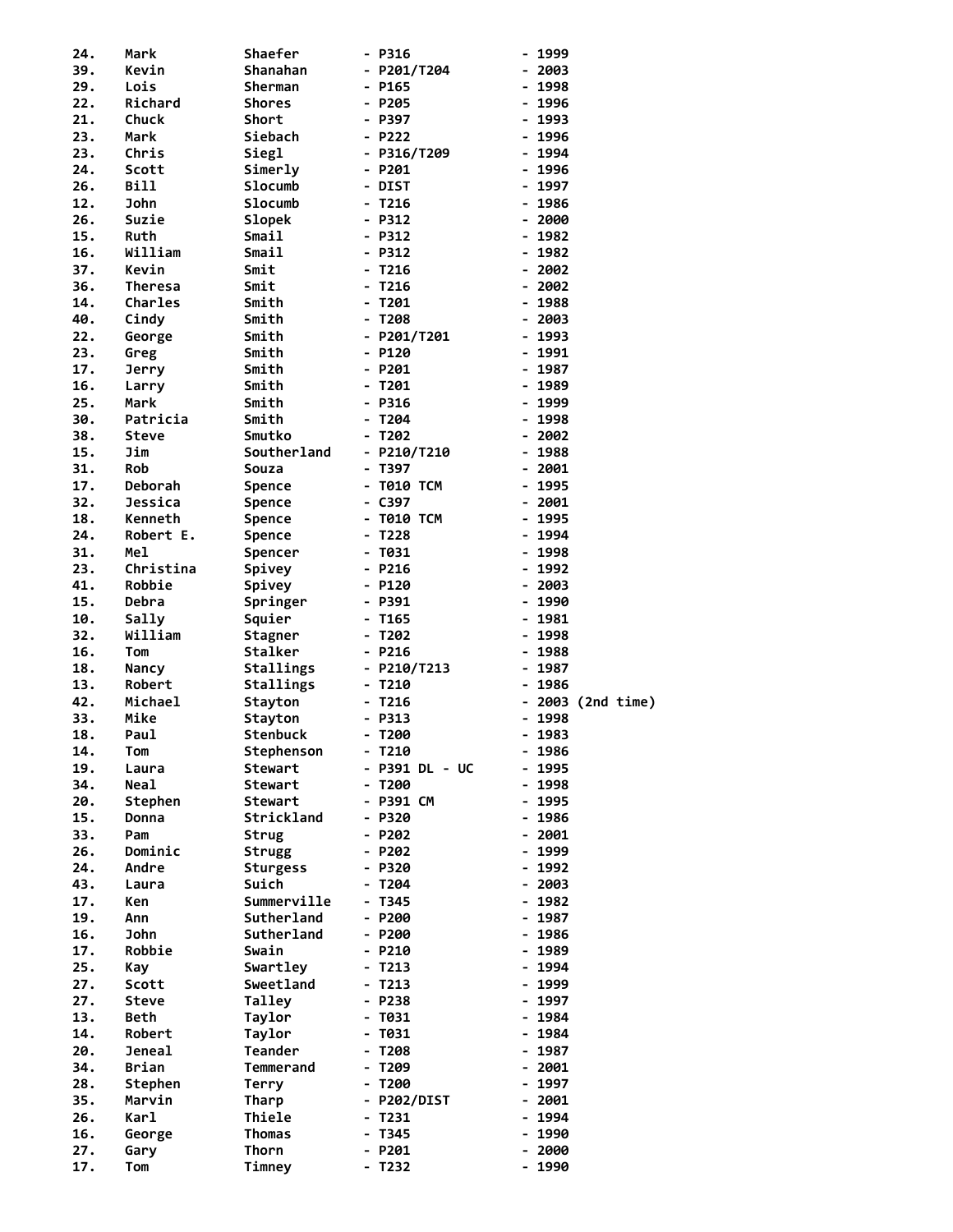| 39.        | <b>Tony</b>     | <b>Todaro</b>       |                              | - P201              |                              | 2002         |
|------------|-----------------|---------------------|------------------------------|---------------------|------------------------------|--------------|
| 17.        | Walter          | Tolley              |                              | T216                |                              | 1988         |
| 17.        | Stephanie       | Toney               | $\overline{\phantom{0}}$     | P201                | $\overline{\phantom{0}}$     | 1986         |
| 19.        | J. Mark         | Tracy               | $\blacksquare$               | T165                |                              | 1983         |
| 27.        | Glenn O.        | Traylor             | -                            | T320                | $\blacksquare$               | 1994         |
| 28.        | <b>Bryson</b>   | Trexler             |                              | $- P201$            |                              | 1994         |
| 29.        | D. Kelly        | <b>Tucker</b>       | $\qquad \qquad \blacksquare$ | T031                | $\overline{\phantom{a}}$     | 1994         |
| 23.        | Fred            | Tutwiler            | ۰.                           | P313                | $\overline{\phantom{0}}$     | 1993         |
| 29.        | Dale            | Utley               |                              | - P010              |                              | 1997         |
| 24.        | Marvin          | VanBeck             |                              | - P331              |                              | 1991         |
| 28.        | <b>Bob</b>      | Vance               |                              | T202                |                              | 1999         |
| 18.        | Carlos          | Vargas              | $\overline{\phantom{0}}$     | P321                | $\blacksquare$               | 1982         |
| 44.        | <b>Bart</b>     | Vashaw              |                              | $- P244$            | $\overline{\phantom{a}}$     | 2003         |
| 30.        | Kate            | Vinzani             |                              | T165                | $\overline{\phantom{a}}$     | 1997         |
| 29.        | George          | Wait                |                              | T200                |                              | 1999         |
| 21.        | Dan             | Walrod              | $\blacksquare$               | P200 CM             | $\overline{\phantom{0}}$     | 1995         |
| 40.        | Christopher     | Walsh               | $\qquad \qquad \blacksquare$ | T316                | $\overline{\phantom{0}}$     | 2002         |
| 35.        | Ed              | Walsh               | $\overline{\phantom{0}}$     | T316                | $\blacksquare$               | 1998         |
| 36.        | Jim             | Walsh               |                              | $- P200$            | $\overline{\phantom{0}}$     | 1998         |
| 36.        | David           | Walters             |                              | $- P213$            |                              | 2001         |
| 31.        | A1              | Ward                | $\blacksquare$               | P010                | $\blacksquare$               | 1997         |
| 26.        | David           | Ward                | $\blacksquare$               | T201                | $\blacksquare$               | 1991         |
| 22.        | Jewel           | Ward                |                              | <b>P312 WDL</b>     |                              | $-1995$      |
| 25.        | Judy            | Ward                |                              | P102                |                              | 1991         |
| 21.        | Watts           | Ward                | $\overline{\phantom{0}}$     | T216                | $\blacksquare$               | 1987         |
| 18.        | George          | Warriner            | $\overline{\phantom{a}}$     | T222                | $\blacksquare$               | 1989         |
| 28.        | Bert            | Weidle              |                              | $- P201$            | $\blacksquare$               | 2000         |
| 37.        | Elizabeth       | Weidle              |                              | $-$ P201/T204       |                              | 2001         |
| 27.        | <b>Ron</b>      | Werley              |                              | $- T213$            |                              | 1991         |
| 30.        | Pam             | Wesoloski           |                              | $- P201$            | $\blacksquare$               | 1994         |
| 23.        | Mark            | Wesolowski          |                              | $-$ P201/T204       | $\overline{\phantom{a}}$     | 1995         |
| 41.        | Mike            | West                | $\blacksquare$               | T397                |                              | 2002         |
| 37.        | Randy           | Westbrook           |                              | $- P238$            | $\blacksquare$               | 1998         |
| 29.        | Gary            | Wester              |                              | $- P320$            | $\blacksquare$               | 2000         |
| 30.        | Laura           | Wester              | $\overline{\phantom{0}}$     | P320                | $\blacksquare$               | 2000         |
| 20.        | Fred            | Wheeler             | $\blacksquare$               | T345                | $\overline{\phantom{0}}$     | 1983         |
| 15.        | Donald          | Whitaker            |                              | T361                | $\overline{\phantom{a}}$     | 1984         |
| 38.        | Robin<br>Lisa   | Whitcher<br>White   |                              | T208                |                              | 2001         |
| 32.<br>11. |                 |                     | $\blacksquare$               | P216                |                              | 1997         |
| 21.        | Kent<br>Sid     | Whitfield<br>Wilbur | $\qquad \qquad \blacksquare$ | T210<br><b>P397</b> | $\blacksquare$               | 1981<br>1983 |
| 42.        |                 | Wilcox              |                              | T397                | $\qquad \qquad \blacksquare$ | 2002         |
|            | Dee             | Wilkinson           |                              |                     |                              | 1992         |
| 25.<br>28. | Dan<br>Don      | Williams            | $\blacksquare$               | - DIST<br>P391      | $\blacksquare$               | 1991         |
| 18.        | Edward          | Williams            | $\qquad \qquad \blacksquare$ | T165                |                              | 1986         |
| 19.        | Jean            | Williams            | $\qquad \qquad \blacksquare$ | T165                |                              | - 1989       |
| 12.        | Sandra          | Williams            |                              | $-$ P384            | $\blacksquare$               | 1981         |
| 31.        | Steve           | Williams            | $\overline{\phantom{0}}$     | T208                |                              | $-2000$      |
| 39.        | <b>Brigitte</b> | Willis              | $\blacksquare$               | P201                | $\blacksquare$               | 2001         |
| 45.        | Wayne           | Winsor              | $\blacksquare$               | T31                 | $\overline{\phantom{a}}$     | 2003         |
| 24.        | Sue             | Wisdom              |                              | - P201 WDL          |                              | - 1995       |
| 33.        | Vicki           | Wong                |                              | $- P216$            |                              | - 1997       |
| 40.        | Timothy         | Woodcock            | $\overline{\phantom{0}}$     | T075                |                              | $-2001$      |
| 22.        | David           | Woodward            | ۰.                           | P371                | $\overline{\phantom{a}}$     | 1987         |
| 38.        | Dave            | Wormald             |                              | $- E208$            |                              | $-1998$      |
| 26.        | Terry           | Wyrick              |                              | - DIST/NESA         | $\overline{\phantom{a}}$     | 1992         |
| 27.        | Lynn            | Yanyo               |                              | $- E350$            |                              | $-1992$      |
| 18.        | Lee             | Yothers             | $\blacksquare$               | T331                | $\blacksquare$               | 1990         |
| 22.        | Barbara         | Youngman            |                              | $- P216$            |                              | $-1983$      |
| 30.        | <b>Steve</b>    | Zaytoun             | -                            | T200                |                              | - 1999       |
| 24.        | Harry           | Zechman             |                              | $-$ P361/T361       |                              | $-1993$      |
| 25.        | Sandee          | Zechman             |                              | $-$ P361            |                              | - 1993       |
| 20.        | Roger           | Zelenka             | $\blacksquare$               | P216                | $\sim$                       | 1989         |
| 25.        | Sue             | Zolkowski           | -                            | <b>T209 TCM</b>     |                              | $-1995$      |
| 39.        | Debra           | Zumbach             |                              | T213                |                              | 1998         |
|            |                 |                     |                              |                     |                              |              |

*[Return to the top of the page.](#page-0-1)*